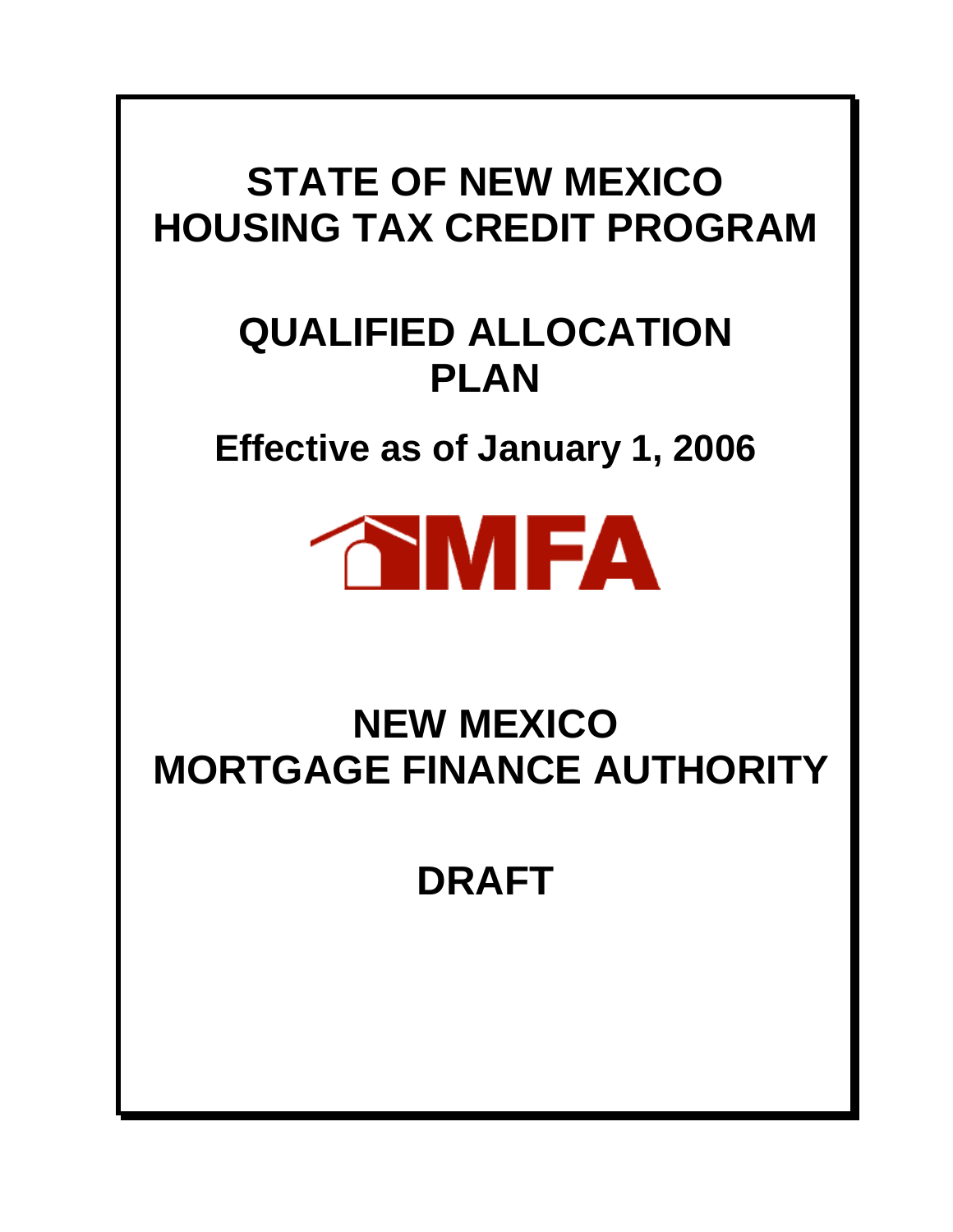# **STATE OF NEW MEXICO** LOW INCOME HOUSING TAX CREDIT PROGRAM **QUALIFIED ALLOCATION PLAN**

Effective as of January 1, 2006 **Contents** 

| L.        | BACKGROUND AND PURPOSE OF THE QUALIFIED ALLOCATION PLAN 3 |  |
|-----------|-----------------------------------------------------------|--|
| А.        |                                                           |  |
| <b>B.</b> |                                                           |  |
| Ш.        |                                                           |  |
| А.        |                                                           |  |
| В.        |                                                           |  |
| С.        |                                                           |  |
| D.        |                                                           |  |
| Е.        |                                                           |  |
| F.<br>G.  |                                                           |  |
| Η.        |                                                           |  |
| L.        |                                                           |  |
| J.        |                                                           |  |
| Κ.        |                                                           |  |
| L.        |                                                           |  |
| М.        |                                                           |  |
| N.        |                                                           |  |
| III.      |                                                           |  |
| А.        |                                                           |  |
| В.        |                                                           |  |
| C.        |                                                           |  |
| D.        |                                                           |  |
| Е.<br>F.  |                                                           |  |
| G.        |                                                           |  |
| Η.        |                                                           |  |
| I.        |                                                           |  |
| IV.       |                                                           |  |
| А.        |                                                           |  |
| В.        |                                                           |  |
| C.        |                                                           |  |
| D.        |                                                           |  |
| Е.        |                                                           |  |
| F.        |                                                           |  |
| G.<br>Η.  |                                                           |  |
| L.        |                                                           |  |
| J.        |                                                           |  |
| Κ.        |                                                           |  |
| V.        |                                                           |  |
| А.        |                                                           |  |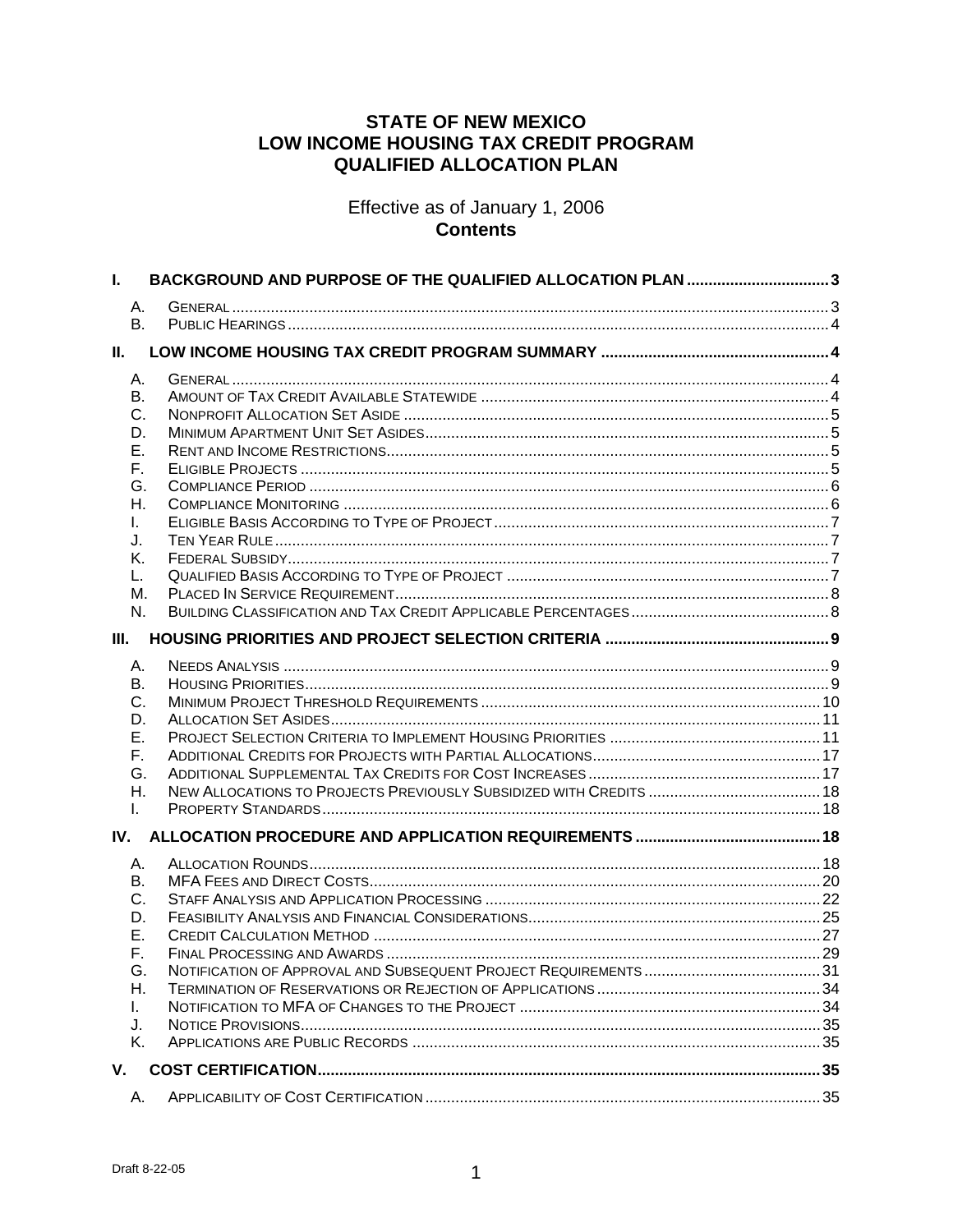| <b>B.</b><br>$\mathsf{C}$  |                                                                         |  |
|----------------------------|-------------------------------------------------------------------------|--|
| VI.                        |                                                                         |  |
| $A_{1}$<br>$B_{\cdot}$     |                                                                         |  |
|                            | VII. AMENDMENTS TO THE ALLOCATION PLAN AND WAIVERS OF PLAN PROVISIONS38 |  |
|                            |                                                                         |  |
| IX.                        |                                                                         |  |
| Х.                         |                                                                         |  |
| Α.<br>В.<br>C.<br>D.<br>Е. |                                                                         |  |
|                            |                                                                         |  |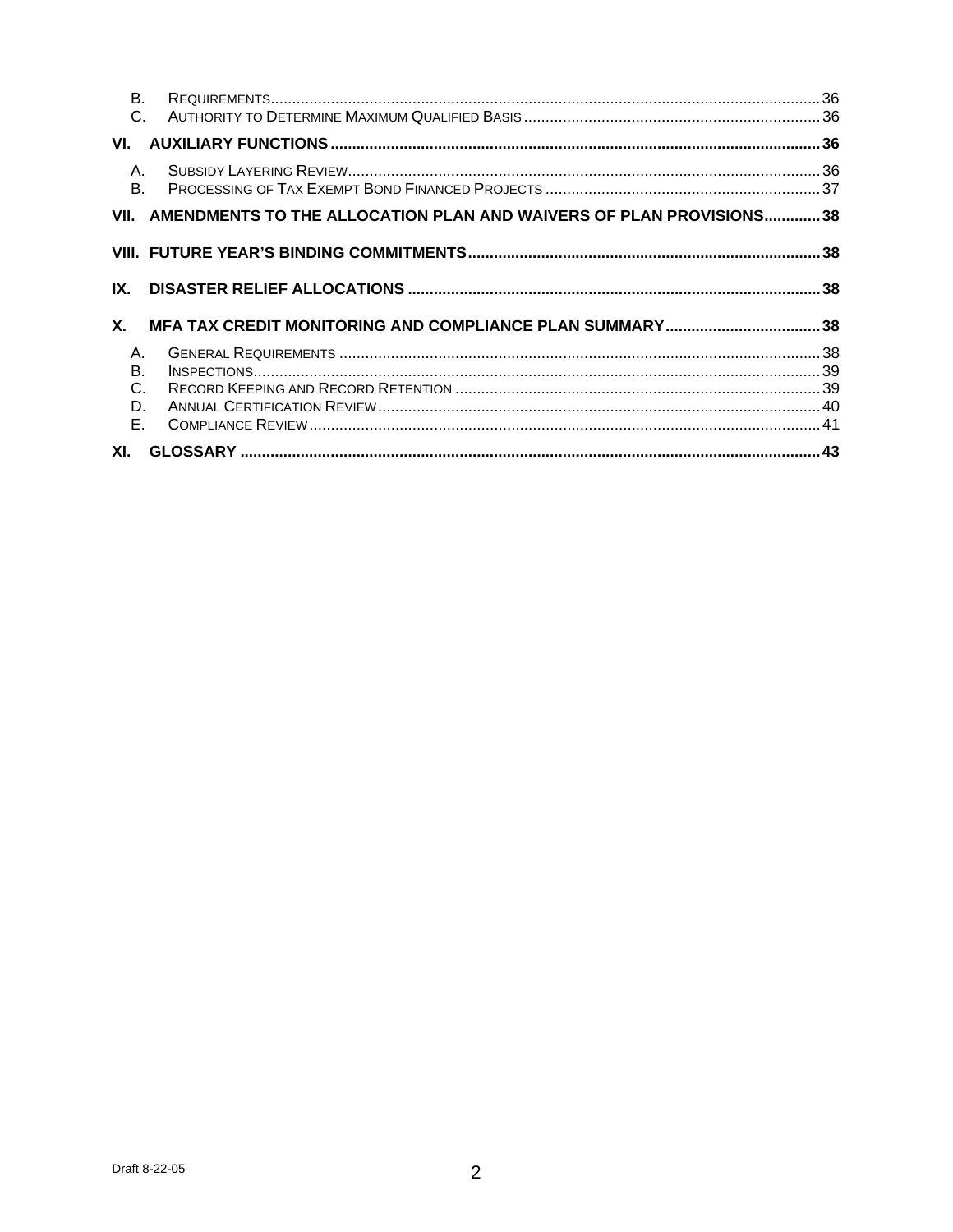# **I. BACKGROUND AND PURPOSE OF THE QUALIFIED ALLOCATION PLAN**

## **A. General**

The Low Income Housing Tax Credit ("HTC", "Credits", or "Tax Credit") Program was created in the Tax Reform Act of 1986 as an incentive for individuals and corporations to invest in the construction or rehabilitation of low income housing. The Tax Credit provides the investor a dollar-for-dollar reduction in personal or corporate federal income tax liability for a 10-year period for projects meeting the Program's requirements.

New Mexico Mortgage Finance Authority ("MFA") is the Housing Credit Agency ("HCA") for the State of New Mexico, responsible for administering the Tax Credit Program and allocating Tax Credits to eligible New Mexico Projects. Consequently MFA awards Tax Credits to Projects meeting its Project Selection Criteria, including an annual population allocation, any subsequent carry-forward, returned and national pool Credits, and monitors existing Projects for compliance with the Internal Revenue Service Code, Section 42, as amended. However, MFA does not make any representation to any party concerning compliance with the Internal Revenue Code, Treasury Regulations or other laws or regulations governing Low Income Housing Tax Credits. Neither MFA, its agents or employees will be liable for any matters arising out of, or in relation to, the allocation of Low Income Housing Tax Credits. All organizations and individuals intending to utilize the HTC Program should consult their own tax advisors concerning the application of Tax Credits to their Projects, and the effect of Tax Credits on their federal income taxes.

Administration of the Housing Tax Credit Program, as outlined in this Qualified Allocation Plan, is consistent with the statutes creating MFA in 1975 [Chapter 303, Laws of New Mexico, 1975, known and cited as the New Mexico Mortgage Finance Authority Act, being Sections 58-18-1 through 58-18-27, inclusive], as supplemented in 1995, as follows:

*The legislature hereby finds and declares that there exists in the state of New Mexico a serious shortage of decent, safe and sanitary residential housing available at prices and rentals within the financial means of persons and families of low income. This shortage is severe in certain urban areas of the state, is especially critical in the rural areas and is inimical to the health, safety, welfare and prosperity of all residents of the state…The legislature hereby further finds and determines that to aid in remedying these conditions and to help alleviate the shortage of adequate housing, a public body politic and corporate, separate and apart from the state, constituting a governmental instrumentality, to be known as the New Mexico Mortgage Finance Authority should be created with power to raise funds from private investors in order to make such private funds available to finance the acquisition, construction, rehabilitation and improvement of residential housing for persons and families of low income within the state. The legislature hereby finds and declares further that in accomplishing this purpose, the New Mexico Mortgage Finance Authority is acting in all respects for the benefit of the people of the state in the performance of essential public functions and is serving a valid public purpose in improving and otherwise promoting their health, welfare and prosperity, and that the enactment of the provisions hereinafter set forth is for a valid public purpose and is hereby so declared to be such as a matter of express legislative determination.* 

One of the requirements of the HCA is to prepare a Qualified Allocation Plan for allocating Tax Credits. Code Section 42(m) states that the HCA must make allocations of Tax Credits pursuant to a Q*ualified Allocation Plan* which: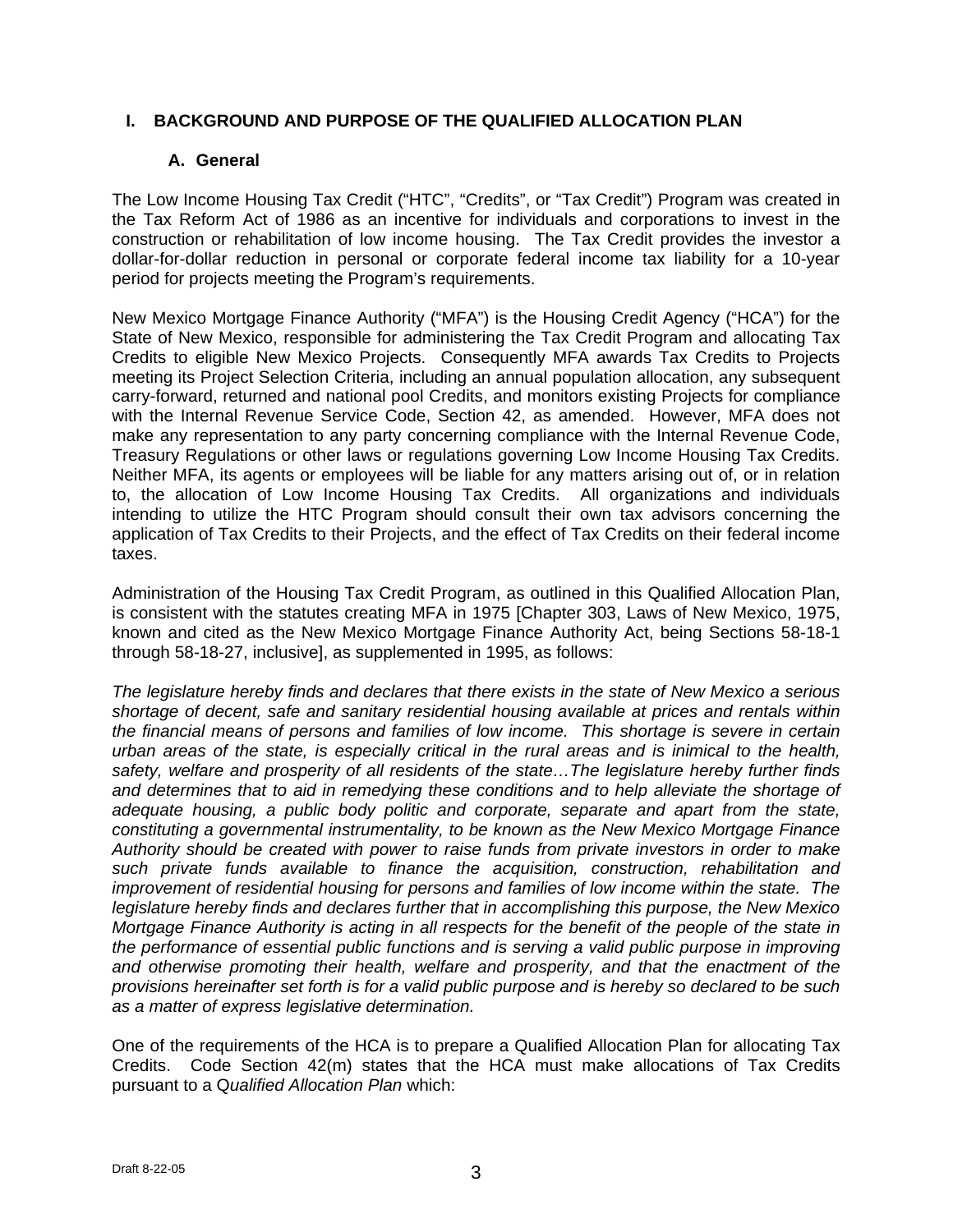1. Sets forth Project Selection Criteria to be used to determine housing priorities of the Housing Credit Agency, which are appropriate to local conditions. These criteria must consider Project location, housing needs characteristics, Project characteristics, sponsor characteristics, participation of local tax-exempt organizations, public housing waiting lists, tenants with special housing needs including individuals with children, and Projects intended for eventual tenant ownership.

2. Gives preference in allocating housing credit dollar amounts among selected projects to those which:

- a) Serve the lowest income tenants;
- b) Serve qualified tenants for extended periods of time; and
- c) Are located in Qualified Census Tracts and the development of which contributes to a Concerted Community Revitalization Plan.
- 3. Provides a procedure that the agency will use in monitoring for noncompliance.

This document is intended to fulfill the requirements 1 and 2 above for the MFA's Tax Credit allocation activity in the State of New Mexico, commencing on its effective date. The procedure required in item 3 above is summarized in Section X but published under separate cover.

## **B. Public Hearings**

Following public notice, a draft Qualified Allocation Plan will be available to the public for comment for a period of thirty (30) days, during which time public hearing(s) will be held. MFA will accept written comments during this thirty-day period and will consider any comments presented at the public hearing, prior to completion of the plan.

## **II. LOW INCOME HOUSING TAX CREDIT PROGRAM SUMMARY**

## **A. General**

The Tax Reform Act of 1986 established the Low Income Housing Tax Credit (HTC) Program to stimulate private sector investment in low income rental housing. In August of 1993, permanency was granted to the HTC Program after numerous temporary annual extensions.

There are numerous technical rules governing a Project's qualification for Tax Credits. The following is a summary of certain key provisions of Section 42 of the IRS Code and regulation, and the HTC Program. Applicants are advised to review the IRS Code directly for further detail, since this overview does not address all of the provisions.

## **B. Amount of Tax Credit Available Statewide**

The State of New Mexico for the calendar year 2005 will receive a population based Tax Credit allocation equal to \$1.85 (indexed for inflation) per resident. The current year's population estimates, as provided by the Internal Revenue Service, and the estimated Annual Credit Ceiling, including any carry-forward, returned or national pool Credits received by the State may be found on the MFA web site.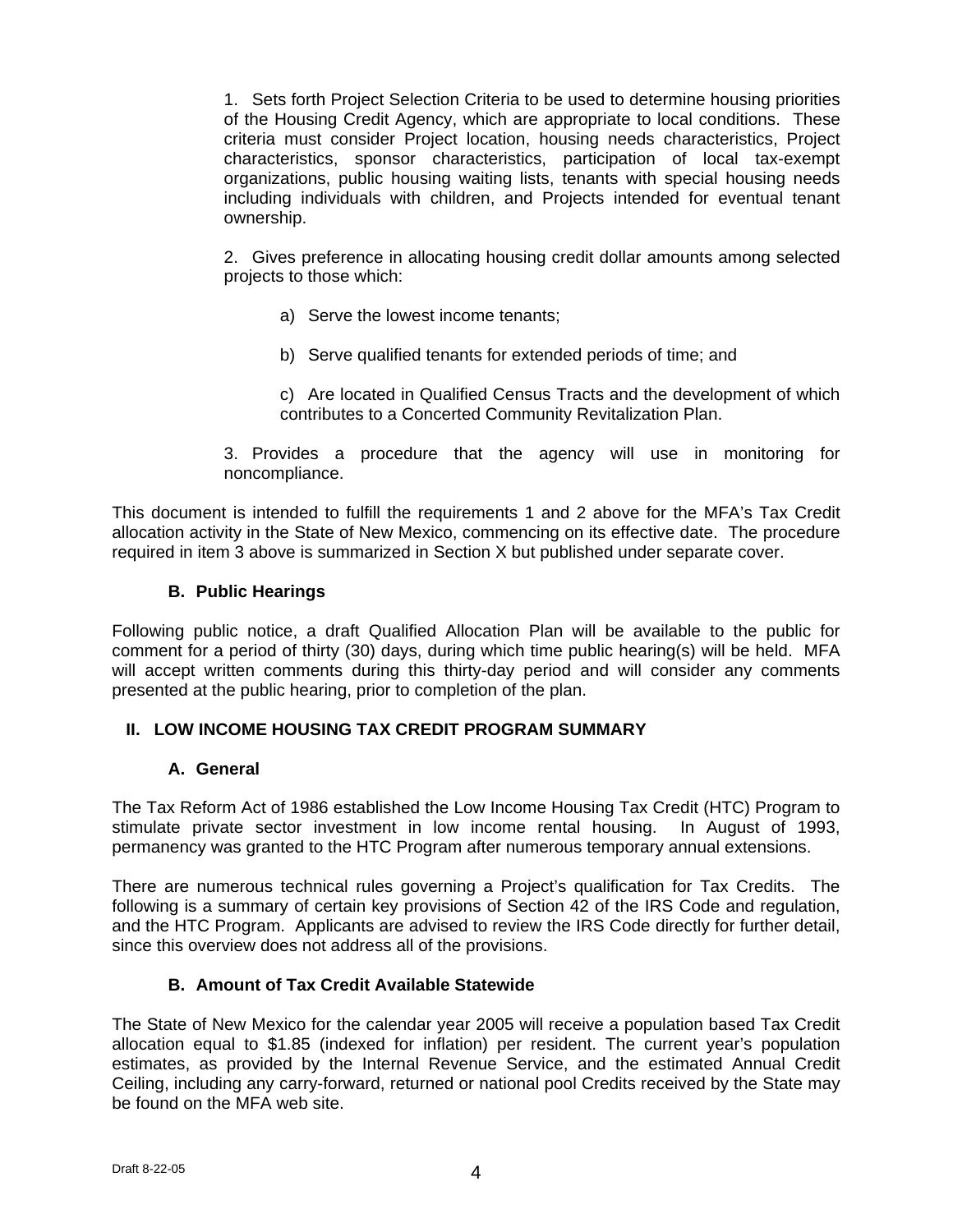# **C. Nonprofit Allocation Set Aside**

A minimum of 10% of the Annual Credit Ceiling must be allocated each year to Projects involving Qualified Nonprofit Organizations. MFA's Allocation Set Asides (see Section III.D) are intended to implement this requirement. However, Qualified Nonprofit Organizations may also apply for Credits in excess of this Set Aside.

For the purposes of identifying applicants eligible for this Set Aside, several requirements must be met, as described in Code Section 42(h)(5). A Qualified Nonprofit Organization is an organization described in Sections  $501(c)(3)$  or  $501(c)(4)$  of the IRS Code and exempt from tax under Section 501(a). The production of decent, safe and affordable housing must be one of the defined goals, objectives, or purposes of the nonprofit organization. The nonprofit organization must materially participate in the Project. This means the organization "must be involved on a regular, continuous and substantial basis" in the development and operation of the Project during the term of the Compliance Period. The nonprofit must own an interest in the Project throughout the Compliance Period and may not be affiliated with or controlled by a forprofit organization.

# **D. Minimum Apartment Unit Set Asides**

In order for a project to qualify for Credits, the owner must rent at least 20% of the units in the Project to households with incomes at or below 50% of the Area Gross Median Income; or at least 40% of the units to households with incomes at or below 60% of the Area Gross Median Income (the "Set Aside Units"). Projects eligible for the Tax Credit may exceed these limitations, but cannot fall below them, and the Set Aside Election must be made at the time the Application is submitted to MFA. Once an Application has been submitted to MFA, the Set Aside Election cannot change. Generally Units must be made available to the general public under an initial lease term of at least 6 months. However, exceptions are made for single room occupancy and transitional homeless facilities.

# **E. Rent and Income Restrictions**

Set-Aside Units must only be rented to households meeting certain income restrictions. Furthermore, rents charged for Set Aside Units may not exceed 30% of the applicable income limit(s) designated by the Applicant (generally 50% or 60% of the Area Gross Median Income). Gross rent limits provided annually by HUD (found on MFA's web site) must be reduced by a utility allowance that accurately reflects the cost of tenant-paid utilities by unit size. MFA's Land Use Restriction Agreement prohibits collection of Section 8 or other rent subsidy payments which, when added to the tenant payments, would exceed the Tax Credit Ceiling Rents, except in projects with project based subsidies. More detail regarding rental assistance payments and qualifying tenants can be found in the MFA Tax Credit Monitoring and Compliance Plan, which is issued under separate cover and summarized in Section X.

# **F. Eligible Projects**

The Tax Credit program is intended for rental projects. These may include transitional housing for the homeless, Single Room Occupancy (SRO) projects, elderly and other special needs projects. Dormitories, "trailer parks" and transient housing are ineligible.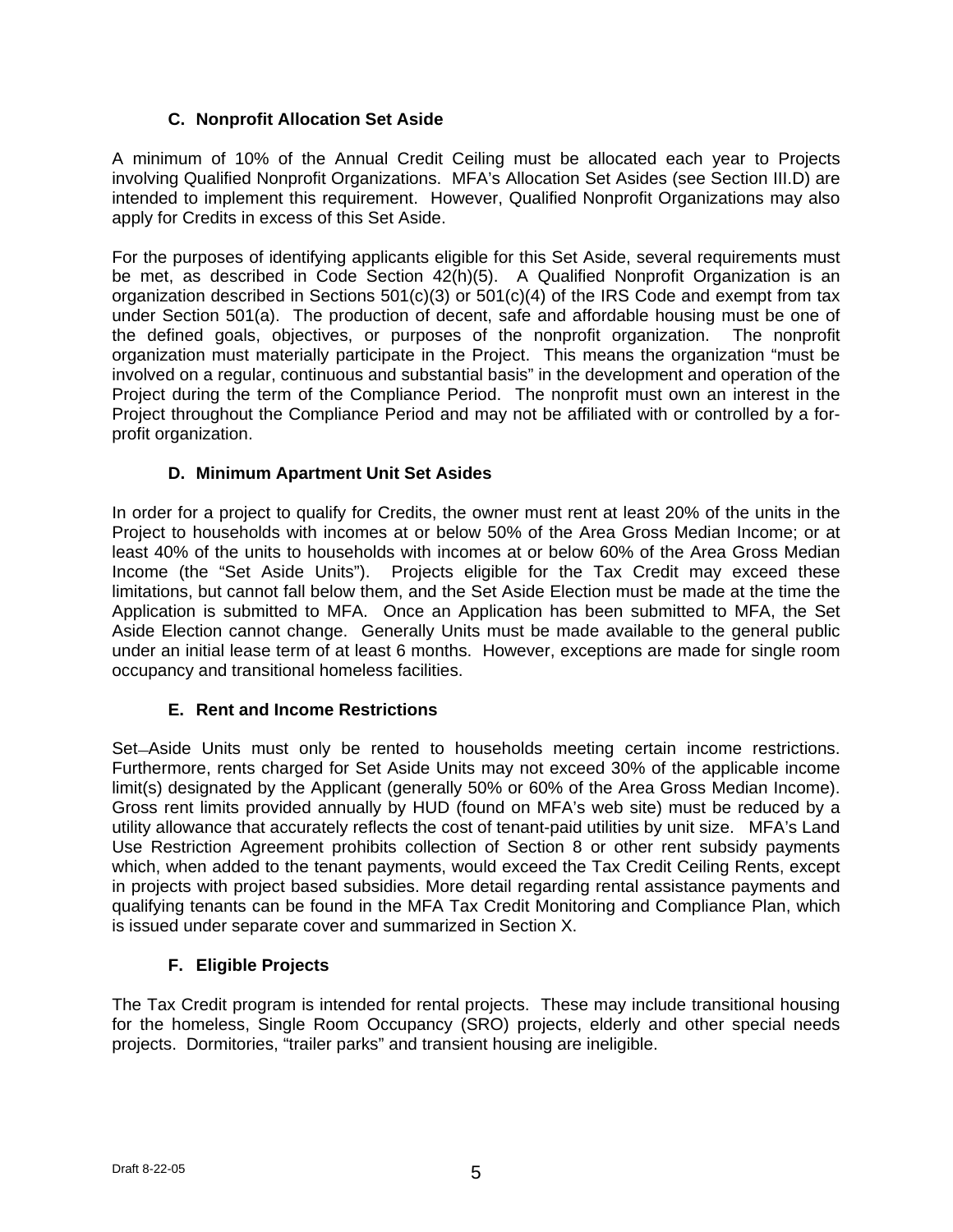# **G. Compliance Period**

The initial Compliance Period is 15 years. An Extended Use Period also applies to the Project for a minimum 15 years subsequent to the initial Compliance Period, during which time transfers and tenant dislocation are limited. If the owner chooses to transfer or sell the property during the Extended Use Period, the owner must notify MFA in writing thirty (30) days prior to the transfer or closing date. By agreeing to an Extended Use Period, the Owner and its successors and assigns agree to maintain the Project as a Qualified Low Income Housing Project (as defined in Section 42(g) of the Code) for the entire Extended Use Period. During the Extended Use Period the Owner is prohibited from evicting or terminating tenancy of an existing tenant of any low-income unit (other than for good cause) and/or increasing the gross rent with respect to a Low-Income Unit not otherwise permitted by Section 42, applicable throughout the entire commitment period. The Owner will not have the right to require the MFA to present a "qualified contract" in accordance with Code Section 42(h)(6), the Extended Use Period will not be terminated for any reason other than foreclosure, and existing Low Income Tenants will not be evicted or charged rents in excess of tax credit rents for a period of three years after the Extended Use Period. Failure to comply with Set Asides, or any reduction in the number or floor space of the Set Aside Units during the Compliance Period will result in recapture, with nondeductible interest, of at least a portion of the Tax Credits taken previously. MFA will notify the IRS if it learns of any noncompliance. An owner may not begin to claim the Tax Credit until IRS Form 8609 is filed, and this form is considered to be a certification of initial compliance with the IRS requirements. The Project owner must also make an annual tenant income determination and file an annual compliance statement with MFA.

# **H. Compliance Monitoring**

As of January 1, 1992 the IRS required each Housing Credit Agency to write and implement a Monitoring and Compliance Plan (summarized in Section X). MFA's monitoring procedure includes a combination of annual certifications and regular site visits (audits and inspections) for all completed Tax Credit Projects. The IRS has provided substantial penalties, including recapture of the Tax Credits plus interest, for non-compliance with the policies and procedures set forth in Section 42 and MFA's Tax Credit Monitoring and Compliance Plan. Annual fees described in Section IV.B will be assessed for each year of the Compliance Period. Fees for monitoring and compliance will be billed annually before December 31 for the subsequent year. Failure to pay these fees within the time frame specified in the invoice will result in MFA's filing of a "Notice of Noncompliance" (IRS Form 8823) with the IRS. Effective March 1, 2004, all Tax Credit Projects must submit their Annual Compliance Reports through the MFA's *Compliance On-Line (COL)* system.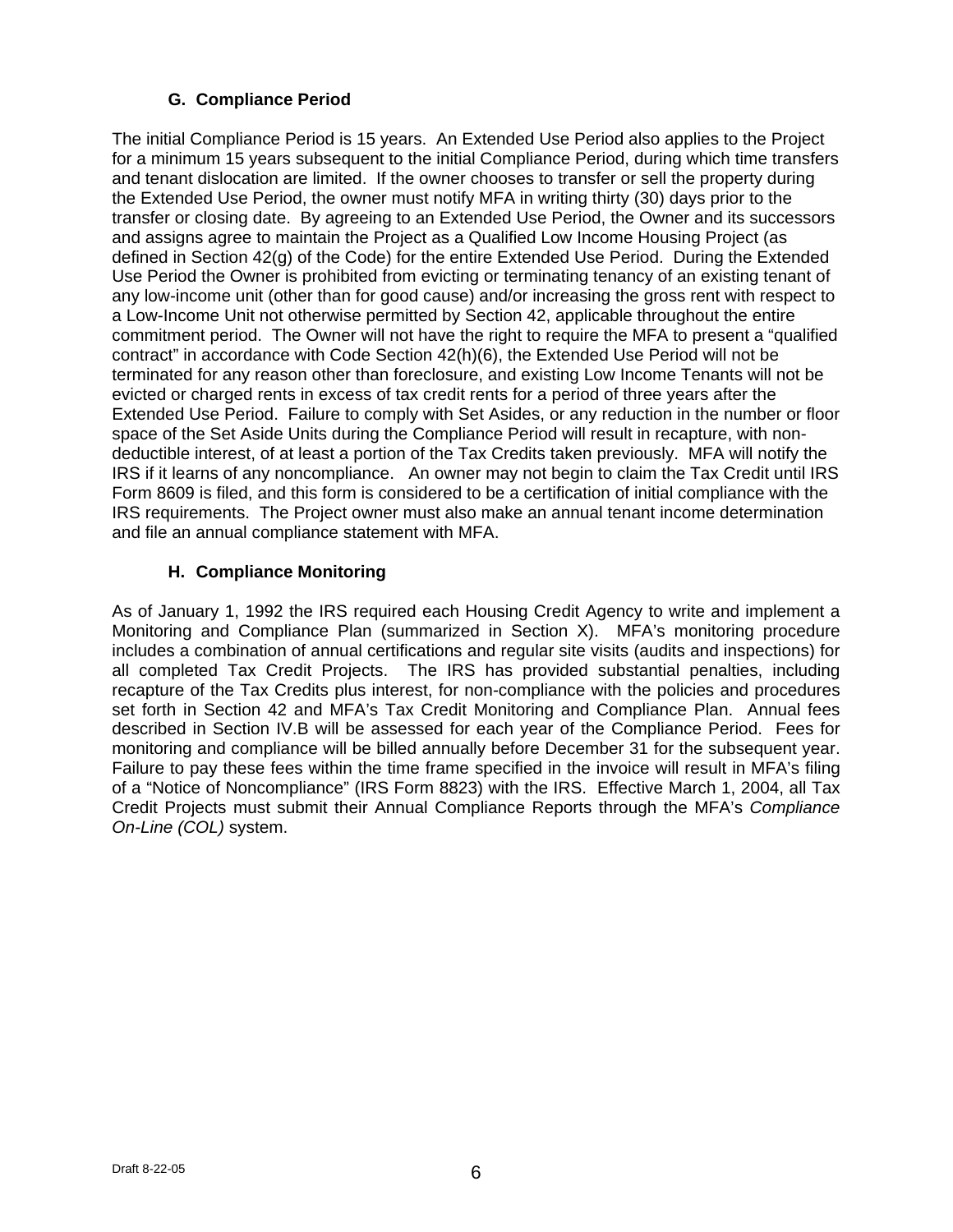# **I. Eligible Basis According to Type of Project**

The "Eligible Basis" is generally the same as a Project's adjusted depreciable basis for tax purposes. Fees or points charged to obtain long-term financing, syndication costs and fees, and marketing expenses are not included in Eligible Basis. (These include credit enhancement, credit origination fees, bond issuance costs, reserves for replacement, start-up costs and future operating expenses.) Costs related to the acquisition of land, costs attributable to any commercial portion of the property and costs attributable to non-Set Aside Units that are above the average quality of the Set Aside Units in the Project are ineligible. However, Eligible Basis is reduced when determining the Tax Credit amounts by the amount of certain federal grants or below-market-rate federal loans made with respect to the building or its operation; otherwise only 4% Tax Credits can be allowed. For new construction Projects, Eligible Basis includes the cost of construction items, which are part of the Project's depreciable basis.

Rehabilitation expenditures qualify for the 9% Tax Credit when rehabilitation costs incurred during a 24-month period equal or exceed the greater of \$3,000 per Low Income Unit, or 10% of the unadjusted basis, and may be combined with 4% Credits for acquisition costs on the same project. The Eligible Basis used to calculate Tax Credits for Projects in Difficult Development Areas or Qualified Census Tracts may be increased by up to 30% at MFA's discretion.

# **J. Ten Year Rule**

In order for the acquisition of an existing building to qualify, the taxpayer must acquire the building from an unrelated person who a) has held the building for at least ten years and b) did not make substantial improvements during that period which were subject to 60-month amortization under Code Section 197(k) or ACRS (as in effect prior to the Tax Reform Act of 1986). The 10-year requirement may be waived in the case of distress sales of certain federally-assisted projects, pre-payment of mortgages that could result in building(s) being converted to market use, buildings acquired from failed depository institutions, and single family residences used for no other purpose than as a principal residence by the previous owner. The Secretary of the Treasury can waive the 10-year "Placed In Service" limitation for a) any distressed property which is federally assisted as defined in Code Section 42, b) federally assisted housing that could lose Set Aside Units as a result of mortgage prepayment, (this applies to properties under the HUD Sections  $221(d)(3)$  and  $236$  and RD 515 Programs), and c) buildings acquired from a federally insured depository institution that is in default, as defined by Section 3 of the Federal Deposit Insurance Act, or from a receiver or conservator of such an institution.

# **K. Federal Subsidy**

For the purpose of the HTC, Federal Subsidies include federal grants and below-market-rate federal loans through programs such as those administered by HUD (excluding CDBG and, in certain cases, HOME, and NAHASDA) and Rural Development, tax exempt financing (such as that provided through the MFA's bond programs) and any other locally administered low-interest loans or grants from federal sources. Use of these financing sources may require reductions in Eligible Basis or reductions in a Project's maximum Applicable Credit Percentage from 9% to 4%. (See Code Sections 42(d)(5)(A) and 42(i)).

# **L. Qualified Basis According to Type of Project**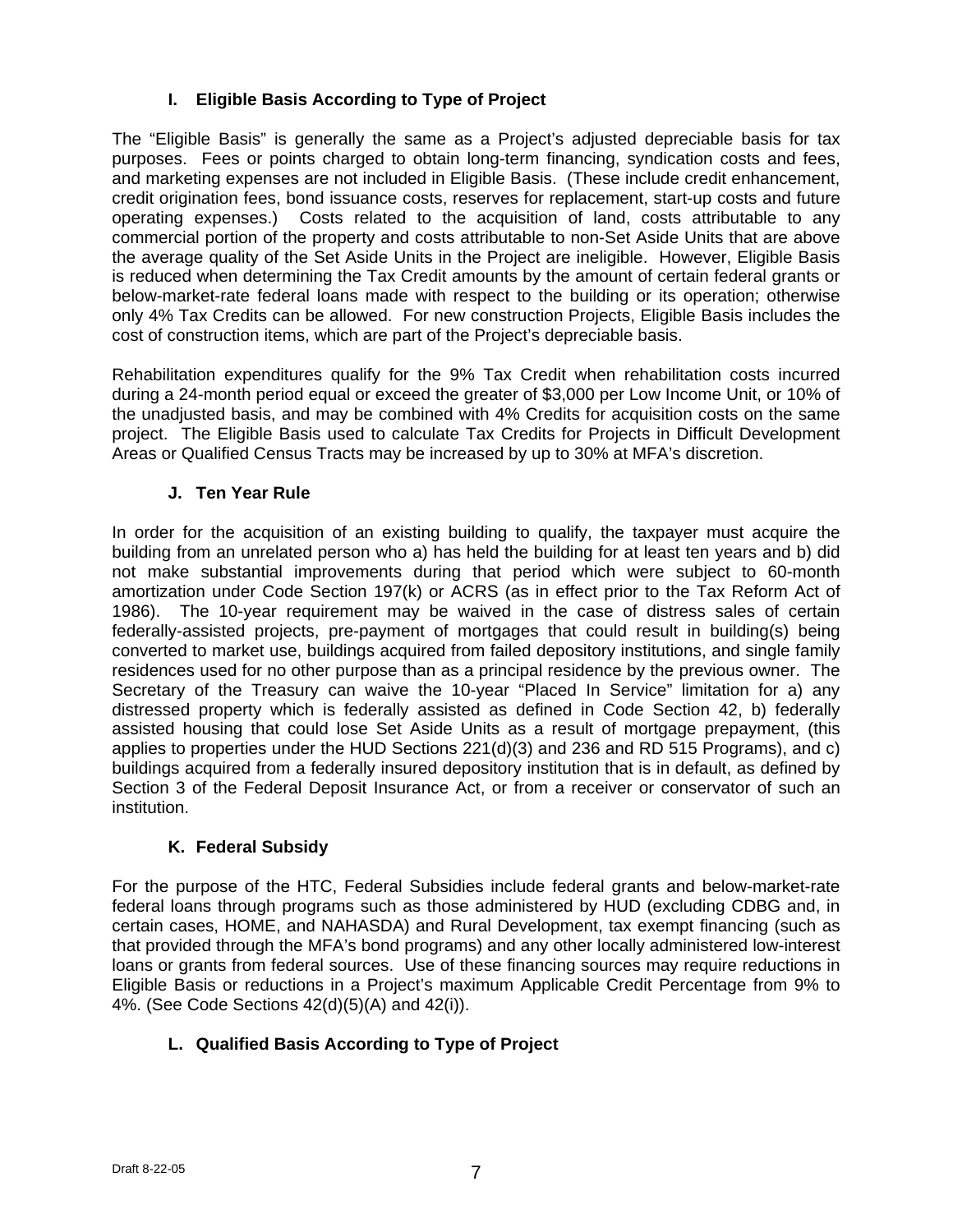The "Qualified Basis" is that portion of the Eligible Basis attributable to Low Income Units. It is calculated as the smaller of the percentage of Low Income Units in the building, or the percentage of floor space devoted to Low Income Units in a building.

# **M. Placed In Service Requirement**

The 10-year Credit Period and 15 year Compliance Period begin with the taxable year in which the building is "Placed In Service" (the time at which a building is "suitable for occupancy," which generally refers to the date of the issuance of the first certificate of occupancy for each building in the Project), or, at the owner's election, the following taxable year. Section  $42(h)(1)(E)$  of the IRS Code allows for the allocation or "Carryover Allocation" of Tax Credits to a building that is part of a new construction or rehabilitation Project if an applicant's qualified expenditures, or actual basis in the Project as of the later of the end of the calendar year in which the allocation is made or 6 months subsequent to the date of allocation is more than 10% of the taxpayer's reasonably expected total basis in the Project. MFA requires evidence of ownership and submission of a complete Carryover Allocation Application by November  $15<sup>th</sup>$  of the year in which the Tax Credit award was made, and evidence of the expenditure of more than 10% of the expected basis in the Project by April 30 of the following year. A Cost Certification detailing the qualified expenditures, or actual basis, that make up 10% of the reasonably expected basis and a description of the Applicant's method of accounting must be prepared by a Certified Public Accountant and submitted to MFA at that time. If the Carryover Allocation Application, the Certified Public Accountant's Cost Certification, the Attorney's Opinion regarding the qualification of the project for Housing Tax Credits, and any other required materials are not received on the appropriate dates noted above by 5:00 P.M., the Project's Credit Reservation will be canceled. Section  $42(h)(1)(E)$  further allows for a qualified building to be Placed in Service in either of the two calendar years following the calendar year in which the allocation is made.

# **N. Building Classification and Tax Credit Applicable Percentages**

The Tax Credit's Applicable Credit Percentage (i.e., the "4%" or "9%" Credits for which a Project is eligible) is determined by the type of Project proposed, its use and treatment of "Federal Subsidy," and the amount of Credit necessary to reach feasibility and long-term viability. The rates of 4% and 9% are upper limits of available Credits, which fluctuate based on market conditions. The actual "Applicable Credit Percentages" are based on monthly prevailing interest rates that are calculated and published by the U.S. Treasury Department as the "Applicable Federal Rate" or "AFR". The amount of the annual Credit is calculated to yield a present value of either 30% (4% Credit) or 70% (9% Credit) of eligible costs. The Applicable Credit Percentage may be locked in at the Developer's option, at 1) the month in which the building is Placed In Service or 2) the month in which a Binding Commitment (Carryover Allocation) is made for an allocation or, in the case of Tax Exempt Bond Financed Projects, the month the tax-exempt obligations are issued. Listed below are types of Projects, which could be considered eligible for the HTC and the applicable percentage for each type.

1. New Construction (without Federal Subsidy):

The maximum Applicable Credit Percentage is 9% (70% present value) for a new construction Project.

2. Rehabilitation (without Federal Subsidy):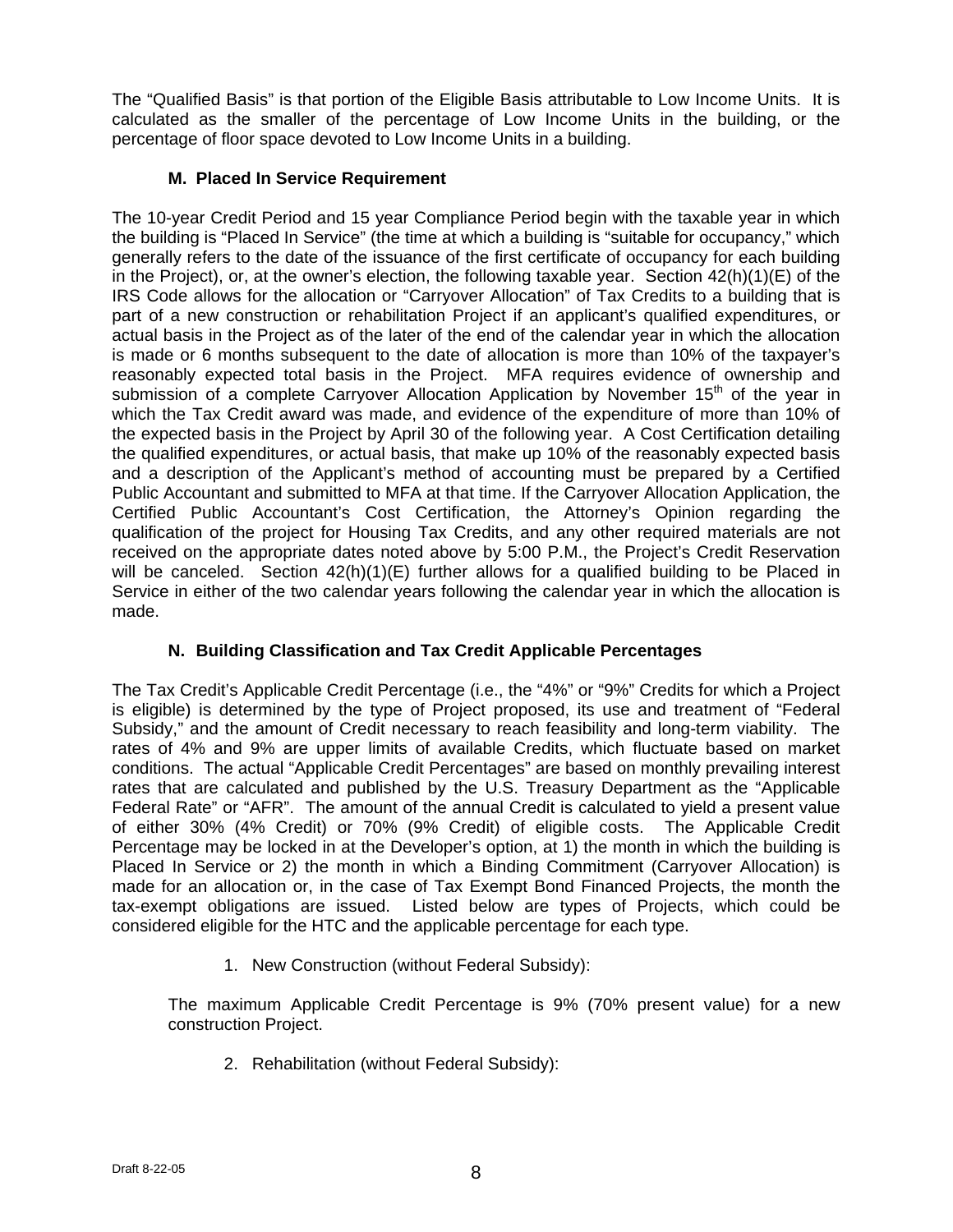The maximum Applicable Credit Percentage for rehabilitation is 9%. The greater of the following two tests must be met: 1) total Rehabilitation Costs must equal or exceed 10% of the adjusted Project basis during a 24-month period; or 2) the Qualified Basis of the Rehabilitation Costs must equal or exceed \$3,000 per Low Income Unit.

3. Acquisition/Rehabilitation of an Existing Building:

The maximum Applicable Credit Percentage for acquisition of an existing building is 4%. The greater of the following two tests must be met: 1) total Rehabilitation Costs must equal or exceed 10% of the adjusted Project basis during a 24-month period; or 2) the Qualified Basis of the Rehabilitation Costs must equal or exceed \$3,000 per Low Income Unit. Rehabilitation and related expenditures can qualify for the 9% rehabilitation Tax Credit as long as the rehabilitation expenditures do not receive Federal Subsidies.

4. Federal Subsidy without Reduction in Eligible Basis:

The maximum Applicable Credit Percentage is generally 4% for a federally subsidized, newly constructed or rehabilitated building. However, under certain circumstances, HOME program funding and NAHASDA funding may allow for an Applicable Credit Percentage of 9%.

5. Federal Subsidy with Reduction in Eligible Basis:

In the case of a federally subsidized, newly constructed or rehabilitated building, the taxpayer may elect to exclude the amount of Federal Subsidy from the Eligible Basis. If the taxpayer makes such an election, the maximum Applicable Credit Percentage is 9% for a qualified building.

## **III. HOUSING PRIORITIES AND PROJECT SELECTION CRITERIA**

## **A. Needs Analysis**

This plan is consistent with the Needs Analysis of the *State of New Mexico Consolidated Plan for Housing and Community Development and 2006 Action Plan.* Housing priorities stated in the Consolidated Plan include increasing the supply of decent, affordable rental housing, expanding housing opportunities and access for individuals with special needs, expanding the supply of housing and services to assist the homeless, and preserving the State's existing affordable housing stock.

## **B. Housing Priorities**

The following priorities are to be used by MFA in the distribution of Tax Credits, and are reflected in the Allocation Set Asides and Project Selection Criteria used to rank competitive Projects. These priorities include the following:

- 1. Levels of affordability in excess of the minimum requirements, through one or more of the following:
	- a) Higher numbers of Set Aside Units; and /or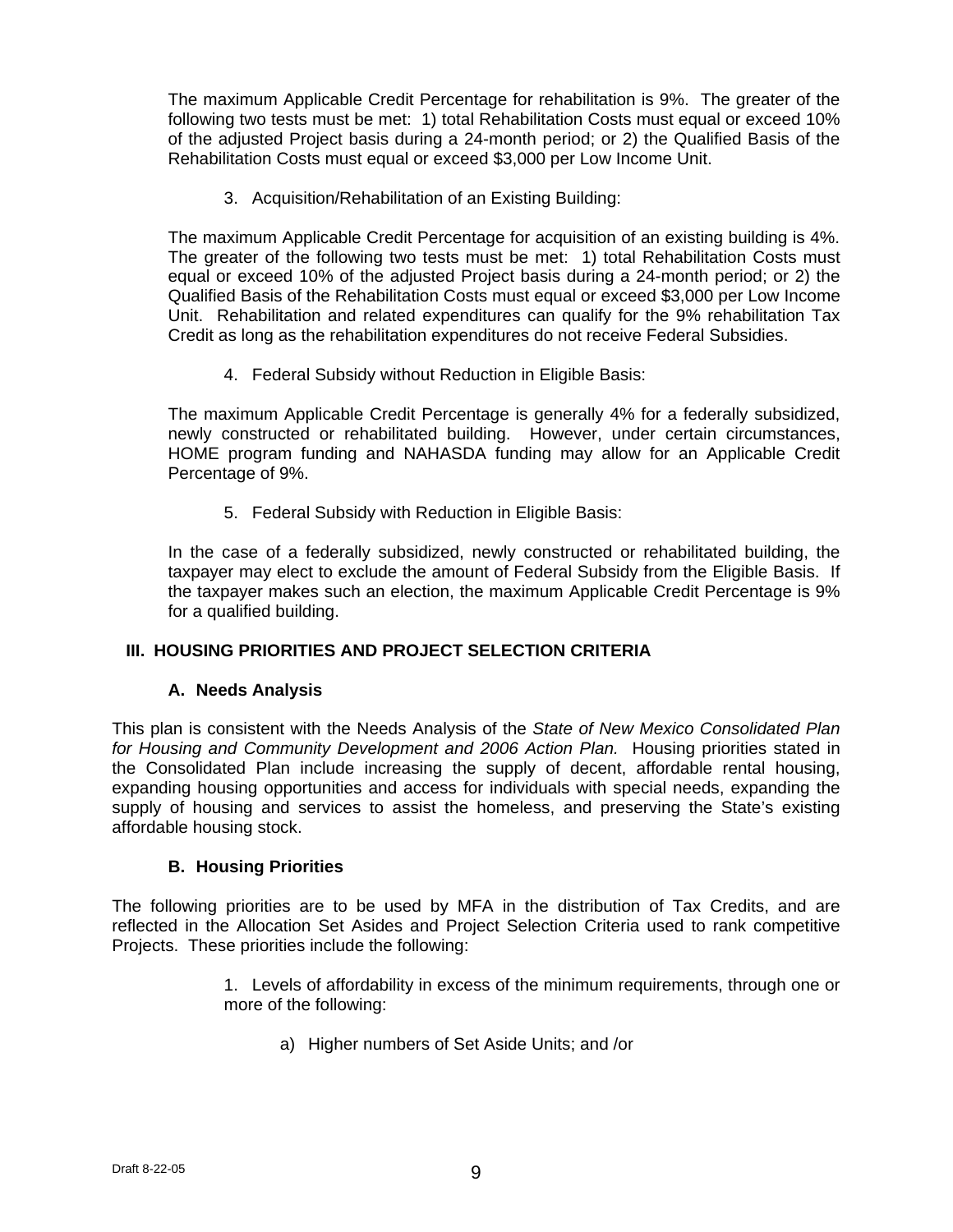b) Rents set to serve lower income tenants, for example, tenants earning no more than 40% or 30% of median income; and/or

- c) Extended Use Periods longer than the 30-year minimum.
- 2. Provision of affordable housing to households on public housing waiting lists;

3. Maximizing leverage by obtaining other public or private non-equity program resources;

4. An equitable distribution of Tax Credits throughout all parts of the state where affordable housing is needed and where Concerted Community Revitalization Plans exist;

5. Provision of housing to serve documented Elderly and Special Needs Households, tenant populations of Individuals with Children, projects intended for eventual tenant ownership, and under served urban and rural areas;

- 6. Nonprofit development;
- 7. Production of housing with high quality design and construction;

8. Production of projects that are located in Qualified Census Tracts, the development of which contributes to a Concerted Community Revitalization Plan;

9. Production of projects using existing housing as part of a Concerted Community Revitalization Plan; and

10. Efficient use of scarce resources including Tax Credits, measured through lower Development Costs or other means.

## **C. Minimum Project Threshold Requirements**

All Tax Credit Applications must meet each of the following requirements. If they are not met, the Application will be rejected without further review, and no exceptions will be granted unless MFA decides to reduce the minimum score as described in Section E. Furthermore, these requirements are binding through Carryover and Final Allocations. For example MFA will not approve changes that cause a Project's scoring to deteriorate to a level at which it would not have received an award in the original round.

1. Site Control

Site control for all of the land needed for the Project must be evidenced by a written governmental commitment to transfer the land to the Applicant, recorded deed or long term leasehold interest, or by a fully executed purchase contract or purchase option. If a contract or option is submitted, the agreement must provide for an initial term lasting at least until July 31<sup>st</sup> of the year in which the allocation is made. **This initial term must not be conditioned upon any extensions requiring seller consent, additional payments, financing approval, tax credit award or other such requirements.** Site control evidence and the Application materials must show exactly the same names, legal description/area and acquisition costs.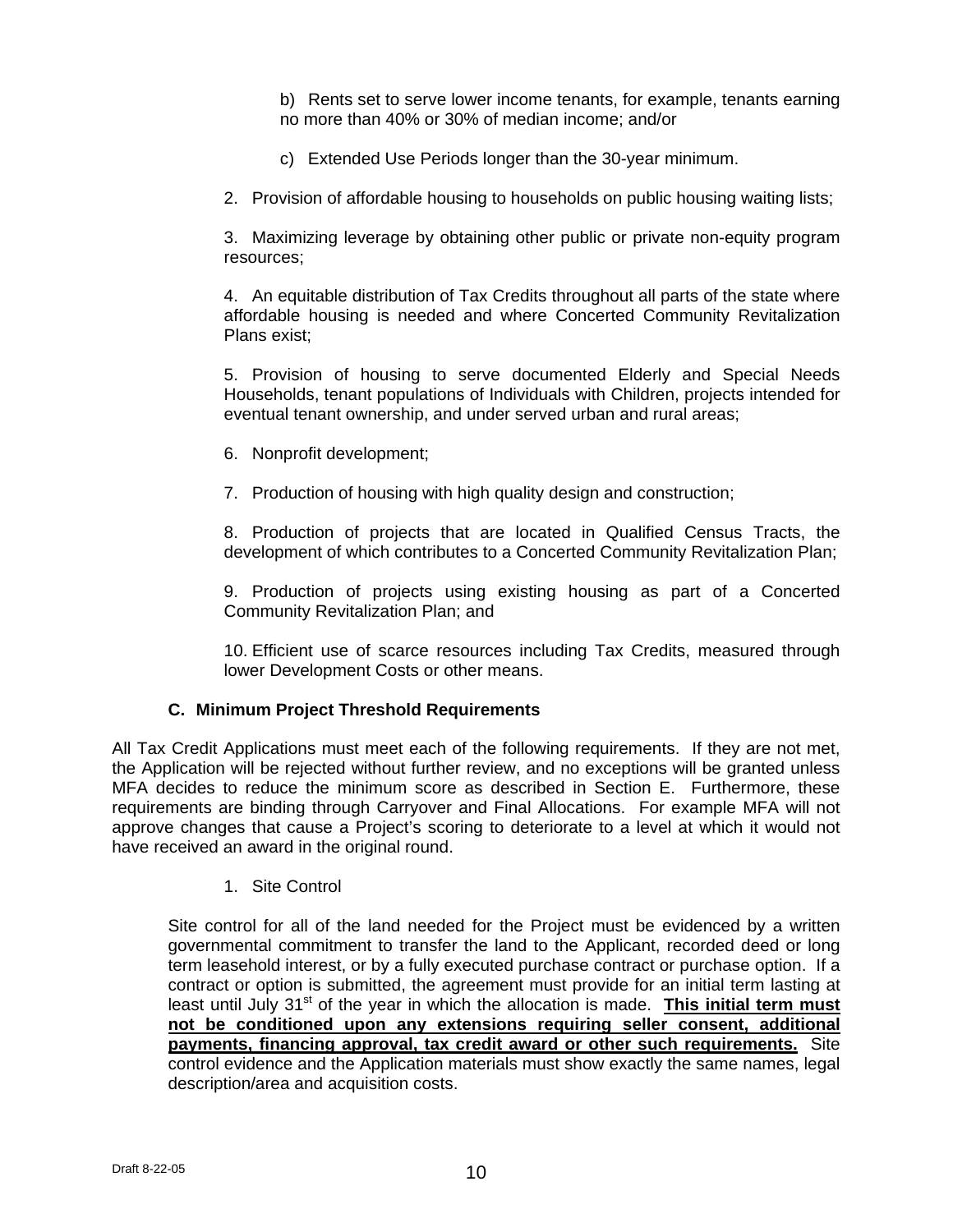2. Zoning

Evidence of approved zoning of the proposed site must be submitted. This requires that multifamily Projects are not prohibited by the existing zoning of the proposed site. Projects sited on land which is not zoned or which is zoned agricultural, are exempt from this threshold test, but must obtain zoning approval and deliver evidence of it to MFA no later than November  $15<sup>th</sup>$  of the year of the Reservation.

## 3. Minimum Project Score

The project must achieve at least the Minimum Score established in the Project Selection Criteria as discussed below.

Additional minimum Project Threshold Requirements apply to Tax Exempt Bond Financed Projects, as described in Section VI.B.

## **D. Allocation Set Asides**

1. Nonprofit Set Aside

Ten percent (10%) of the Annual Credit Ceiling for each calendar year will be reserved for Projects sponsored by Qualified Nonprofit Organizations. For purposes of this set aside, only federal requirements identified in IRS Code Section 42(h)(5) will apply. The aggregate amount of Tax Credit allocated by MFA to nonprofit organizations may exceed this amount.

2. USDA Rural Development Set Aside

Ten percent (10%) of the Annual Credit Ceiling will be set aside for Projects with committed USDA Rural Development funding.

3. Ranking to Meet Set Asides

If the scoring and ranking process without regard to the Nonprofit Set Aside does not result in awards to Qualified Nonprofit Organization sponsored Projects sufficient to fill the Nonprofit Set Aside requirement, the next highest scoring, Qualified Nonprofit Organization Eligible Projects will receive awards sufficient to fulfill the Nonprofit Set Aside requirement ahead of the lowest scoring Projects that would otherwise have received an award. If there are insufficient Qualified Nonprofit Organization Eligible Projects to meet the Nonprofit Set Aside, the unallocated Nonprofit Set Aside Tax Credits can not be allocated to other Eligible Projects. A similar procedure will be used to meet the USDA Rural Development Set Aside; however, if there are insufficient USDA Rural Development Projects to meet the USDA Rural Development Set Aside, any unallocated USDA Rural Development Tax Credits may be used for other Eligible Projects.

## **E. Project Selection Criteria to Implement Housing Priorities**

The criteria shown below are the basis for the awarding of points to a particular proposed project during the Application round(s) conducted by MFA. Tax Credit reservations will not be awarded to projects achieving less than 100 points (the "Minimum Score") unless too few Projects score above this level and MFA, in its reasonable judgment, decides to reduce the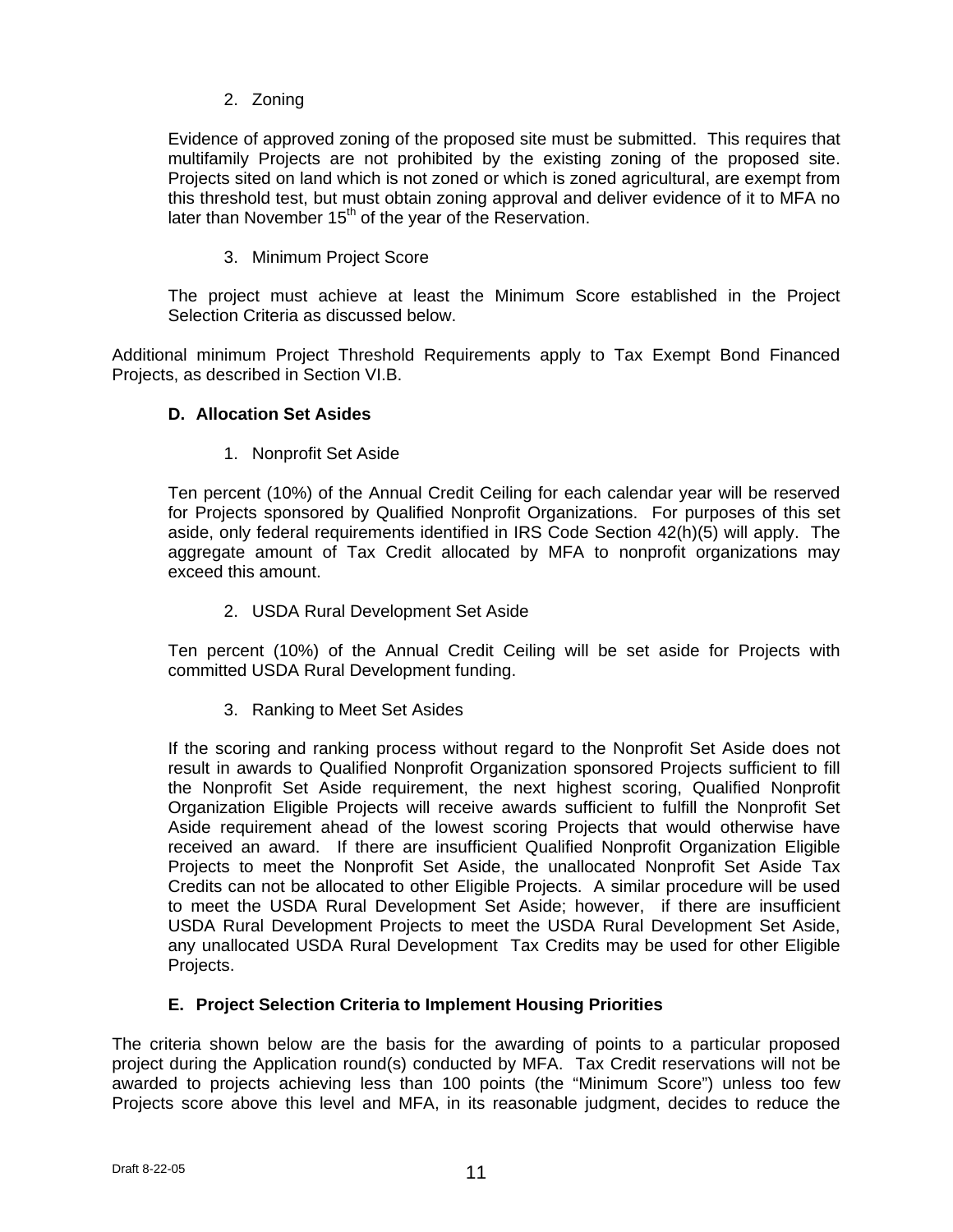Minimum Score. Projects scoring 100 or more points will be ranked according to their scores, and subject to Allocation Set Aside requirements Reservations will be made to these Projects, unless they are eliminated under subsequent processing, starting with the highest scoring projects, until all available Credits are used. Tax Exempt Bond Financed Projects will also be scored and must obtain a score of at least 60 points in order to obtain a determination that they are consistent with the QAP.

Although some criteria include scaled point structures, partial points will not be otherwise awarded. If two projects with equal scores would require more than the available Credits, the project with the lower Total Development Cost per Unit will be selected. If too few Credits are available to make a full award to the next lower scoring project, MFA will determine whether or not to award a partial allocation and/or a commitment of future year's Credits to the project, following requirements in Section VIII below. Regardless of strict numerical ranking, the scoring does not operate to vest in an Applicant or Project any right to a Reservation or Tax Credit Allocation in any amount. MFA will in all instances reserve and allocate Tax Credits consistent with its sound and reasonable judgment, prudent business practices, and the exercise of its inherent discretion.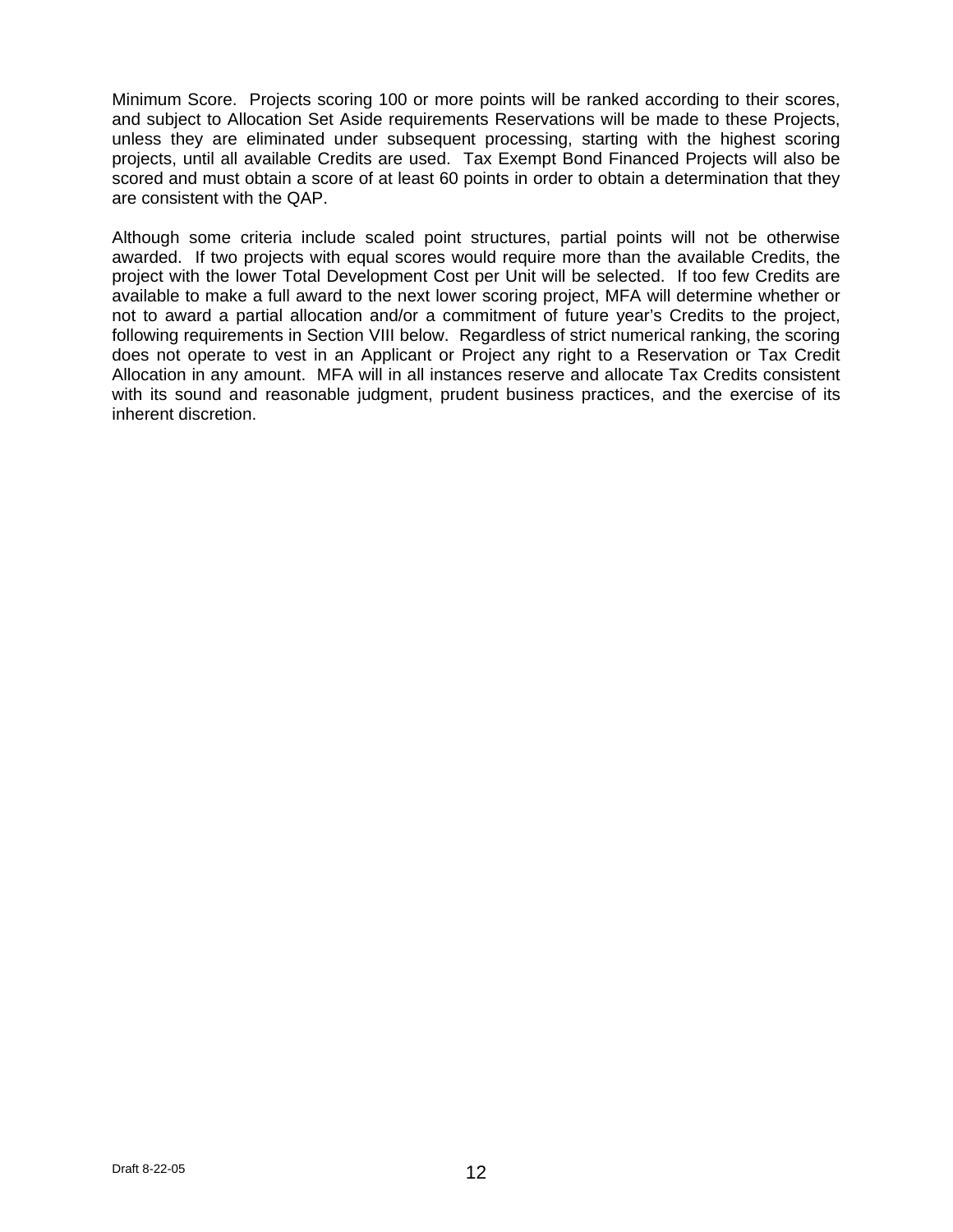# **Project Selection Criteria**

| 1. | Local Nonprofit or Local, State or Tribal Government Instrumentality<br>Participation                                                                                                                                                                                                                                                                                                                                                                                                                                                                                                                                                                                                                                                                        | 10 Points                                      |
|----|--------------------------------------------------------------------------------------------------------------------------------------------------------------------------------------------------------------------------------------------------------------------------------------------------------------------------------------------------------------------------------------------------------------------------------------------------------------------------------------------------------------------------------------------------------------------------------------------------------------------------------------------------------------------------------------------------------------------------------------------------------------|------------------------------------------------|
|    | For private nonprofits this requires that the nonprofit have a board<br>comprised of a majority of New Mexico residents, was incorporated in New<br>Mexico before January 1 of the year in which the Application is submitted,<br>owns at least 51% of the general partner interest, meets the criteria of<br>Code Section 42(h)(5), and has submitted an IRS determination letter. In<br>addition, private nonprofits must also demonstrate financial capacity as<br>evidenced by minimum net worth/net assets of \$250,000 or be an<br>approved Community Housing Development Organization ("CHDO").                                                                                                                                                       |                                                |
|    | For government or tribal instrumentalities this requires evidence that they<br>own at least 51% of the general partner interest, and organizational<br>documents verifying their governmental status.                                                                                                                                                                                                                                                                                                                                                                                                                                                                                                                                                        |                                                |
|    | For any entity to claim points under this criterion, the nonprofit, government<br>or tribal instrumentality must be receiving a minimum of 10% of the<br>Developer Fee as identified in the Project Application. When more than<br>one entity is receiving a portion of the developer fee, documentation will be<br>required evidencing the agreement among the entities as to the fee split<br>arrangement.                                                                                                                                                                                                                                                                                                                                                 |                                                |
| 2. | <b>Tax Credit Design Competition Winners</b><br>MFA will hold a juried competition emphasizing high quality design and<br>construction, for projects passing the Threshold Tests. The competition is<br>optional, and winning projects may receive points under this criterion. See<br>Attachments Checklist in Application Package for additional materials<br>needed to participate in the Design Competition.                                                                                                                                                                                                                                                                                                                                             | 15 Points                                      |
| 3. | Projects that benefit communities and the environment through more<br>efficient use of resources, smarter planning and sustainable development.<br>These points will be awarded to projects meeting minimum requirements in<br>incorporating green building, energy efficiency, water conservation, healthy<br>materials, and sustainability in the design and construction or rehabilitation<br>of the Project. Projects seeking points in this category must complete the<br>Green Building Criteria checklist, supported by the preliminary plans and<br>outline specifications, plus any additional required documentation.<br>See<br>Attachments Checklist in Application Package for additional materials<br>needed to obtain points in this category. | Range of<br>3 to<br>15 <sub>15</sub><br>Points |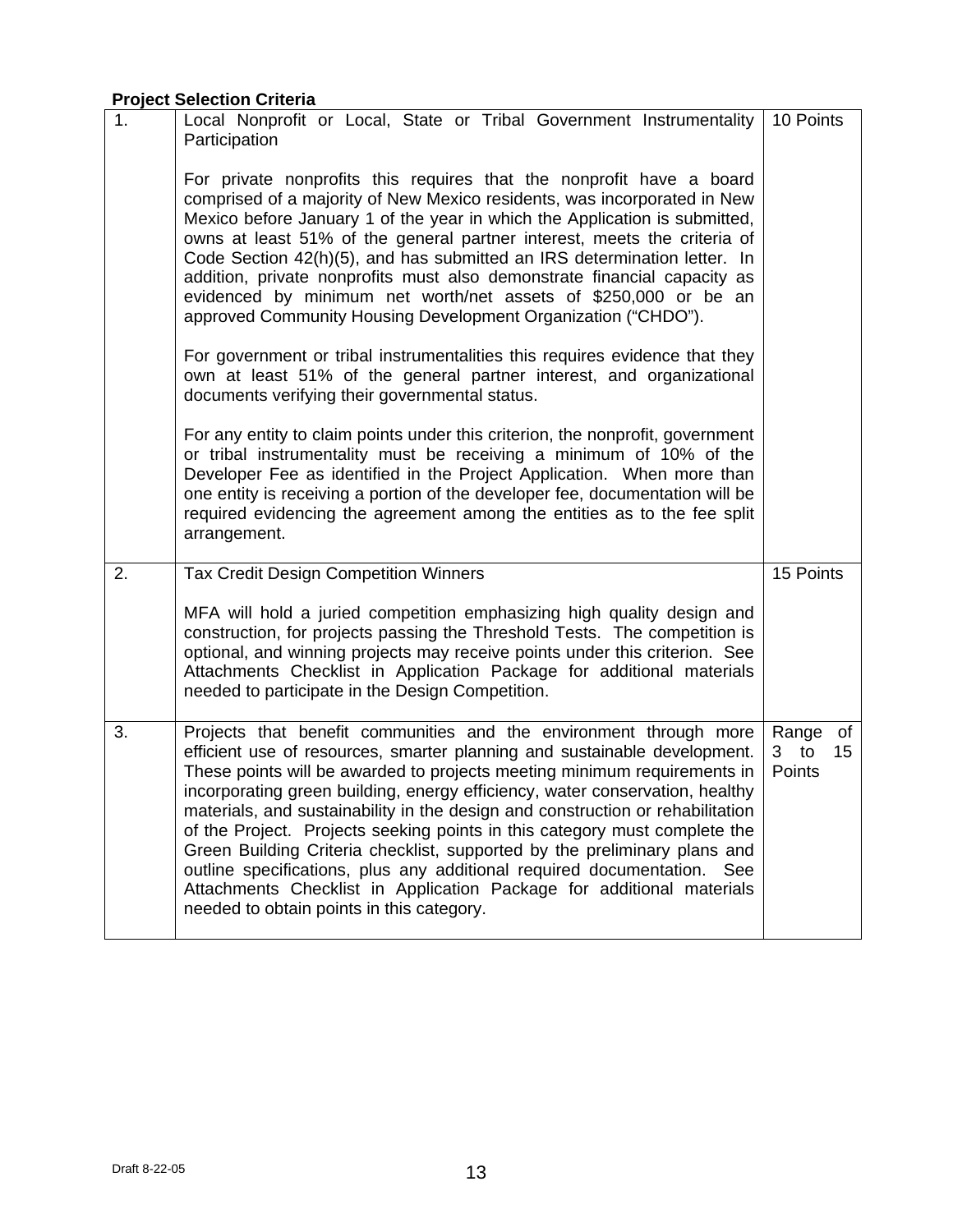| 4.             | <b>Rehabilitation Projects</b>                                                                                                                                                                                                                                                                                                                                                                                                                                                                                | 15 Points                                                  |
|----------------|---------------------------------------------------------------------------------------------------------------------------------------------------------------------------------------------------------------------------------------------------------------------------------------------------------------------------------------------------------------------------------------------------------------------------------------------------------------------------------------------------------------|------------------------------------------------------------|
|                | These points will be awarded to all Projects incurring average rehabilitation<br>hard costs of \$10,000 per Unit or more. In combined new construction and<br>rehabilitation Projects, rehabilitated units must account for at least 20% of<br>the total Units and the separation of rehabilitation costs and new<br>construction costs should be designated in the application. These points<br>can be awarded in conjunction with points under #5 or #6 below, but<br>not with both.                        |                                                            |
| 5.             | Conversion plus Rehabilitation                                                                                                                                                                                                                                                                                                                                                                                                                                                                                | 15 Points                                                  |
|                | These points will be awarded to projects that meet the rehabilitation<br>requirements of criterion 4 above and convert at least 50% of the existing<br>Market Rate Units to Low Income Units.                                                                                                                                                                                                                                                                                                                 |                                                            |
| 6.             | Preservation of Affordable Housing                                                                                                                                                                                                                                                                                                                                                                                                                                                                            | 15 Points                                                  |
|                | These points are awarded to previously subsidized projects in which rents<br>for 75% of the Units are currently in excess of HTC Ceiling Rents and will<br>be reduced to HTC Ceiling Rents, or for which use restrictions are to expire<br>on or before December 31 <sup>st</sup> , 2008. (See Attachments Checklist for<br>additional materials required to obtain these points.) Rents will be limited<br>to HTC ceilings despite other subsidy rules, except in projects with project-<br>based subsidies. |                                                            |
| 7 <sub>1</sub> | Projects with the following Average Gross Median Income (AGMI) Levels:                                                                                                                                                                                                                                                                                                                                                                                                                                        | $51 - 65%$<br>45 Points                                    |
|                | To calculate the AGMI, calculate a weighted average based on the number<br>of units Set Aside at each income level. Market Rate Units will be treated<br>as if they were Set Aside at 100% of Area Gross Median Income. Round<br>to zero (0) decimal points while calculating, according to the example in the<br>Glossary definition of "AGMI."                                                                                                                                                              | 50% or<br>less,<br>65 Points                               |
| 8.             | Projects that incorporate Market Rate Units equal to at least 15% of the<br>total Units.                                                                                                                                                                                                                                                                                                                                                                                                                      | 20 Points                                                  |
| 9.             | Projects committed to an Extended Use Period of the following:                                                                                                                                                                                                                                                                                                                                                                                                                                                | 35 Yrs -                                                   |
|                | 35 Years5 Points 40 Years10 Points 45 Years15 Points<br>This period encompasses the 15 Year IRS Compliance Period.                                                                                                                                                                                                                                                                                                                                                                                            | 5 Points<br>40 Yrs -<br>10 Points<br>45 Yrs -<br>15 Points |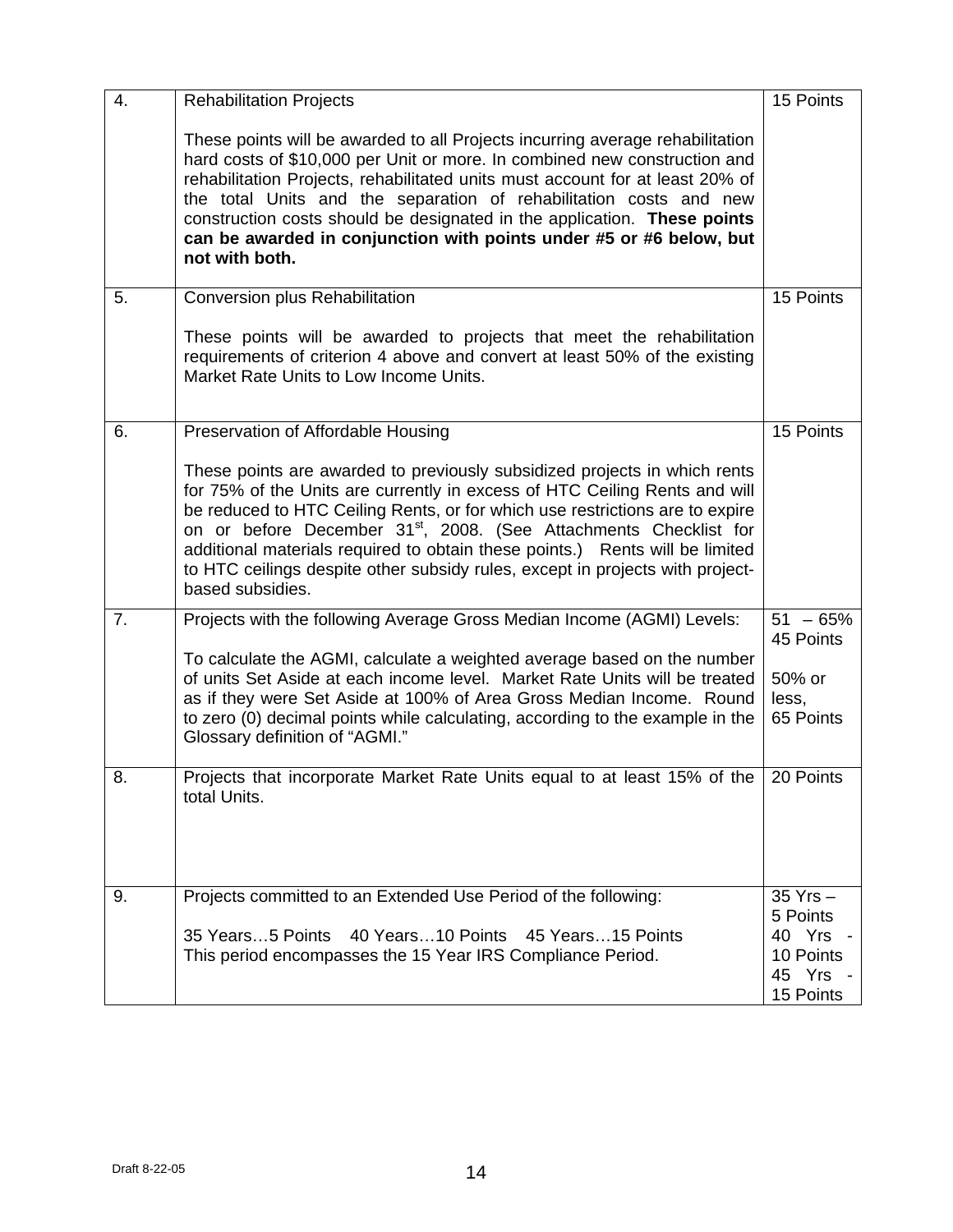| 10. | Projects in which at least 25% of all Units are Reserved for Special Needs   15 Points<br>Households                                                                                                                                                                                                                                                                                                                                                                                                                                                                                                                                                   |           |
|-----|--------------------------------------------------------------------------------------------------------------------------------------------------------------------------------------------------------------------------------------------------------------------------------------------------------------------------------------------------------------------------------------------------------------------------------------------------------------------------------------------------------------------------------------------------------------------------------------------------------------------------------------------------------|-----------|
|     | "Reserved" for Special Needs Households (see definitions of Special<br>Needs Household and Reserved in glossary) will mean that the units may<br>not be rented to other households unless the owner demonstrates a<br>subsequent change in the level of demand for such units and after<br>demonstrating a good faith effort to obtain the originally targeted Special<br>Needs tenants. Social services tailored to the needs of the Special Needs<br>Households to be served must be provided, and a Social Services Plan<br>(see definition) is required to obtain points under this criterion.                                                     |           |
| 11. | Projects Reserved for Elderly Households                                                                                                                                                                                                                                                                                                                                                                                                                                                                                                                                                                                                               | 15 Points |
|     | These points benefit Projects specifically designated for exclusive use by<br>elderly residents. The projects should feature independent living, central<br>common areas that can be used for resident activities and serving meals<br>with an adjoining kitchen area, and an appropriate management<br>arrangement. "Elderly Household" is defined as a household including at<br>least one person 62 years of age or older. A Social Services Plan is<br>required (see definition in glossary). These points are not available if<br>points are awarded for Special Needs Households.                                                                |           |
| 12. | Projects in which at least 25% of all Units are Reserved for Households<br>Comprised of Individuals with Children                                                                                                                                                                                                                                                                                                                                                                                                                                                                                                                                      | 5 Points  |
|     | "Reserved" for Households Comprised of Individuals With Children will<br>have the same meaning as "Reserved" for Special Needs Households as<br>described in criterion 10 above. A Social Services Plan, which meets the<br>needs of individuals with children, is required. In addition the applicant<br>must provide a description of the Project's specific design elements that<br>serve the needs of families with children. In new construction Projects, at<br>least 30% of all the Units must have 3 or more bedrooms. Projects<br>receiving points for Special Needs or Elderly Households may not<br>also receive points for this criterion. |           |
| 13. | Native American Projects                                                                                                                                                                                                                                                                                                                                                                                                                                                                                                                                                                                                                               | 15 Points |
|     | These points are for Projects on Native American Trust Lands, and/or<br>Projects owned by tribal entities or nonprofit organizations whose primary<br>offices are located on trust lands and whose proposed site is on or<br>immediately adjacent to Native American Trust Lands.                                                                                                                                                                                                                                                                                                                                                                      |           |
| 14. | Projects which include 60 or fewer Set Aside Units                                                                                                                                                                                                                                                                                                                                                                                                                                                                                                                                                                                                     | 10 Points |
|     | For purposes of scoring, Projects to be located on adjacent sites proposed<br>by the same Applicant in the same allocation round will be treated as a<br>single Project.                                                                                                                                                                                                                                                                                                                                                                                                                                                                               |           |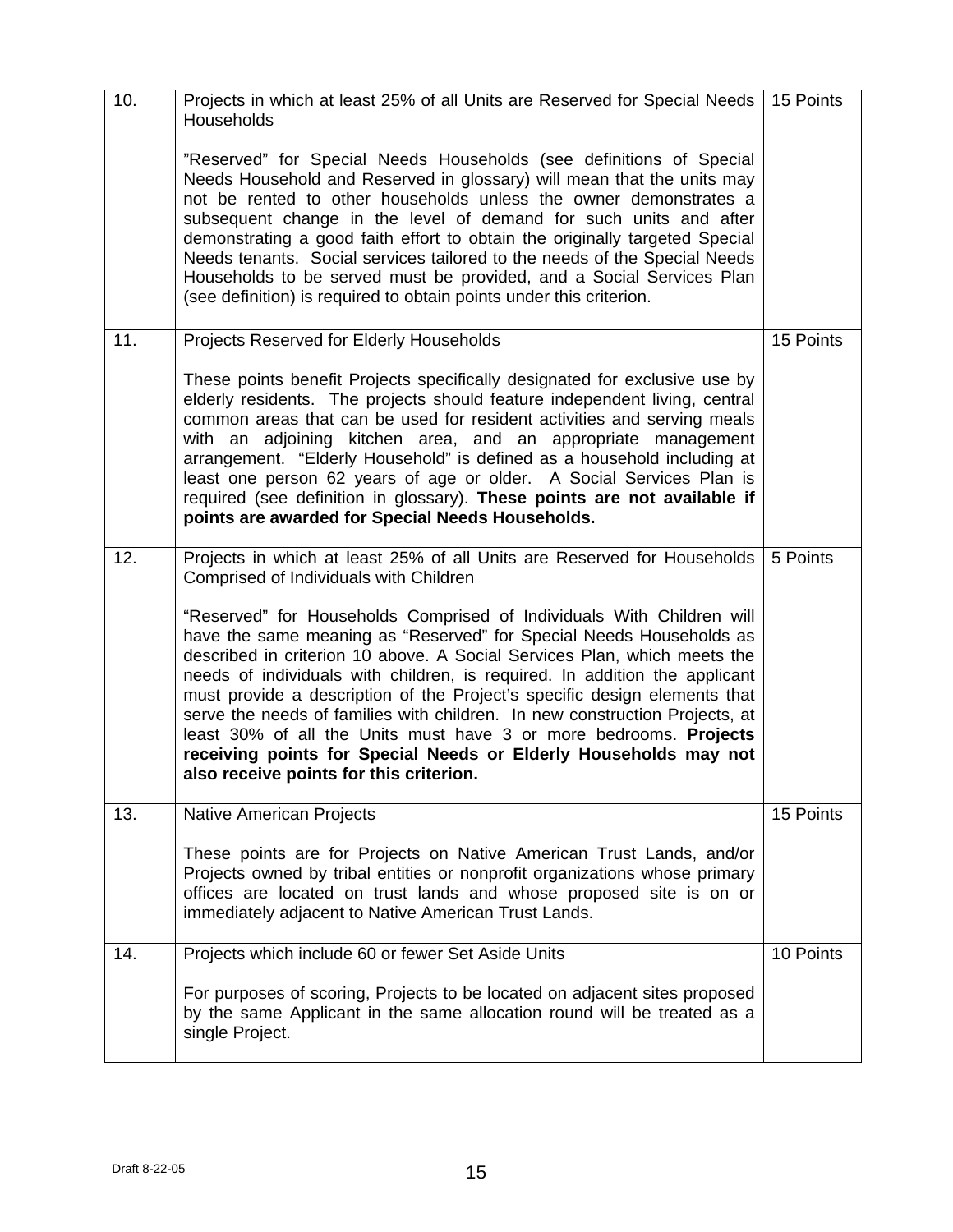| 15. | Projects in which at least 10% of the Total Development Cost is to be made<br>permanently available to the Project or endowed by formal resolution of a<br>state, local, or tribal government entity.<br>The commitment from a state, local, or tribal government entity may be<br>made in the form of cash, financing guaranties, or land and buildings. Tax<br>Exempt Bond Financing, HOME funds awarded by MFA, non verifiable<br>sources, or sources available to the Project for less than ten years will not<br>be counted in meeting this criterion. Appraisals dated no earlier than six<br>months prior to the Application date and completed by MAIs licensed in<br>New Mexico must be submitted for all Applications in which land or building<br>values are counted toward this 10% figure, unless the land is Native<br>American Trust Land. For Native American Trust Land donations, a<br>certified copy of the tribal resolution will be required. | 10 Points |
|-----|--------------------------------------------------------------------------------------------------------------------------------------------------------------------------------------------------------------------------------------------------------------------------------------------------------------------------------------------------------------------------------------------------------------------------------------------------------------------------------------------------------------------------------------------------------------------------------------------------------------------------------------------------------------------------------------------------------------------------------------------------------------------------------------------------------------------------------------------------------------------------------------------------------------------------------------------------------------------|-----------|
| 16. | Projects for which Complete Applications have been Submitted<br>Points are awarded to Applications that meet all the standards described in<br>Section IV.A.4 under "Content and Format".                                                                                                                                                                                                                                                                                                                                                                                                                                                                                                                                                                                                                                                                                                                                                                          | 15 Points |
| 17. | Projects providing a commitment to market the Units to households listed<br>on public or Indian housing agency waiting lists.<br>A letter from the PHA or Tribally Designated Housing Entity, which serves<br>the jurisdiction of the proposed site verifying this commitment, will be<br>required to obtain points for this criterion.                                                                                                                                                                                                                                                                                                                                                                                                                                                                                                                                                                                                                            | 5 Points  |
| 18. | Projects located in Difficult Development Areas ("DDA's") or Qualified<br>Census Tracts ("QCT's"). A chart of DDA's and QCT's may be found on<br>the MFA web site.                                                                                                                                                                                                                                                                                                                                                                                                                                                                                                                                                                                                                                                                                                                                                                                                 | 5 Points  |
| 19. | Projects located in QCT's, the development of which contributes to a<br><b>Concerted Community Revitalization Plan.</b>                                                                                                                                                                                                                                                                                                                                                                                                                                                                                                                                                                                                                                                                                                                                                                                                                                            | 5 Points  |
| 20. | Projects in which at least half of the units are intended for eventual tenant<br>ownership. The Project design must be conducive to this purpose, using<br>single family homes, duplexes, and/or townhomes that have individually<br>metered utilities and public streets. This commitment will be evidenced by<br>submission of a long-range Tenant Conversion Plan, and it will be<br>documented in the LURA.<br>These points may not be awarded in<br>combination with points under criterion 9.                                                                                                                                                                                                                                                                                                                                                                                                                                                                | 5 Points  |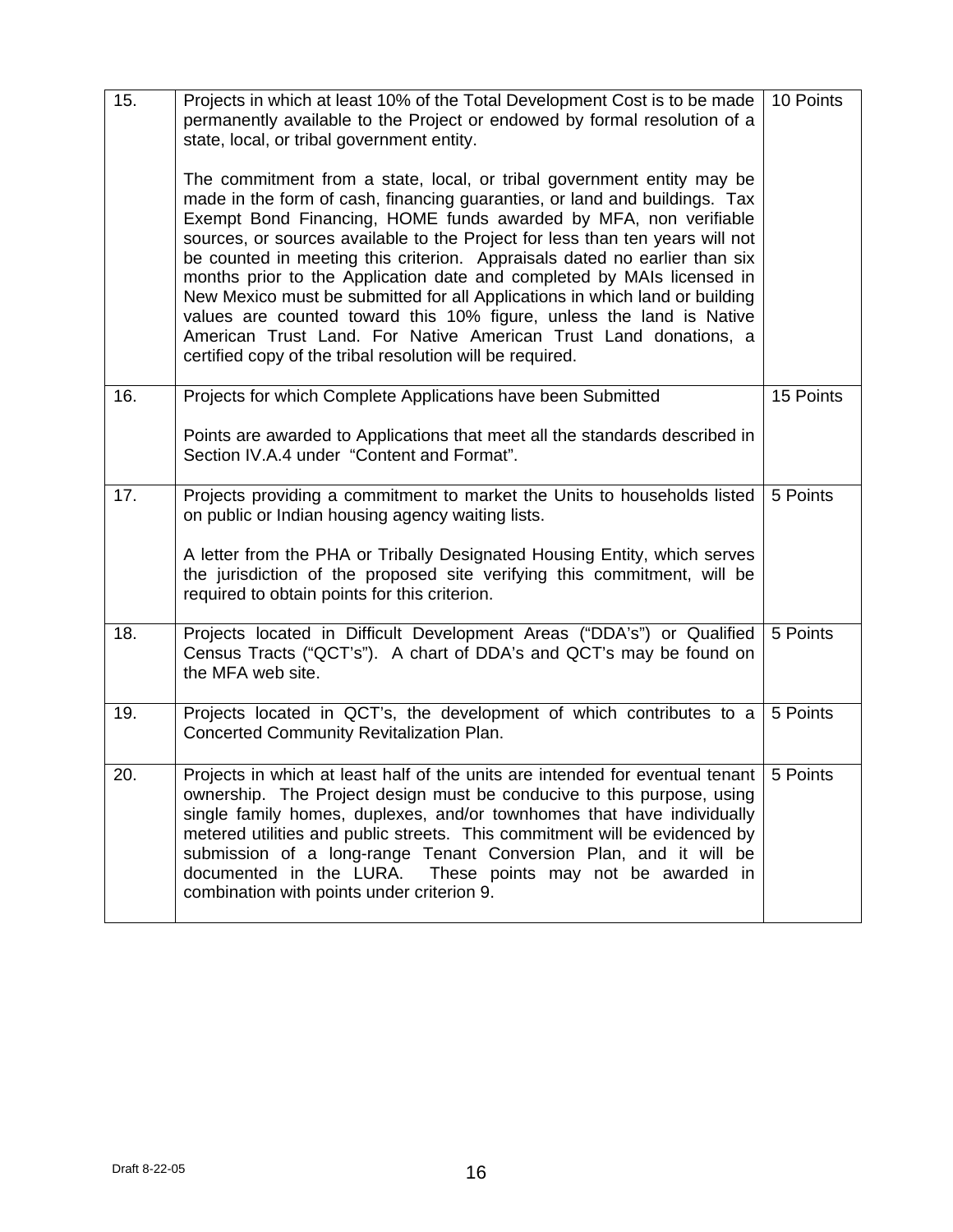| 21. | Projects in which the Applicant has developed a comprehensive program to<br>facilitate eventual homeownership for tenants. The program should include<br>owner funded incentives to assist tenants in saving for the purchase of a<br>new home, such as establishing individual tenant accounts funded from a<br>portion of tenant's monthly rent payment in which participants earn<br>matching contributions from owner, and/or a program which earns credits<br>toward the purchase of a home through partnerships with area builders. In<br>addition to assisting the participating tenants with saving for a new home,<br>the program should also provide for homeownership training, credit<br>counseling, and other services necessary to help tenants prepare for<br>homeownership. Finally, the program should outline the requirements for<br>tenant participation. In order to obtain points under this criterion, the<br>program must fully outline all terms and conditions of participation,<br>demonstrate a feasible and tangible benefit to the tenants and are funded<br>as part of owner's operating budget for the project. The Applicant must<br>submit a written description of the program that addresses all of the above<br>criteria. | 5 Points  |
|-----|----------------------------------------------------------------------------------------------------------------------------------------------------------------------------------------------------------------------------------------------------------------------------------------------------------------------------------------------------------------------------------------------------------------------------------------------------------------------------------------------------------------------------------------------------------------------------------------------------------------------------------------------------------------------------------------------------------------------------------------------------------------------------------------------------------------------------------------------------------------------------------------------------------------------------------------------------------------------------------------------------------------------------------------------------------------------------------------------------------------------------------------------------------------------------------------------------------------------------------------------------------------|-----------|
| 22. | Projects located in Priority Geographic Areas or Specifically Designated<br>Target Areas identified by the MFA Board.<br><b>Priority Geographic Areas</b><br>Eligible Projects are located in the counties of: Catron, Curry, Dona Ana,<br>Harding, Los Alamos, McKinley, Mora, Roosevelt, San Juan, Santa Fe,<br>Torrance, and Union Counties.<br><b>Specifically Designated Board Target Areas</b><br>The Board designated the following counties for 2005 and 2006:<br>Catron, Colfax, DeBaca, Eddy, Harding, Hidalgo, Mora, Quay, Rio Arriba,<br>Roosevelt, Sierra, Socorro and Torrance.                                                                                                                                                                                                                                                                                                                                                                                                                                                                                                                                                                                                                                                                  | 15 Points |

# **F. Additional Credits for Projects with Partial Allocations**

If an Applicant receives a partial allocation in a given round, and requests additional Credits in a subsequent round, the Minimum Project Threshold Requirements and the Project Selection Criteria for scoring used in the initial allocation year will be applied to the evaluation of the Project in the subsequent allocation year. The Project's ranking relative to Initial Application year Projects will be determined by calculating the Project Score as a percentage of the highest score in its initial allocation round, and multiplying that percentage by the highest score in the subsequent Application round to derive its subsequent Application year score and ranking among the subsequent round Applications.

# **G. Additional Supplemental Tax Credits for Cost Increases**

Projects with increased Eligible Basis as a result of increases in hard construction costs may apply for additional Tax Credits in subsequent allocation rounds prior to issuance of an IRS Form 8609. Full applications will be required for competition within an allocation round, and the Project will compete on the same basis as that of subsequent round Projects. However, Projects for which increased credits have been requested cannot exceed MFA's cost limits for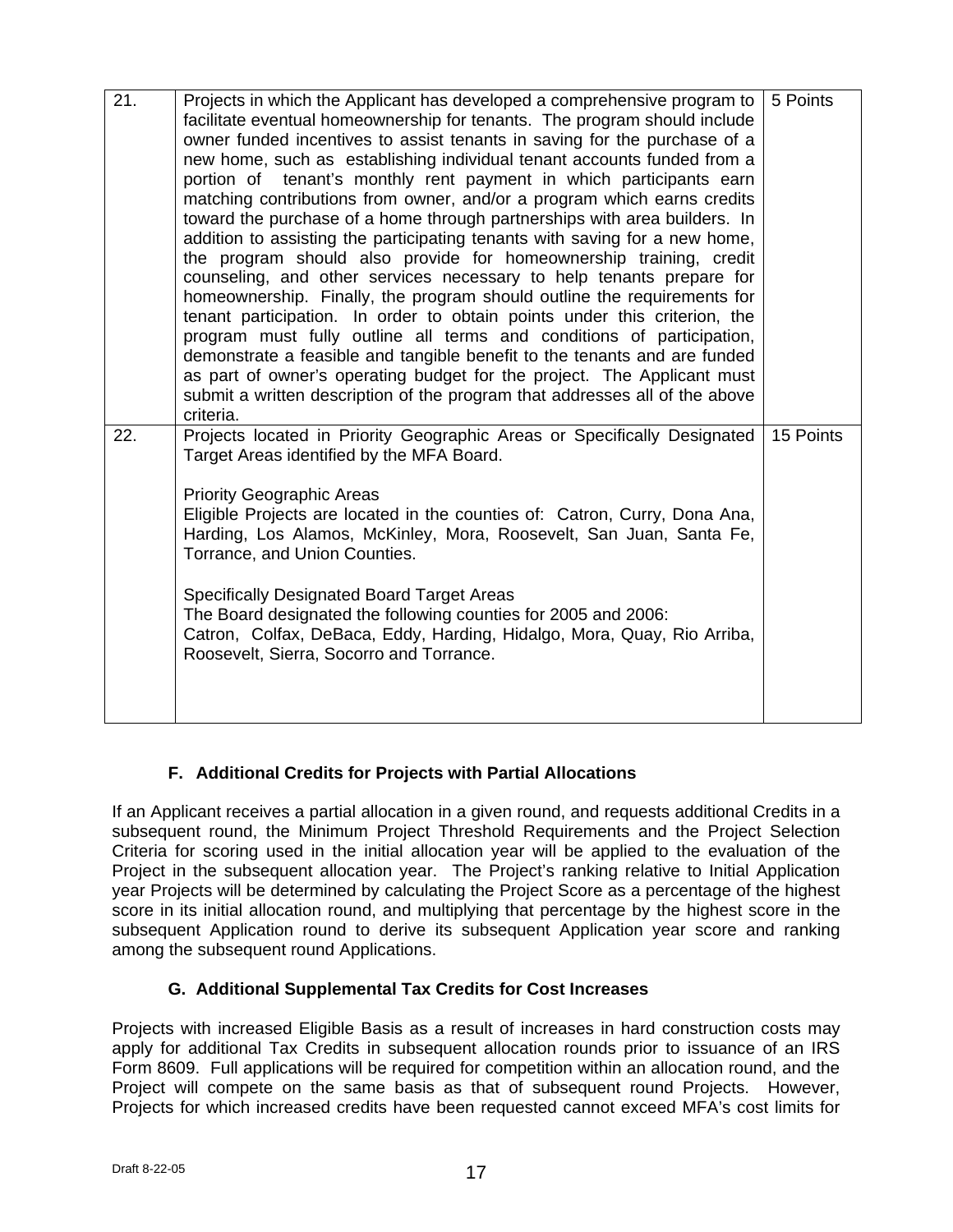the year of the initial award. Applications that are submitted for additional Tax Credits will be subject to MFA's evaluation process and the availability of Credits, as well as limitations on the time period for allocation of additional Credits under Section 42. Only one additional Tax Credit Allocation will be permitted by MFA for any given Project. The process is intended for hardship cases, and hardship will have to be documented accordingly in any such request.

# **H. New Allocations to Projects Previously Subsidized with Credits**

Existing Projects that previously received Tax Credit Allocations and are now eligible under Code Section 42(d)(2) for new acquisition tax credits may apply for a current allocation. However, because of prior subsidy investment in the project, the scarcity of the resource, and to insure that the subsidy is not being used primarily for ownership transfer, the Projects must demonstrate a real risk of loss of affordable units and an addition of significant improvements and services to enhance livability for the tenants. These may qualify for standard Tax Credit Applicable Percentages (as described in Section II.N).

However, in a proposed sale transaction when there is an identity of interest between the seller and Principal(s), the Project will be eligible for reduced Credits and Developer Fees as follows:

> 1. The Applicable Credit Percentage to yield a present value of 30% of eligible costs (maximum 4%) will be used for **both** the Acquisition and Rehabilitation Costs.

> 2. The Developer Fee percentages described in Section IV.D.2.b) will be calculated on Total Development Cost less Acquisition Costs.

## **I. Property Standards**

All newly constructed properties must meet applicable state and local building codes, the Uniform Building Code, the National Standard Plumbing Code and the National Electrical Code Handbook. Rehabilitation Projects should meet these codes when reasonable. Projects containing facilities that are available to the general public must meet the Americans with Disabilities Act (ADA) requirements, and projects combining housing Tax Credits with another federal source of funding must comply with HUD Section 504 requirements. Federal fair housing accessibility requirements promulgated through the Fair Housing Accessibility Guidelines {56 FR 9472, 3/6/91} must also be adhered to. Finally, conformance to *MFA Mandatory Design Standards for Multifamily Rental Housing, in the Application Package, is* mandatory for all Projects including Tax Exempt Bond Financed Projects. All of these requirements are to be verified through certifications by project architects.

# **IV. ALLOCATION PROCEDURE AND APPLICATION REQUIREMENTS**

## **A. Allocation Rounds**

1. Submission Date(s)

MFA intends to conduct one Application round each calendar year. However, MFA reserves the right to conduct additional rounds or to award Credits outside of the rounds. **Applications will be accepted between the hours of 8:00 AM and 5:00 PM Mountain Standard Time on business days from January 17th through January 31st, 2006.** If the projects submitted do not use all of the available Credits, or if additional Credits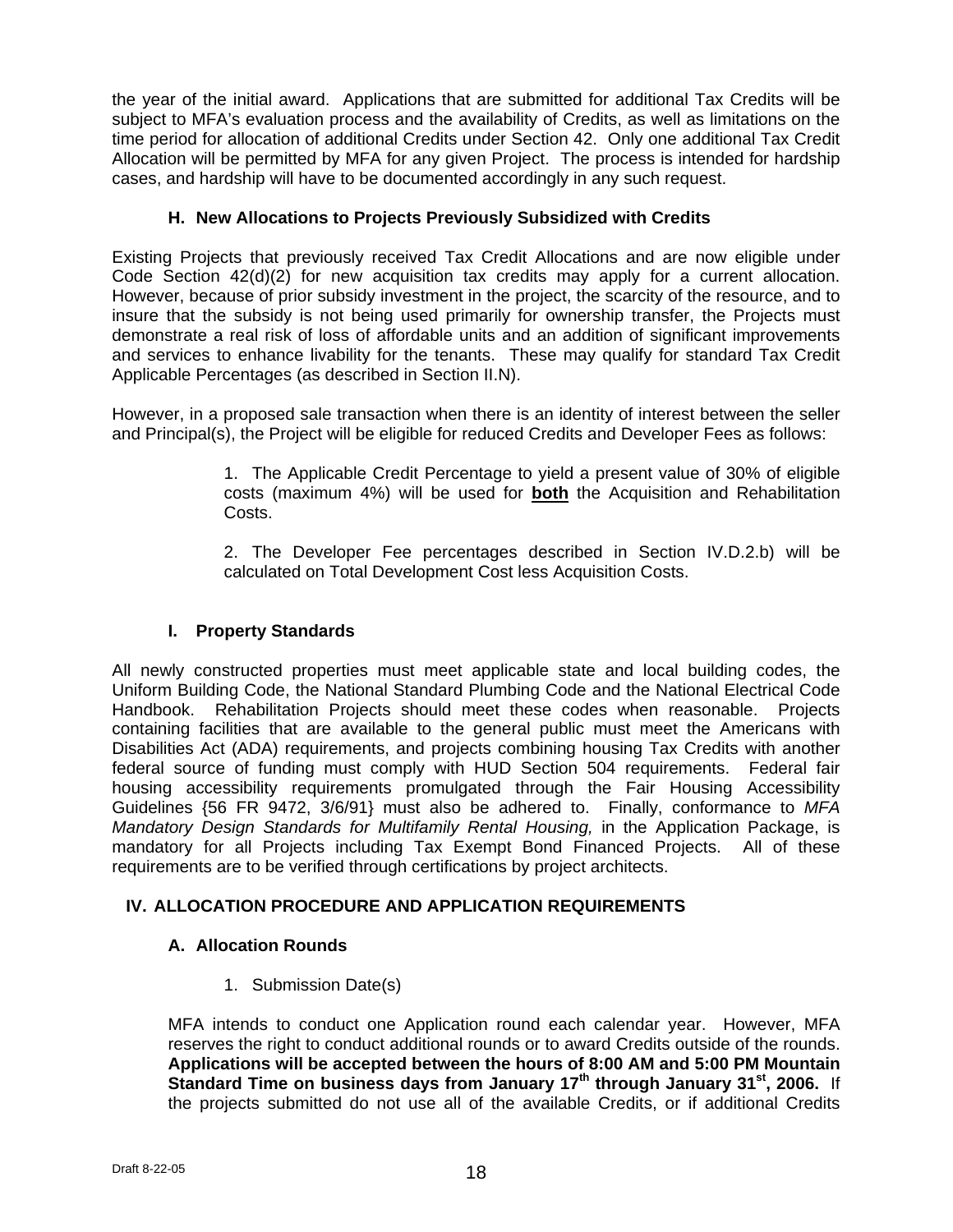become available later in the year, MFA will consider a second round or make allocations to lower scored, Eligible Projects at MFA's sole discretion.

Applications for Tax Exempt Bond Financed Projects are accepted on a continuous basis, subject to the timing requirements outlined in Section VI.B.

2. Place of Submission:

Applications may be delivered by U.S. mail, by courier service, or by hand to the following address:

> New Mexico Mortgage Finance Authority 344 Fourth Street SW Albuquerque NM 87102 (505) 843-6880 ATTN: Director of Housing Development

3. Form of Submission

Applications may not be delivered by facsimile transmission. Only one complete, original hard copy is needed, and applicants are encouraged to submit diskette copies of MFA-provided forms in addition to hard copies. The required forms will be provided electronically and may be downloaded from MFA's web site at http://www.housingnm.org/developer/. All Applications should be marked "HTC APPLICATION" in readily visible print. On receipt, MFA will date and time stamp the cover.

4. Content and Format: Complete Applications

Complete Applications will meet the following standards when they are initially submitted and without benefit of any subsequent submissions, including the deficiency correction period:

> a) All Application documents that require signatures must be included and bear the original signature of one of the Principals in the Project.

> b) They will include the Application Form, the HTC Application Attachments Checklist found in the Initial Package, and all mandatory items listed on the HTC Application Attachments Checklist.

> c) All architectural and design materials submitted must provide enough detail to clearly demonstrate that they are consistent with the MFA Mandatory Design Standards.

d) They include Application fees as outlined in Section B.

e) Applications must be bound and submitted in a three ring binder, with all attachments provided in the order listed. Attachments must be separated by cover sheets provided in the Initial Application Package and by tabs numbered as in the Attachments Checklist.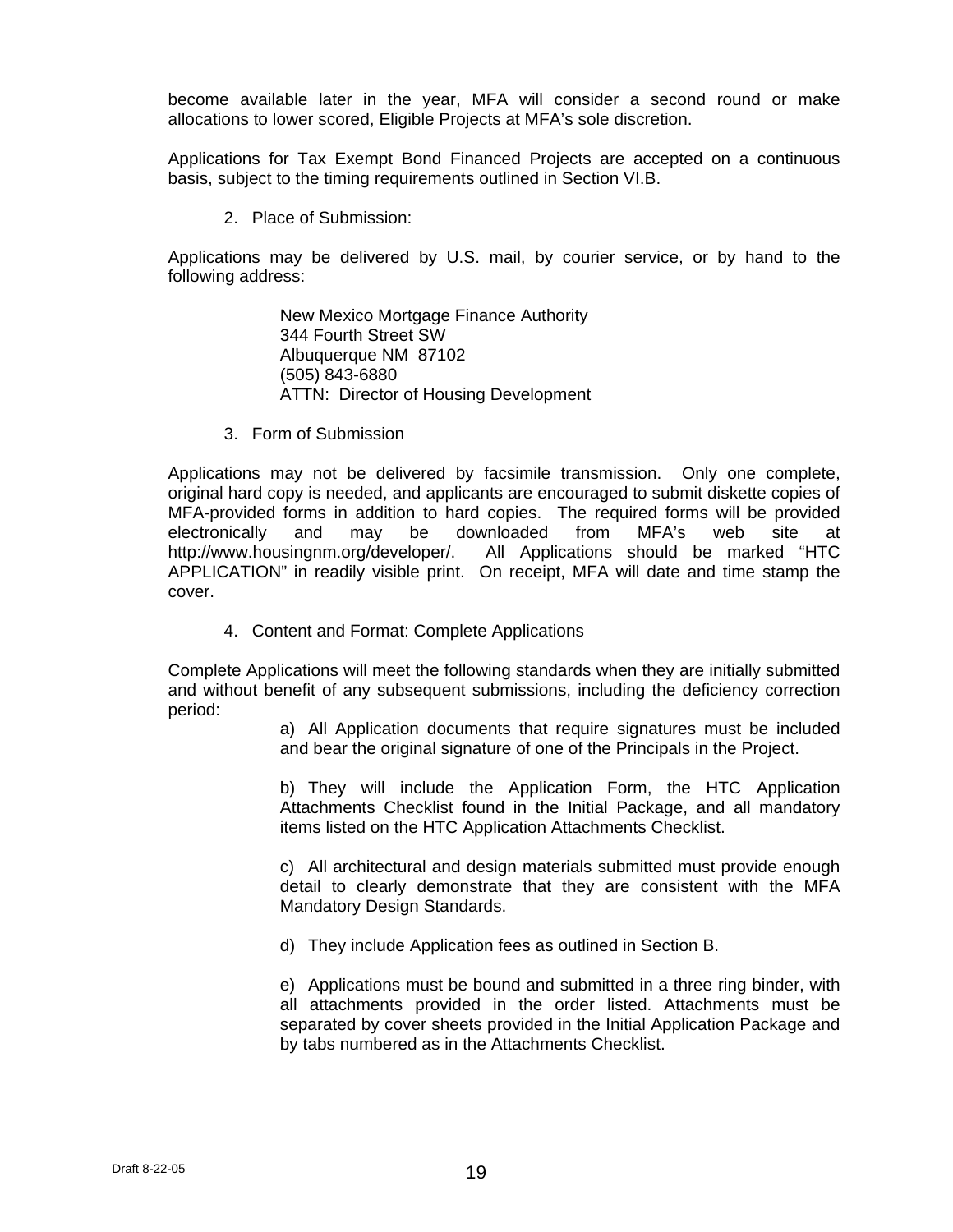f) No additional materials may be submitted after the Application is date and time stamped by MFA.

g) Current year MFA forms must be used when provided, and no substitutions will be accepted.

h) All information must be current, clearly legible and consistent with all other information provided in the Application.

i) Forms must be completely filled out and executed as needed. All signatures are to be made in blue ink.

i) All applications must be self-contained: MFA will not rely on any previously submitted information, written or verbal, to evaluate the Applications in a given round.

In determining whether the Application is complete, MFA will examine the package for both the availability of all required materials and for the content of those materials. Failure to provide or complete any element of the Initial Application Package, including all items on the Initial Attachments Checklist, may result in immediate rejection of the Application without complete review. When special materials required to obtain points under particular Project Selection Criteria are not provided, the related points will not be awarded.

MFA may request additional information as deemed necessary for a fair and accurate evaluation. MFA may also choose to accept inconsistent information, and if so, may select any of the inconsistent pieces of information over any other piece, in its reasonable judgment. However, MFA is under no obligation to seek further information or clarification, or to accept inconsistent responses.

The Applicant will bear full responsibility for submitting its Application in accordance with the requirements of the Code and the Qualified Allocation Plan and will be deemed to have full knowledge of such requirements regardless of whether or not a member of MFA's staff responds to a request for assistance from the Applicant or otherwise provides the Applicant assistance with respect to all or a portion of the Application.

5. Contact for Assistance

Please submit questions concerning the Application requirements by e-mail through MFA's web site at www.housingnm.org, or contact:

Linda Bridge Director of Housing Development (505) 767-2262 lbridge@housingnm.org

## **B. MFA Fees and Direct Costs**

All fees are non-refundable. They are due at the times and in the amounts shown below and they apply to both allocated and non-allocated Credits. Exceptions may be granted in MFA's sole discretion.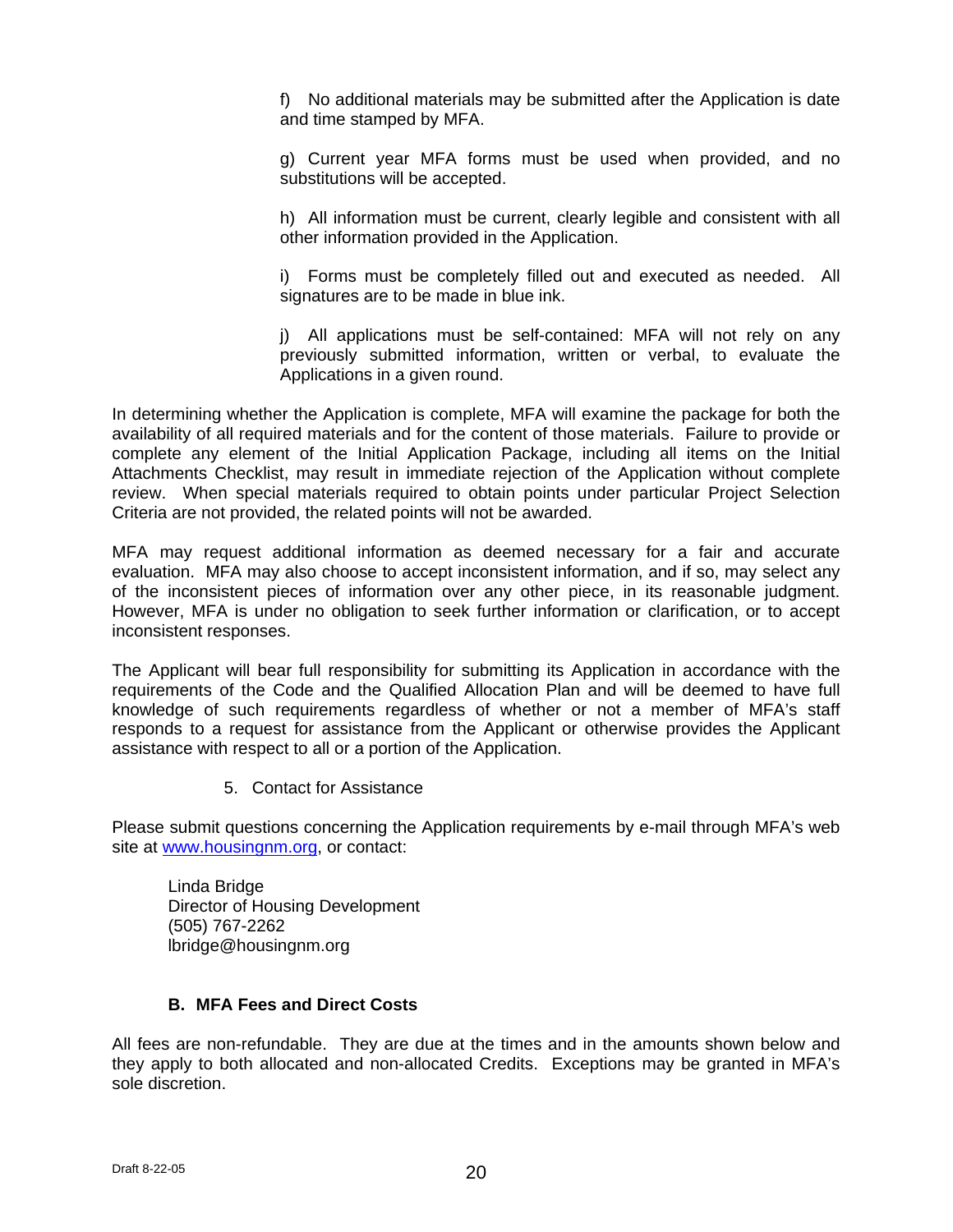#### For Projects receiving HTC Allocations

*Application Fee* (For Initial and Supplemental Requests) Due at submission of HTC Application \$500 for nonprofit or government entity Applicant; \$1,000 for a for-profit Applicant

#### *Market Study Deposit*

Due at submission of HTC Application \$4,500 deposit to cover cost of commissioned market study. If the market study costs more than the deposit, the difference will be billed. If the cost is less, the difference will be refunded.

*Processing Fee* Due at Execution of Reservation Contract 7.5% of the MFA-determined HTC Allocation amount

#### For Projects financed with Tax Exempt Bonds

#### *Application Fee*

Due at the submission of a request for determination of consistency with the QAP \$500 for nonprofit or government entity Applicant; \$1,000 for a for-profit Applicant

#### *Market Study Deposit*

Due at submission of Tax Exempt Bond request for consistency review \$4,500 deposit to cover cost of commissioned market study. If the market study costs more than the deposit, the difference will be billed. If the cost is less, the difference will be refunded.

#### *Processing Fee*

Due Prior to Delivery of Determination Letter 3.5% of the MFA-determined annual Tax Credit amount

#### All Projects

*Monitoring and Compliance Fees*  Due Annually by January 31<sup>st</sup> for each year of the Extended Use Period \$35.00/Set-Aside Unit/Per Year

*Appeal Fee*  Due at submission of appeal \$3,500.00

*Subsidy Layering Review, Request for Increase in Credits, and/or Request for Changes to a Project*  Due at submission of review request \$500.00

#### *Direct Cost of Market Study*

Any amount in excess of the \$4,500 deposit is due within ten days of billing by MFA. The cost of the study will be determined by a competitive bid process.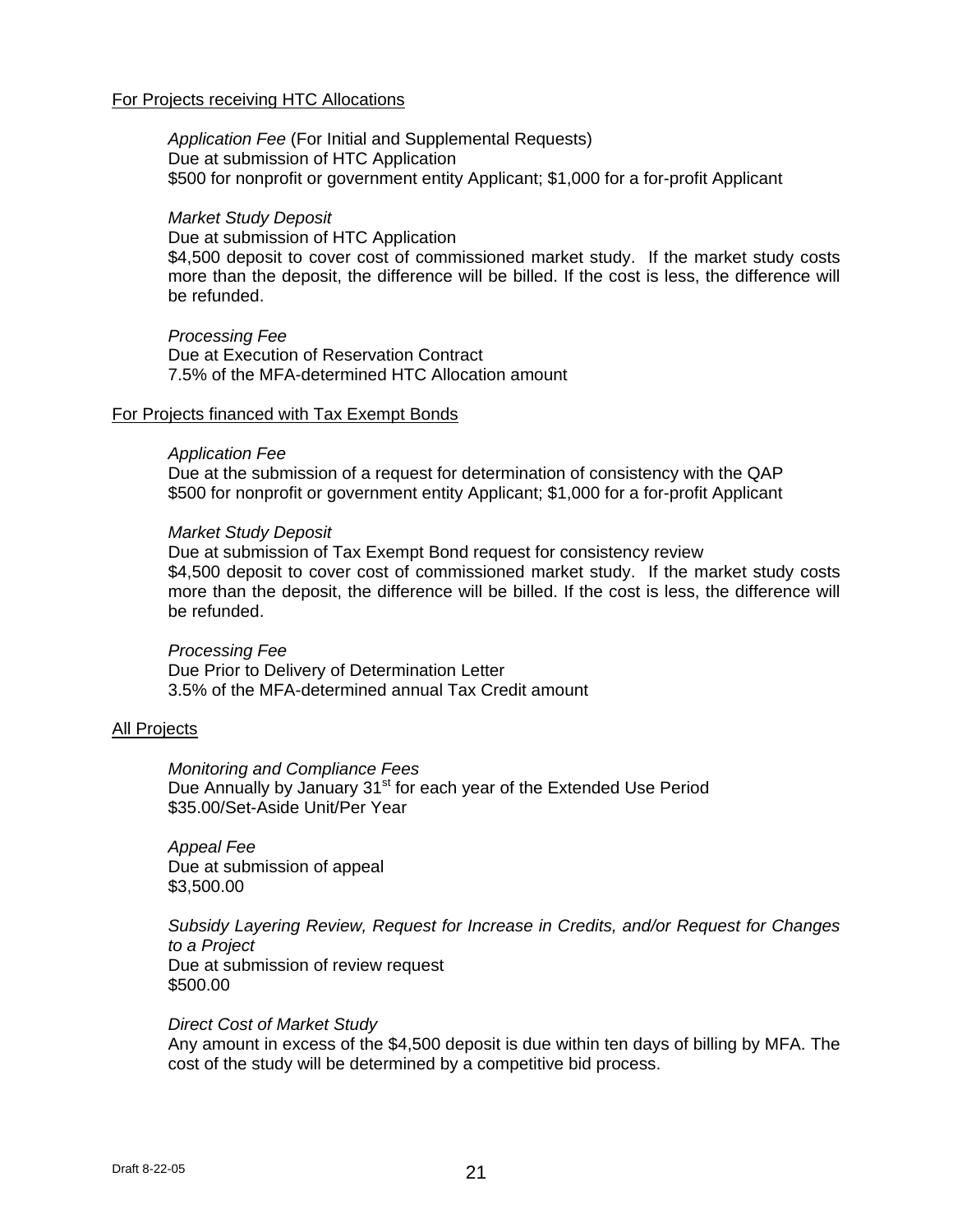Fees may be adjusted annually, as determined by MFA. Fees may be delivered in the form of personal or business checks, money orders or cashier's checks. Any check returned for insufficient funds will result in rejection of the Application, cancellation of the Reservation, or other actions available to MFA.

## **C. Staff Analysis and Application Processing**

1. Threshold Review

Following the Application Deadline MFA staff will undertake a Threshold Review to determine whether or not the Application meets the Minimum Project Threshold Requirements shown in Section III.C above. If the application fails the Threshold Review because it does not achieve the Minimum Score, it may be retained until MFA determines whether or not all Credits can be allocated to higher scoring Projects. If it fails to meet any of the other requirements however, the Application will be immediately rejected without further processing.

2. Cost Limits

Total Development Costs for various types of Projects may not exceed the following:

a) New Construction Projects. The Total Development Cost per Unit must not exceed 130% of the weighted average Total Development Cost per Unit for all new construction Projects submitted in the same round.

b) Acquisition/Rehabilitation Projects. The Total Development Cost must not exceed 100% of the weighted average Total Development Cost per Unit for all new construction Projects submitted in the same round.

c) Tax Exempt Bond Financed Projects. Total Development Cost must not exceed the limits established for new construction or acquisition/rehabilitation projects, as appropriate, submitted in the most recent allocation round.

d) Special Needs and Elderly Housing Projects (see definition in glossary). Developments having at least 10% of their gross square footage devoted to common areas for social and recreational use may not exceed 150% of the weighted average Total Development Cost per Unit for new construction projects or 115% of the limit established for acquisition/rehabilitation projects (as defined above.)

e) Rehabilitation and New Construction Projects. For Projects that involve both rehabilitation of existing units and construction of new units the costs related to each will be evaluated separately for comparison to the limits established in a) and b) above.

See the Glossary for the definition of the terms "Unit" and "Total Development Cost" as they apply to the cost limit calculations in this section.

Costs that exceed these limits will be excluded when calculating the Tax Credit Allocation amount. Furthermore, these limits are binding through Carryover and Final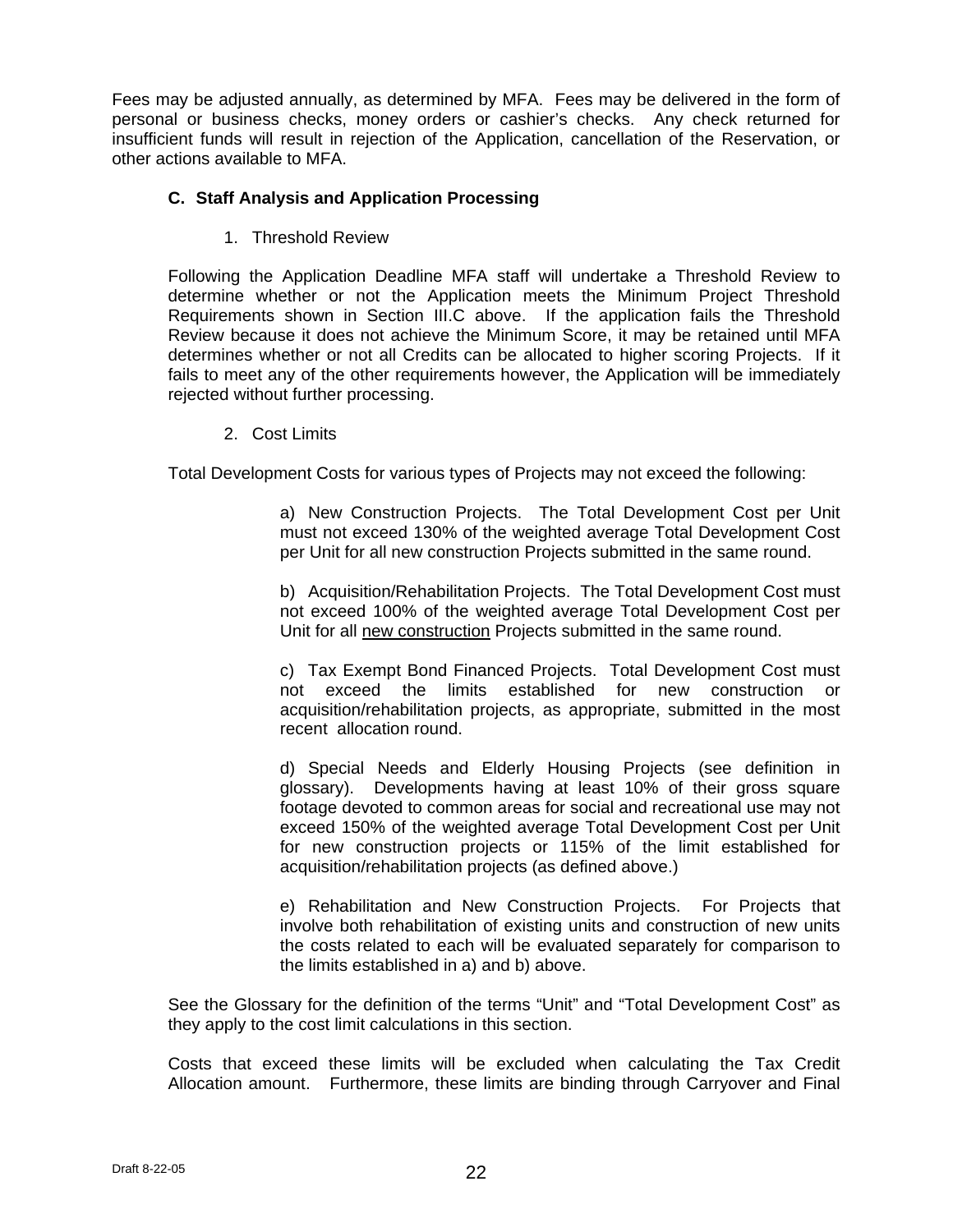Allocations. MFA will not approve budget changes that cause the proposed Project to exceed the cost limits described above.

## 3. Local Notice

The Chief Executive Officer of the local jurisdiction where the Project is located will receive a Local Notice from MFA stating that an Application has been received. The Local Jurisdiction and the Chief Executive Officer are to be identified by the Applicant in the Application form. The jurisdiction may be a municipality, town, county or tribal government. Such notification will be issued for all Applications no more than ten (10) business days after MFA's Application Deadline and the recipient will have thirty (30) days to respond. If MFA receives a negative response to this notice, the Application may be rejected with no further review and regardless of its scoring or Threshold results. No response will be interpreted as approval of the project by the local jurisdiction.

4. Site Visits

On completion of the Threshold Review, MFA will visit the proposed sites for the Project's most likely to receive an Allocation. Sites considered inappropriate due to current or foreseeable adverse health, safety, welfare or marketability risks, in MFA's reasonable judgment, may be cause for rejection of any Application, regardless of threshold or scoring results.

5. Deficiency Correction Period

MFA may provide a Deficiency Correction Period immediately after the Threshold Review. This process will apply only to Projects that have met all of the Threshold Tests during the initial Threshold Review. It is intended only to clarify ambiguous information or complete forms or make similar minor corrections to the Application. If the Deficiency Correction Period is used, MFA will provide notice to Applicants having shortcomings in their Applications via facsimile and U.S. mail and Applicants will have five (5) business days after the date of the transmission of the facsimile to submit additional materials. All materials must be submitted no later than 5:00 PM MST on the fifth business day, following "Form of Submission" requirements shown in Section A.3 above. Because it delays decisions a deficiency correction period is unlikely when MFA has received adequate numbers of Applications which meet all of the Threshold and Complete Application Requirements. Certain types of deficiencies, including failure to meet one or more of the Minimum Project Threshold Requirements at the Application Deadline, as well as others determined in MFA's reasonable judgment, cannot be corrected during the Deficiency Correction Period. Materials submitted during the Deficiency Correction Period will not alter the original scoring of the Application: They are only intended to complete the Application for further review. Furthermore, the Deficiency Correction Period may not be used by the Applicant to alter the original structure of the project. This prohibition includes, but is not limited to, all changes listed in the Section I below.

6. Local Jurisdiction Support

Allocations will be limited to Applications which include a local support letter, and which do not produce negative responses to MFA's Local Notice described in Section 1 above. The local support letter to be delivered under this requirement must 1) refer to the specific Project location proposed in the Application, 2) identify the nature of the development as affordable housing, 3) have a date no more than ninety (90) days prior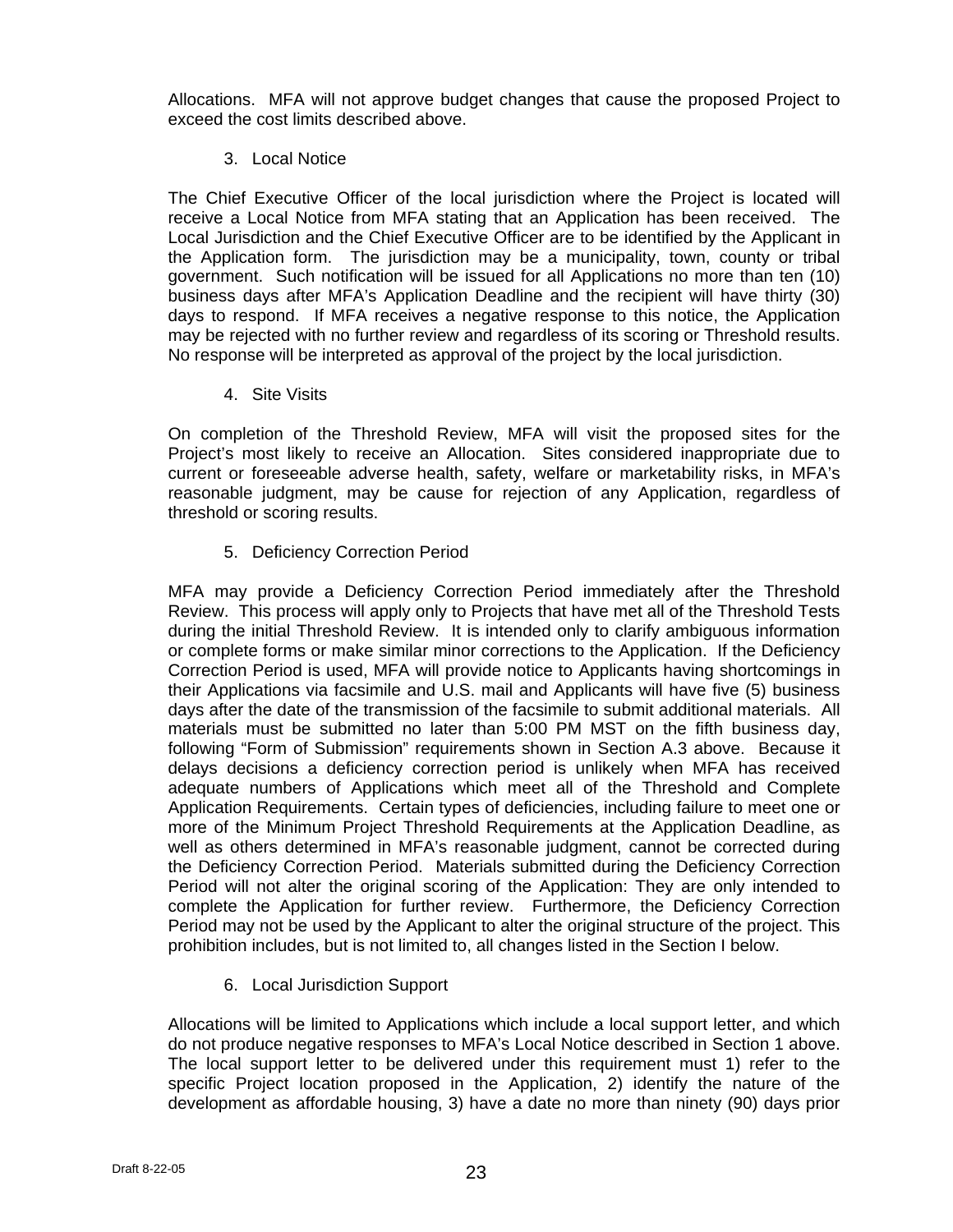to the Application Deadline, 4) be signed by the Chief Executive Officer or the Chief Administrative Officer of the jurisdiction in which the site is located, and 5) be conditional only on standard zoning and local regulatory process approvals. Signatures by designees of these officials will not be accepted.

7. Supplemental Information Submission

If at any point during the processing, staff determines that supplementary information is needed to complete its review, the Applicant will be notified in writing and will have five (5) calendar days after the date of MFA's notice to deliver a written response. This provision does not apply to incomplete Applications, which may be rejected during the Threshold Review or subject to the Deficiency Correction Period Process.

8. Design Review

All projects including Tax Exempt Bond Financed Projects, will be subject to a design review by an architect hired by MFA to determine compliance with MFA Mandatory Design Standards. For rehabilitation projects, a Capital Needs Assessment will be required subsequent to the initial Application (prior to the issuance of the determination letter for Tax Exempt Bond Finance Projects, and at Carryover Application for all other Projects) and this report may be reviewed by an architect hired by MFA for completeness and compliance with MFA Mandatory Design Standards. All plans and related design materials submitted as part of an Application must provide enough detail for MFA to determine compliance with the Mandatory Design Standards.

9. Design Competition

To improve the quality of the projects funded, MFA may hold a design competition for each allocation round. Participation in the competition is optional, but projects selected by a panel chosen by MFA will receive additional points in the scoring process. The additional materials required are shown in the Attachments Checklist, and the choice to participate should be noted in the Application. Winners of the Design Competition will be publicly announced by MFA, and participation in the Design Competition constitutes Applicant's concurrence to such publicity.

10. Market Study

For all projects passing the Threshold Review in an allocation round and all Tax Exempt Bond Financed Projects, MFA may commission a standardized market study by outside professionals chosen pursuant to the requirements of MFA's procurement policy and having no financial interest in any of the projects. A deposit of \$4,500 is required with each application. Any additional cost of these studies will be charged to the Applicant, and failure to pay within 10 days of the billing will result in rejection of the Application. A refund of the difference between the deposit and the cost of the study will be made to applicants if the cost is less than the deposit.

11. Other Project Compliance

All Principals (See Glossary), related entities, and affiliates must be in compliance with respect to all other federally subsidized housing or HTC projects that they own or operate throughout the country. Principals of Applicant shall submit a complete list of all projects in which Principals have a financial interest. Each Principal shall also submit an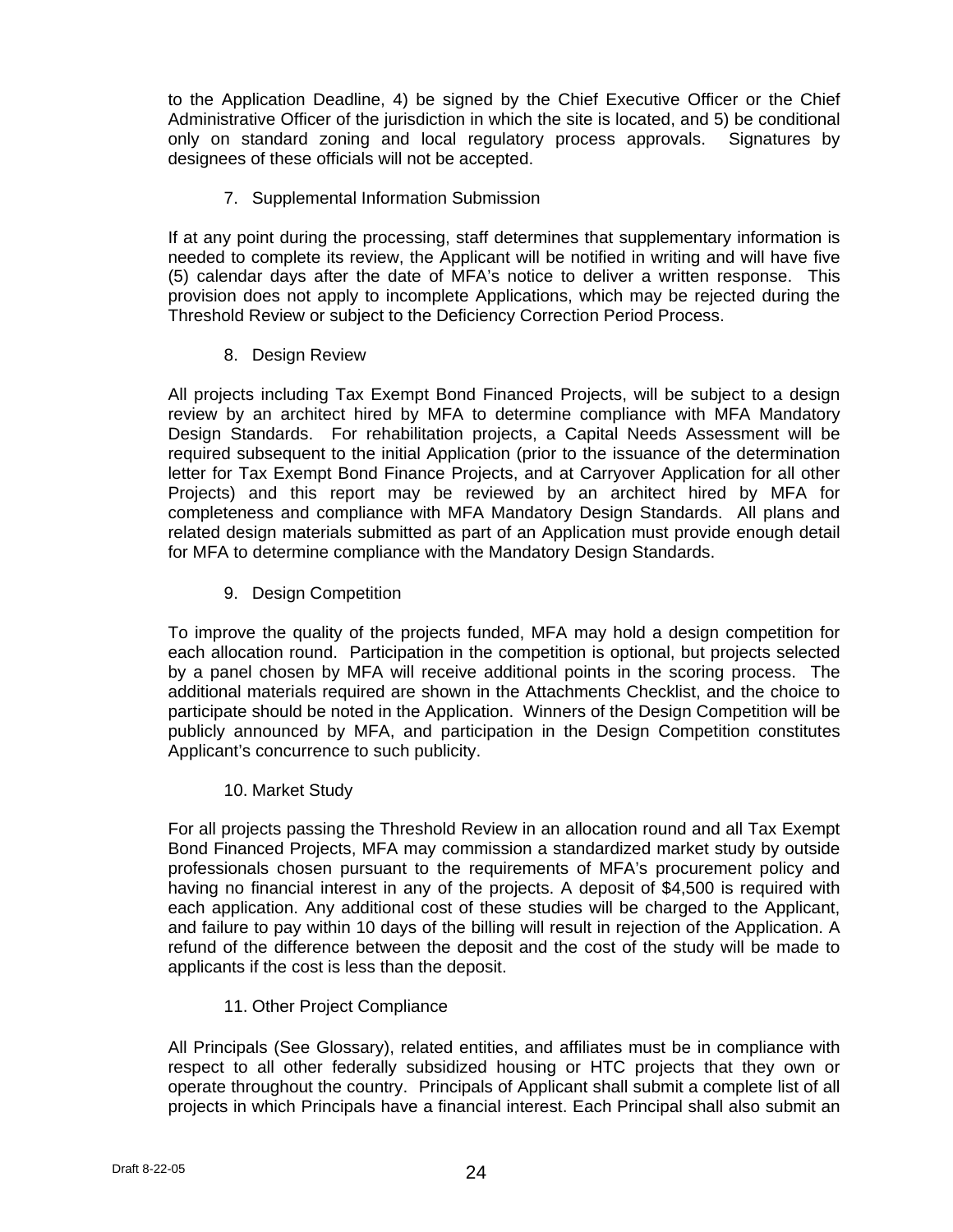affidavit certifying that Principal is not in default with respect to any material compliance matter with respect to any such property or shall state what defaults exist and what corrective action Principal is taking. If MFA determines either through information provided by Principal or through MFA's investigation that any projects in which Principal has a financial interest is in default of any material compliance matter, MFA may reject the Application.

# 12. Development Team Review

Staff will review the qualifications of each Development Team member to determine capacity to perform in the role proposed. Considerations may include related experience, financial capacity, performance history, references, management and staff, among others. An Application may be rejected or substitutions requested if the Development Team or any member thereof is unsuitable as determined by MFA.

# **D. Feasibility Analysis and Financial Considerations**

All Projects successfully completing the Threshold Review and ranking among the highest scoring Projects for which Credit Ceiling is available in a given year, as well as Tax Exempt Bond Financed Projects, will undergo financial analysis by MFA staff to determine whether or not the Projects are financially feasible. Such determinations will rely on both the financial data submitted by the Applicant and on staff judgments with respect to feasibility matters. Projects that do not appear financially feasible in MFA's judgment will be rejected without further processing. Although Financing Commitments will not be required at Initial Application, all sources must be clearly identified and their terms specified. Financing Commitments will be required as a "Subsequent Requirement" after the initial Reservations are made.

1. Development Costs

Development Costs will be evaluated against industry cost standards and the average costs of competing Projects. In the case of rehabilitation projects an appraisal and Capital Needs Assessment of the existing Project will be required (prior to the issuance of the determination letter for Tax Exempt Bond Finance Projects, and at the time of the Carryover Application for all other Projects), and used by MFA to evaluate Development Costs. The acquisition cost on which Tax Credits are calculated, for rehabilitation projects, will be held to the lesser of sale price or appraised value. Applicants submitting costs exceeding these cost standards or submitting costs substantially below costs typical in the marketplace must provide information acceptable to MFA, which justifies such costs. Projects with excessive costs will be subject to adjustments to the amount of Credits requested.

2. Developer and Other Fees

Fees are limited to the following standards:

a) Builder's Profit, Overhead and General Requirements

Builder's profit may not exceed 6% of Construction Costs: Builder's overhead may not exceed 2% of Construction Costs: And general requirements may not exceed 6% of Construction Costs. For purposes of these calculations, see definition of Construction Costs in the Glossary.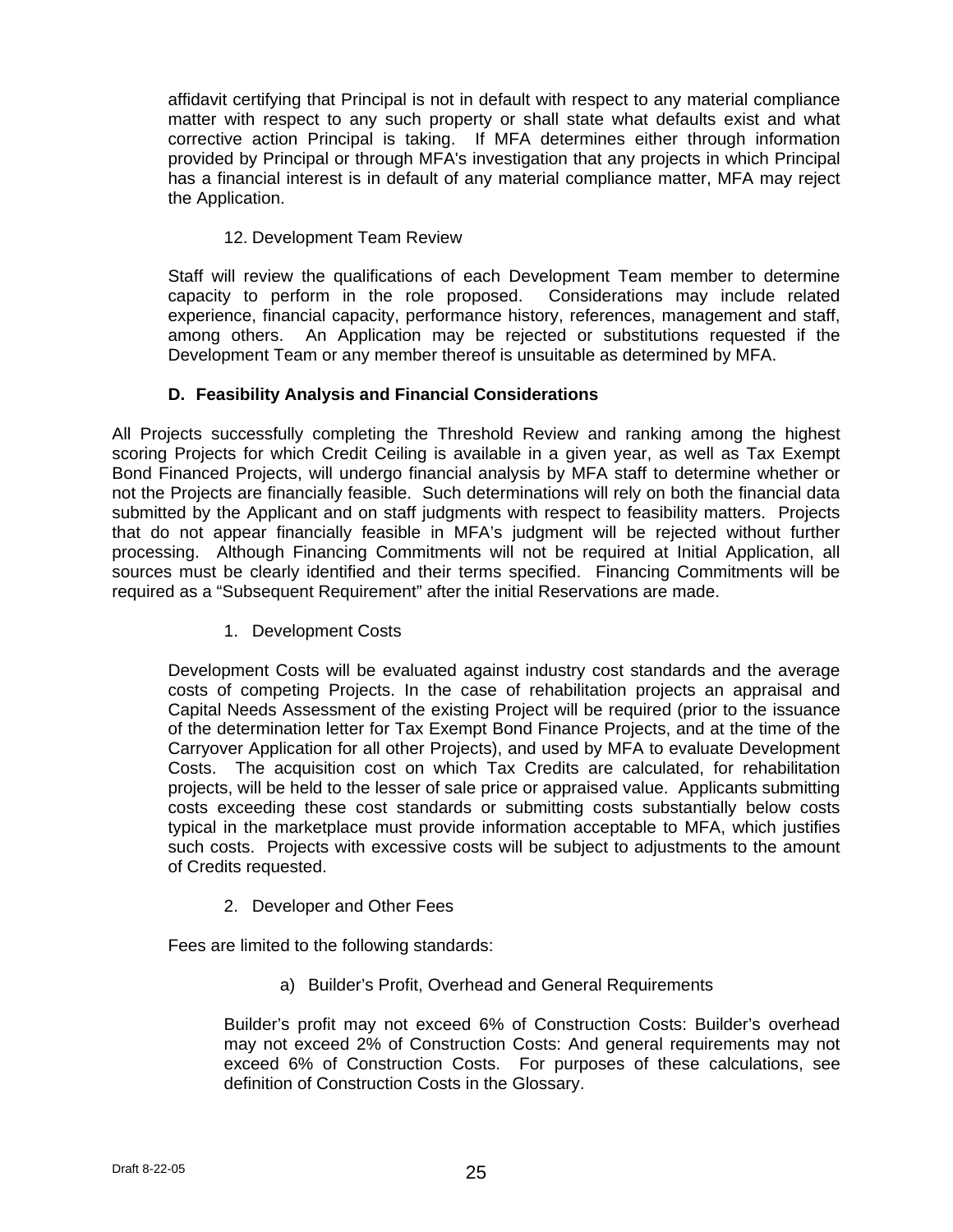## b) Sponsor's Profit/Developer's Fee

These fees may not exceed 15% of Total Development Cost for Projects of 30 or fewer units; 14% for Projects of 31 to 60 units; 13% for Projects of 61 to 74 units; 12% for Projects of 75 to 99 units; and 10% for Projects of 100 or more units. This fee includes all consulting costs. Any reserve, excluding the MFA required Project Reserve (see below), may be considered as part of the Developer Fee, if it is not held for the benefit of the Project for a minimum of 10 years. Where an identity of interest exists between the Developer and the builder, the abovementioned fees may be further reduced at MFA's discretion, if deemed to be excessive. For purposes of these calculations, Total Development Cost is adjusted to exclude developer's fees, consultant fees, and all reserves. If an identity of interest exists between a seller and a Principal, the above-mentioned fees may be further reduced at MFA's discretion, and as described in Section III.H for Projects previously subsidized with Credits.

Exceptions to these rules may be granted in MFA's sole discretion. Although the same standards will apply for Projects subject to Subsidy Layering Review, they will require Board approval for Subsidy Layering purposes whenever they exceed the federally defined "Ceiling Standard" limits, and only five such excess fee amounts can be approved in any given year.

Increases in Project costs subsequent to the Application Deadline may not result in an increase in any of the fees calculated above for Tax Credit Allocation purposes. These fees may be held to the same dollar amount as approved by MFA during the initial underwriting of the Project. Amounts presented in the original application regarding deferred and cash developer fees will be expected to remain as the assumptions used for the final application review and/or final cost certifications. Any changes in the amount of developer fee through the course of development will require approval of MFA and be justified by a change of scope of the development.

# 3. Reserves (Escrows) Included In Development Costs

The development budget must include an operating reserve equal to four months of projected operating expenses, debt service payments, and replacement reserve payments. Replacement reserve levels must be shown in the operating budget at the minimum of \$250 per unit per year for Elderly Housing (new construction projects only) and \$300 per unit per year for all other new construction and rehabilitation projects. Project reserves of any kind in the development budget will not be included in MFA's calculation of Eligible Basis for Tax Credit purposes.

# 4. Operating Expenses, Replacement Reserves and Debt Service Coverage

MFA will review the projected operating expenses, replacement reserves and loan terms and may, in its determination of economic feasibility, make adjustments based upon industry standards, its own underwriting parameters, the Capital Needs Assessment, or facts obtained from other appropriate sources. Applicants are urged to carefully review operating cost pro formas and include only achievable loan terms in their Applications. Applicants must include real estate taxes in their operating expenses, unless evidence of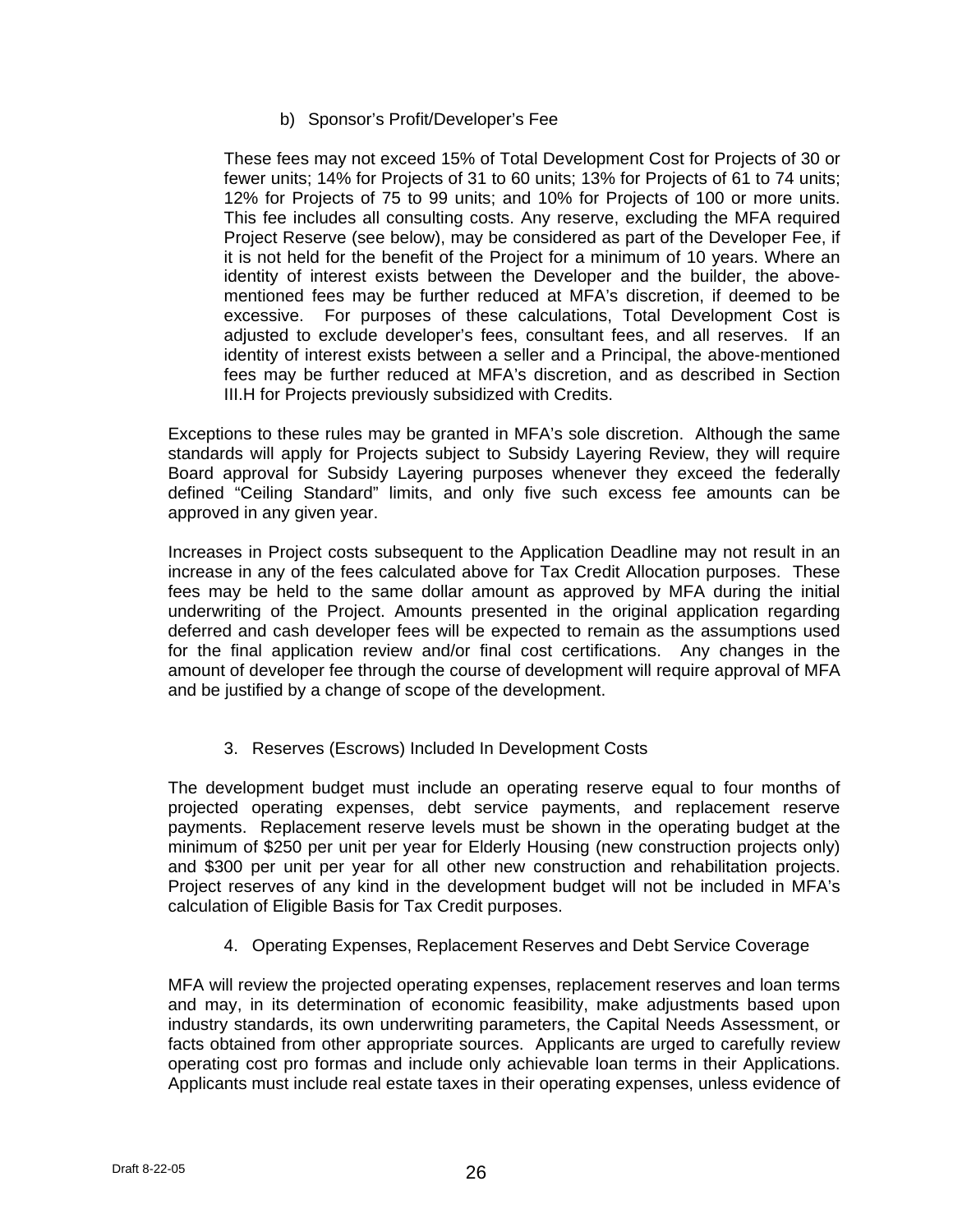a perpetual real estate tax waiver (throughout the term of permanent financing) is submitted with the Application.

5. Debt Service Coverage and Subordinate Debt

Applicants who are proposing subordinate debt must include the terms of the loan, and pro formas must reflect the ability to repay the senior and subordinate debt with an aggregate minimum debt service ratio of 1.15. Projects that have debt service ratios higher than 1.30 may receive smaller Tax Credit awards, smaller subsidized loans, or higher loan rates than requested in the application. MFA will consider total annual cash flow as well as debt service ratio when making this determination. MFA will generally not consider the repayment of deferred developer fee when underwriting for feasibility but may consider a project infeasible if the deferred fee represents a financial burden to the project.

6. Rent Considerations and Unit Distributions

For Projects with more than one income and rent Set Aside, all unit types must be distributed proportionately among each of the multiple Set Asides. That is, if 30% of the units are to be set aside for tenants earning no more than 50% of median income, then the units used for this income group must include 30% of all one-bedroom units, 30% of all two-bedroom units, etc. This is intended to prevent allocation of all of the high rent units to the higher income groups, thereby maximizing income while potentially violating the intent of fair housing law.

Although the Federal Tax Credit regulation allows tenant rents plus federal rent subsidies in excess of the Tax Credit Ceiling Rents as long as the tenant pays no more than 30% of household income toward rent, the practice is prohibited by MFA except in projects with project based subsidies.

## **E. Credit Calculation Method**

1. Tax Credit Calculations

During each evaluation, MFA will determine the amount of Tax Credits to be reserved, committed, or allocated by considering the following components of each Project:

a) Development Cost;

b) Funding sources available to the Project for construction and permanent financing:

- (1) First mortgage loans;
- (2) Grants;
- (3) Tax Credit proceeds;
- (4) Owner equity; and
- (5) Subordinate debt.
- c) Projected operating income and expenses, cash flow and tax benefits;
- d) Maximum Tax Credit eligibility;
- e) Debt service coverage ratio compared to lender requirements or commercial lending practices, as applicable;
- f) Project reserves; and
- g) Developer fees and builder overhead and profit.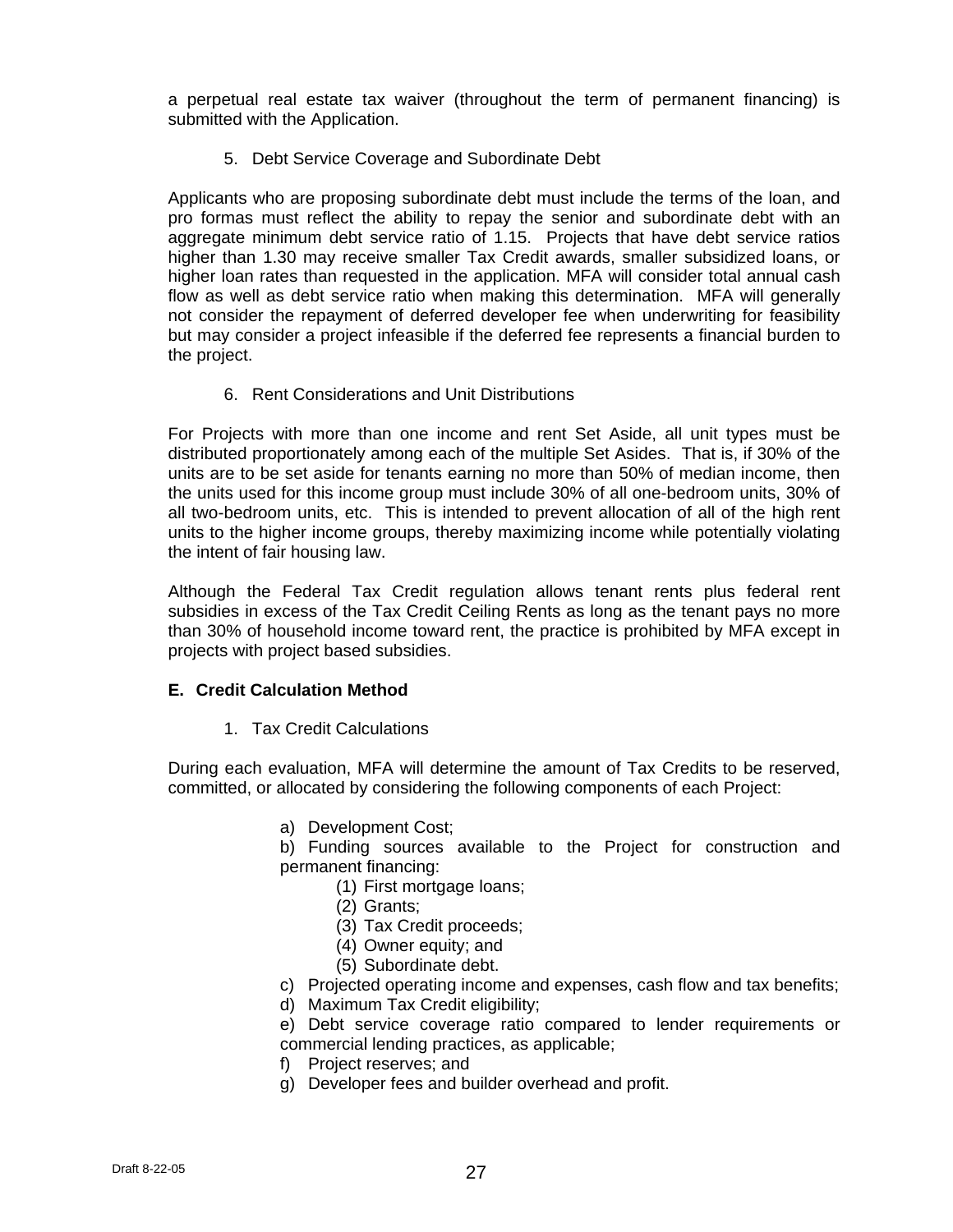2. Amount of Tax Credits for Reservation or Carryover Allocation

To estimate the amount of the Tax Credit Allocation for a project at Application or at Carryover MFA will use the lesser of 9% (4% if appropriate) of the Qualified Basis or the amount needed to fill the financing gap. The procedure to determine the amount to fill the financing gap is outlined in 3 below.

3. Tax Credit Proceeds

At the time of Application MFA will use current market conditions in selecting a single equity-pricing factor for all projects. The prior twelve months' average of Applicable Credit Percentage will be used, along with the equity-pricing factor to estimate the Tax Credit Proceeds. At the time of the Carryover Allocation, the owner must deliver a written letter of intent from a syndicator or equity provider that clearly states the equity factor. That equity factor along with the prior twelve months average Applicable Credit Percentage or if chosen the Applicable Credit Percentage at Carryover will be used to estimate the Tax Credit proceeds for the Carryover Allocation. The equity factor to be used at Final Allocation will be the actual equity factor contained in the Project's syndication agreement, and the Applicable Credit Percentage will have been determined at either Carryover or Placed in Service date.

4. Limitation on Tax Credit Awards to a single Project or Principal

No Project will receive an award in excess of 25% of the annual population-based Credit Ceiling amount for the year in which the allocation is made, and no single Principal or related entities will receive allocations in excess of 40% of the annual population-based Credit Ceiling amount (see Annual Credit Ceiling). Projects to be located on adjacent sites proposed by the same Applicant in the same allocation round will be treated as a single Project for purposes of this calculation. At MFA's discretion, exceptions to these limits may be made to ensure maximum distribution and/or effective utilization of the Tax Credits available in a given round.

5. Other Factors Limiting the Credit Reservation

The amount of Credit reserved, committed and finally allocated to a Project will be the lesser of:

a) The maximum Tax Credit eligibility of the Project;

Maximum Tax Credit eligibility is the maximum amount of Credit justified by a Project's qualified basis taking into consideration any increase in Eligible Basis approved by MFA and the Applicable Credit Percentage as described in Section 2 above or the Applicable Credit Percentage that was locked-in at Carryover or was in effect when the building was Placed in Service or;

- b) The amount requested in the Application; or
- c) The amount necessary to fill the funding gap.

The funding gap is the difference between Total Development Cost (exclusive of syndication related costs) and all available funding sources, including HOME funds awarded in conjunction with the HTC allocations. The terms of all proposed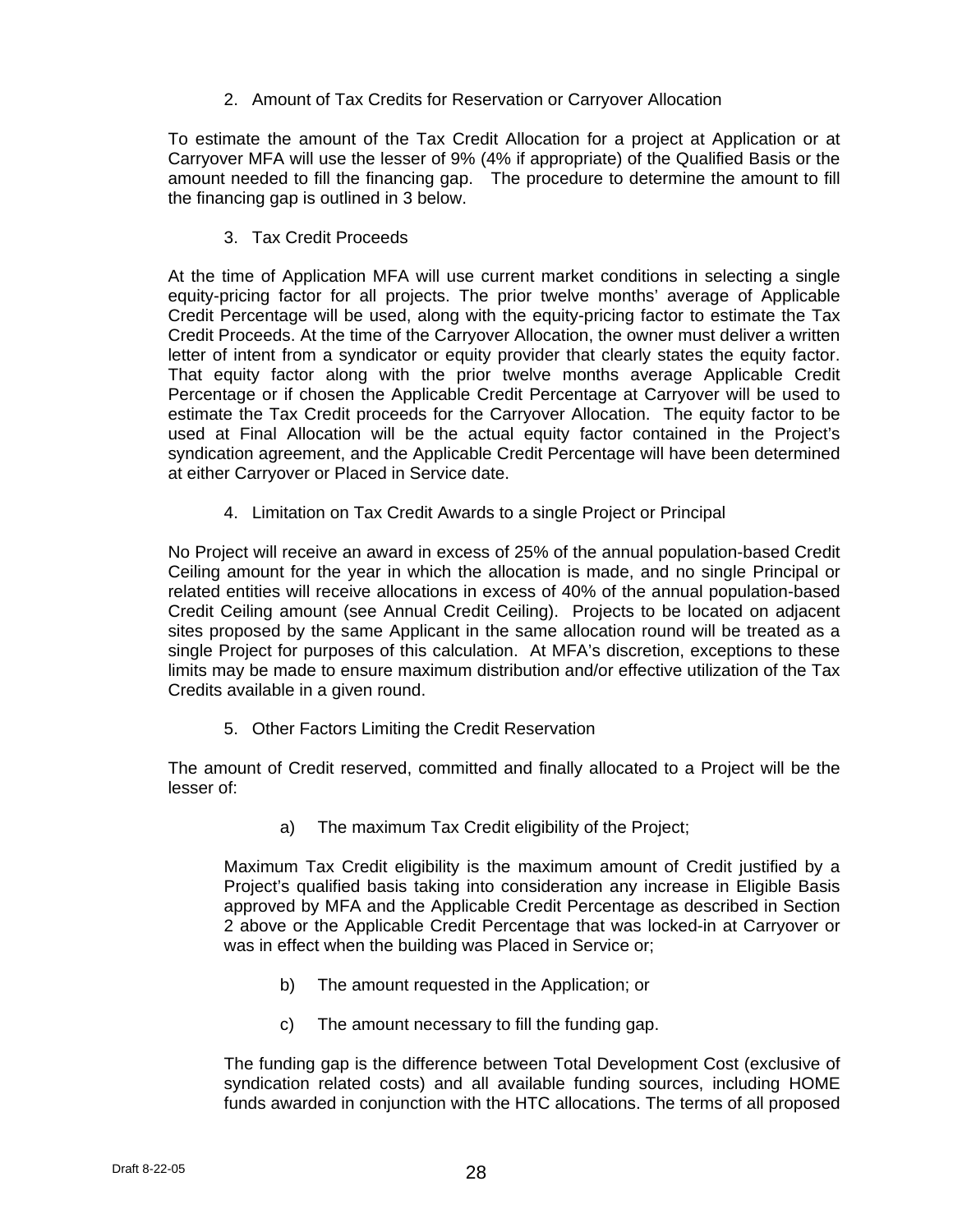sources must be within reasonable industry norms and financing for the Project has to be maximized when evaluating rate, term, debt service coverage, loan-tovalue, etc. The maximum Tax Credit amount allowed based on the funding gap, will be determined by the MFA limits stated in Section 3 above.

6. Increased Basis for High Cost Areas:

Additional Eligible Basis (up to 30% of the initial calculation) will be considered for Projects located in HUD-designated "Difficult Development Areas" (DDA) and "Qualified Census Tracts" (QCT) if deemed necessary for viability of the Project by MFA. Applicants requesting such increases must deliver evidence in the Initial Application Package that the Project is located in a DDA or QCT.

7. Adjustments to Credit Allocations

When actual Tax Credit proceeds are confirmed and final financial feasibility analysis is performed during review of Final Allocation Packages, there may be adjustments to the Tax Credit Allocation. Adjustments may also be made at Carryover when the 12-month average Applicable Credit Percentage has changed, and for rehabilitation projects when the Capital Needs Assessment and appraisal are provided. If actual Project costs or funding sources differ substantially from the projections submitted in the Application, MFA may reduce the final Tax Credit Allocation or the owner may establish project reserves to offset the deficit if the project has sufficient Credit eligibility in MFA's reasonable judgment. The conditions for such reserve accounts will be determined on a case-by-case basis.

8. Federally Required Subsequent Financial Analyses

Regulations require that Housing Credit Agencies conduct evaluations at three specific times to determine the amount of applicable Credits:

> a) Upon receipt of an Application for Low Income Housing Tax Credit Reservation; and

b) Prior to granting a Tax Credit Allocation; and

c) No earlier than thirty (30) days prior to awarding the Tax Credit Certification, IRS Form 8609.

#### **F. Final Processing and Awards**

1. Additional Considerations

All remaining processing will then be completed for submissions meeting the Threshold and Feasibility requirements described above. In this step all remaining determinations will be made with respect to development team capability, design, readiness to proceed, and other factors in MFA's reasonable judgment. Projects must meet MFA Mandatory Design Standards for Multifamily Housing available from MFA on the website. Debarment from HUD or other Federal programs, bankruptcy, criminal indictments or convictions, poor performance on prior MFA or HUD financed Projects (for example, late payments within the 18 month period prior to the Application deadline, misuse of reserves and/or other project funds, default, fair housing violations, non-compliance, or failure to meet development deadlines or documentation requirements) on the part of any proposed development team member or owner or other Principal may result in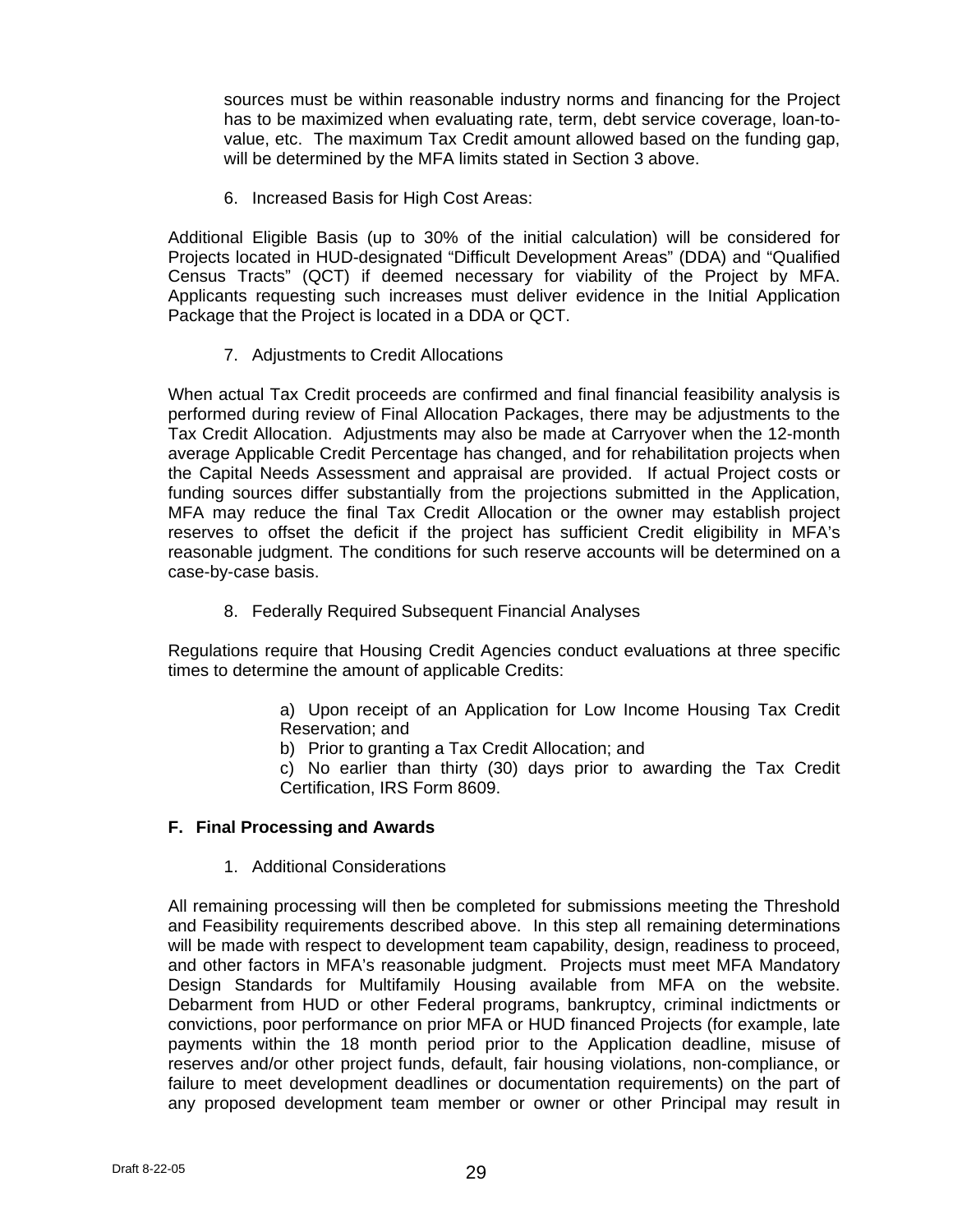rejection of an Application by MFA. When scoring and ranking generates multiple projects that would draw tenants from a single market area (as determined by the MFA market studies for the Projects in question), MFA may choose to eliminate the lower scoring or higher cost project to avoid overbuilding and distribute Credits more evenly throughout the state. In addition MFA reserves the right to reject any Project, which the MFA in its reasonable judgment determines, is inconsistent with prudent business practices or with the intent and purpose of the Plan. MFA may also make awards conditional on specific modifications to the Project that MFA in its sound judgment considers necessary to enhance the feasibility or safety of the project.

2. Selection of Projects for Awards

After final processing, Projects will be ranked according to scores established in the Threshold Review. Awards will be made to the highest-ranking Projects following procedures and Set Aside adjustments described in Section III.D and III.E, as well as adjustments made consistent with limits established in Section E.4. Staff will then prepare a summary of the Projects to be recommended for allocations. Eligible and ineligible Projects will be distinguished for purposes of subsequent awards if additional Credits become available.

3. Allocation Review Committee (ARC)

The Chairman of the Board of MFA will appoint an Allocation Review Committee. The functions of this committee will be to 1) review the Project rating and ranking results in the staff's proposed award summary, 2) determine whether or not the proposed awards have been made consistent with the criteria and other aspects of this Qualified Allocation Plan, 3) conduct the appeals process, and 4) make final award recommendations to the Board. MFA will notify successful Applicants of the preliminary status of their Projects with the use of a Preliminary Reservation Letter or rejection letter, after the committee's approval of the staff's proposed awards and before the appeal process begins. Such letters will be scheduled to be issued approximately ninety (90) days after the Application Deadline. These letters will also be used to initiate the appeals process. When appeals or other matters cannot be decided by the ARC, they will be referred to the Board of Directors.

4. Appeal Process

Applicants wishing to appeal a rejection of their Application or the amount of MFA's allocation may do so in writing delivered to MFA no later than 5:00 PM local time on the fifteenth day after the date of the Preliminary Reservation Letter or rejection letter. Appeal requests must be specific as to the decision being appealed, and they must be accompanied by a fee payment in the amount shown in Section B. Appeals for a given Project can only be appealed by that Project's Applicant. The rejection or allocation amount will stand unless the Applicant can prove or justify why the decision should be changed. The Allocation Review Committee will review the appeal and take whatever action it deems appropriate. The decision by the Committee or the Board, if the matter is referred to the Board, will be final; no further appeals will be entertained. Appeals may result in re-ranking of the Projects, in rejection of previously approved Projects and/or in approval of previously rejected Projects. Once the appeals process is completed, and the resulting recommendations are approved by MFA's Board of Directors, final Reservation Letters and rejection letters will be issued.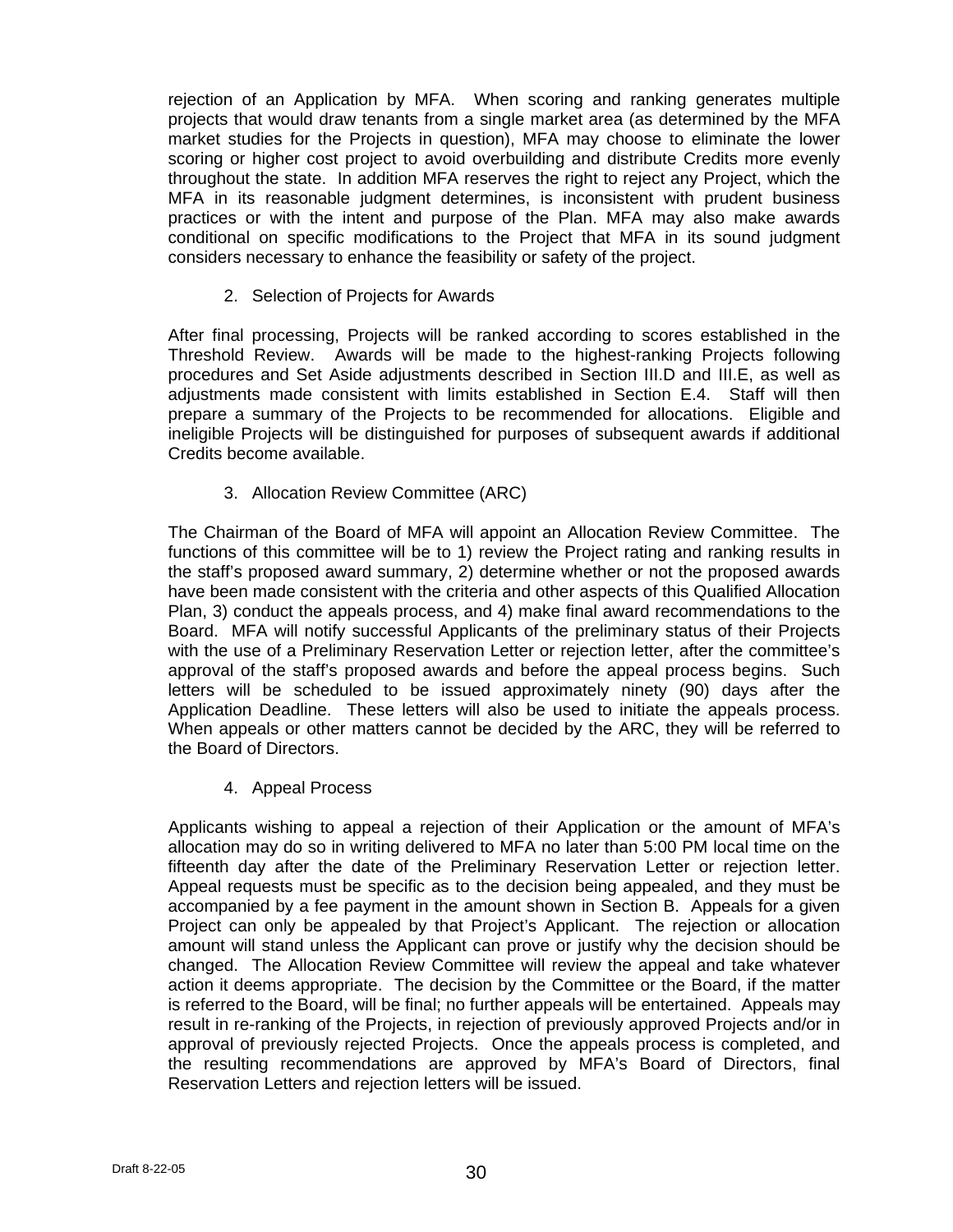5. Board of Directors

The Board will make final awards for each round, although for logistical reasons the Preliminary Reservation Letters and rejection letters may be issued prior to the appeals process and the Board's final decisions. Final Reservation Letters and rejection letters will be issued following the Board decision. The Board will approve projects considered to be Eligible Projects, and these may include Projects for which Tax Credit Allocations are not immediately available. If any Projects receiving Reservations fail to meet subsequent requirements, Credits may be revoked and then awarded by staff to the next highest scoring Eligible Project(s) on the waiting list. Any conflicts of interest of Board members are to be disclosed and Board members having such conflicts will abstain from votes approving or disapproving Tax Credit Projects.

# **G. Notification of Approval and Subsequent Project Requirements**

The Applicant will be notified of MFA's allocation decision in the form of a Reservation Letter.

**Affirmative actions after Reservation.** From the date of the Reservation, the applicant must meet each of the deadlines specified below for follow up activity in order to maintain its Reservation or Carryover Allocation. **MFA has no obligation to provide any further notice to applicants of these requirements, and failure to submit any one or more of the items may cause the Reservation to be terminated or the Carryover Allocation to be cancelled**. Applicants must further agree to voluntarily return their Reservations or Tax Credit Allocations for reallocation to other projects by MFA if any of the deadlines below are not met.

1. At Reservation

The Processing fee must be paid at this time, and any other conditions noted in the Reservation Letter, which may include evidence of continued site control, must be satisfied.

- 2. By November  $15<sup>th</sup>$  (See Glossary) of the allocation year
	- a) Threshold Requirement #2

Applicants whose Projects were not required to meet Threshold Requirement #2 (zoning) at the Application Deadline must submit evidence that all required zoning approvals for the proposed Project have been obtained; and

b) All Applicants must deliver:

(1) The Contractor's Resume, if it was not included in the Application; and

(2) Financing Commitment(s) (See definition) for construction and permanent financing and any other rental or other subsidy, as applicable. Commitments must be submitted from all funding and subsidy sources including construction and first mortgage lender(s) and all secondary financing sources (i.e., grants, loans, in kind contributions).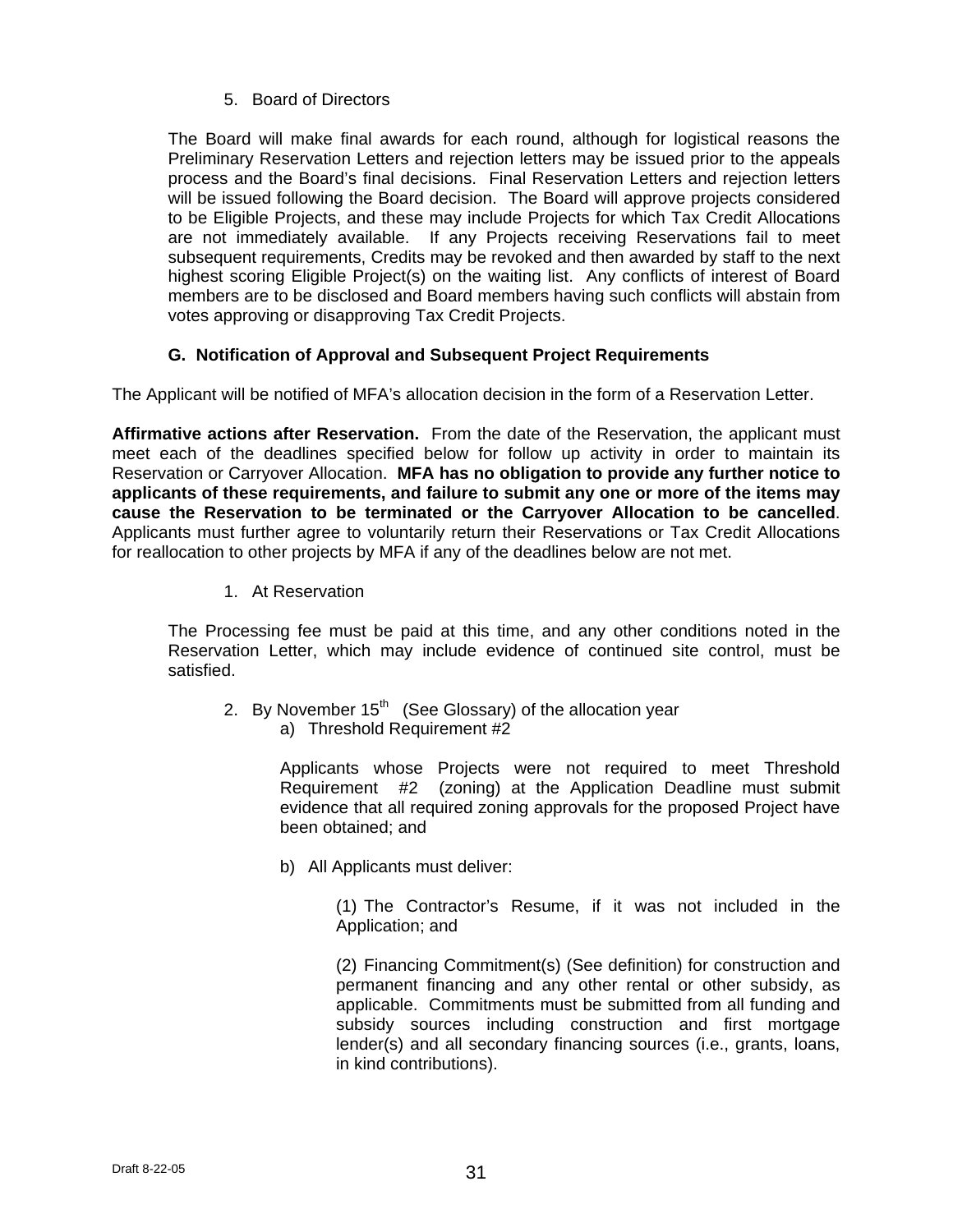(3) For a Project to be financed by HUD, evidence that the Applicant has submitted a SAMA Application to HUD.

(4) For a Project to be financed by MFA's 542(c) Risk Sharing or 538 Loan Guaranty Programs, submission of the complete loan application including fee payments and all required materials, and construction financing commitments, if from other institutions.

c) Carryover Allocation Requirements. If the Project will not be Placed In Service during the calendar year in which the reservation is made, the Applicant must request a Carryover Allocation, which allows for twentyfour (24) additional months to complete the Project. The complete Carryover Allocation Package must be delivered to MFA by November 15<sup>th</sup> of the year in which the Reservation was made. It must contain all items on the Carryover Allocation Requirements Checklist, which include, among others, an updated Application Form, and recorded deed or lease to the site. The Applicant must own or hold long-term lease rights to the land or depreciable real property that is expected to be part of the Project. All Tax Credit fees must be paid to date.

d) Rehabilitation Projects. In addition, rehabilitation Projects must provide with the Carryover Application an appraisal and a Capital Needs Assessment of the existing Project.

3. March 1 of the Year following Carryover

If applicable, the MFA 542(c) Risk Sharing or 538 Guaranty Loan commitment is to be fully executed.

4. April 30 of the year following Carryover

The Applicant must submit evidence that the basis in the Project exceeds 10% of the reasonably expected total basis in the Project, an Independent Auditor's Report and Cost Certification, and an Owner's Attorney's Opinion and any other documentation required by MFA.

5. April 1 of the second year after Allocation

a) No Later than April  $1<sup>st</sup>$  of the year in which the Project must be completed, the owner must deliver evidence acceptable to MFA that construction of the Project has begun. This will include, at a minimum, building permits and site photographs.

b) At the same time the Applicant must deliver an executed syndication commitment.

6. November  $15<sup>th</sup>$  of the Second Year following the initial allocation

Final Allocation and Placed in Service Requirements. On or before November 15<sup>th</sup> of the second year following the initial allocation, a Placed in Service Application or a Final Allocation Application must be submitted for each project. **Failure to meet this requirement will result in the loss of Tax Credits.** If the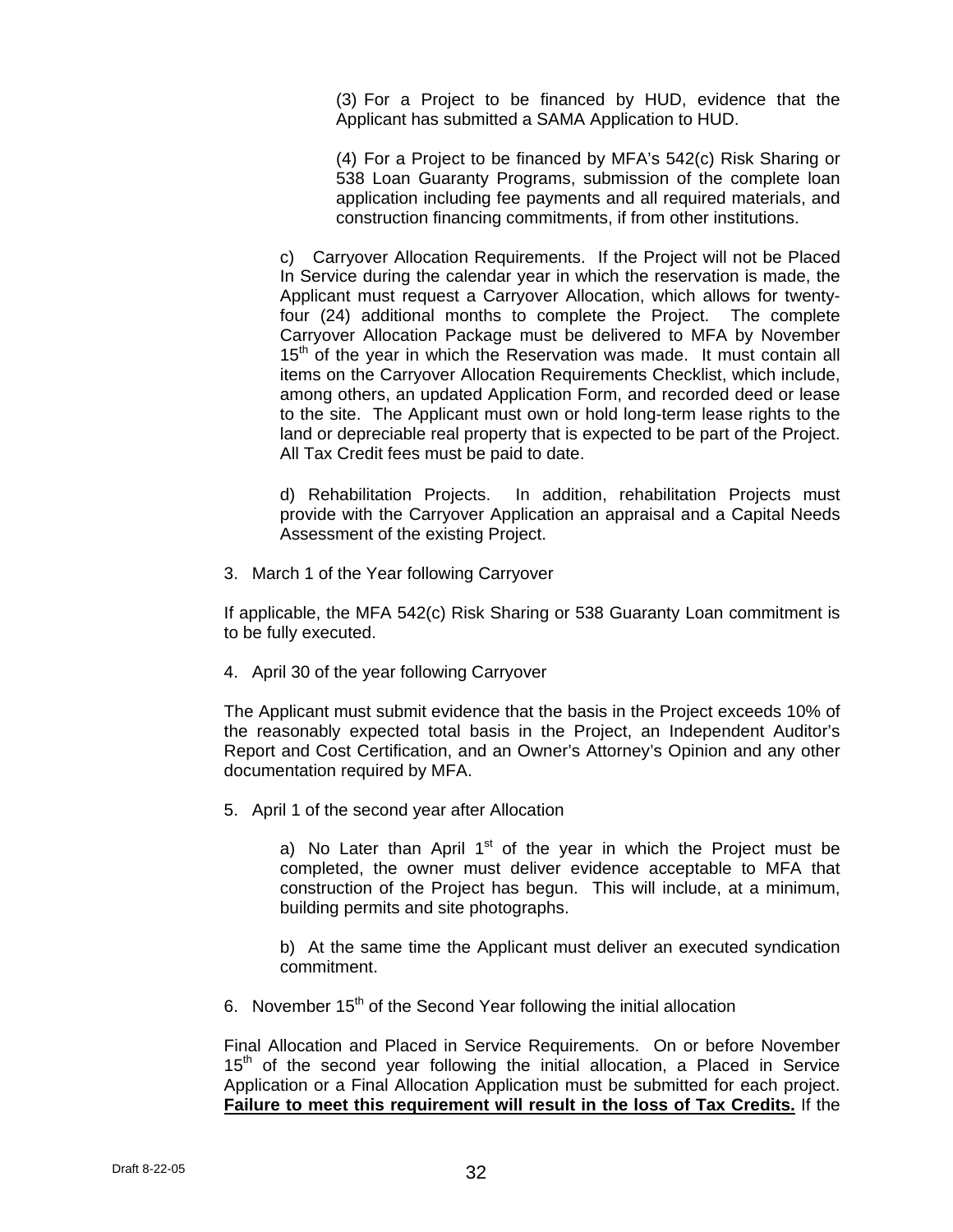project is to be Placed in Service but the Applicant is not yet ready to request 8609's, the Placed in Service portion of the Final Allocation Package must still be submitted. Prior to the issuance of 8609's for the Project, the owner must submit a complete Final Allocation Package, containing all items on the Final Allocation Checklist, which include, among other items, the following:

a) Cost Certification: A Cost Certification, prepared by a Certified Public Accountant, must be delivered by the owner prior to the issuance of the Low Income Housing Tax Credit Allocation Certification (IRS Form 8609). This form and required documentation must be completed within sixty (60) days after the Project is Placed In Service. MFA is under no obligation to issue 8609's for the current year if the package is received after November 15<sup>th</sup>.

b) Architects Certification: A certification from the Project architect that the Project has been built in conformance with MFA Mandatory Design Standards and all applicable codes.

c) Owner's Attorney's Opinion: An owner's attorney opinion submitted on firm's letterhead with required text.

d) Land Use Restriction Agreement (LURA): Prior to December 31 of the year in which the buildings are placed in service, the owner must submit an executed and recorded LURA, satisfactory to MFA in form and content.

7. Other Developer Responsibilities and Elections

The developer has several options concerning the month in which the Applicable Credit Percentage is locked in, for both taxable and tax exempt Projects. Additionally, the Developer must place the buildings in service and claim Credits within certain time periods. MFA must be notified of these dates to ensure that all necessary administrative actions are taken in a timely manner. Otherwise Credits may not be able to be claimed as desired.

8. Land Use Restriction Agreement ("LURA") or Extended Use Agreement

Section 42(h)(6) of the Code requires imposition of "an extended low-income housing commitment". MFA complies with this requirement with a LURA filed at the time of Placement in Service or Final Allocation. The LURA sets forth, as covenants running with the land for a minimum of 30 years (or longer if the developer commits to a longer restriction period), the compliance fees, the low income Set Asides, the percentages of median income to be served, the special housing needs to be served (if any) and any other such requirements that obtain as a scoring matter or that may be imposed through this QAP and Code Section 42. The LURA may not be terminated prior to its term for any reason other than foreclosure and the Owner will not have the right to require the MFA to present a "qualified contract" in accordance with Code Section 42(h)(6). The developer will also have to deliver subordination agreements from all lenders, giving lien priority to the Tax Credit restrictions.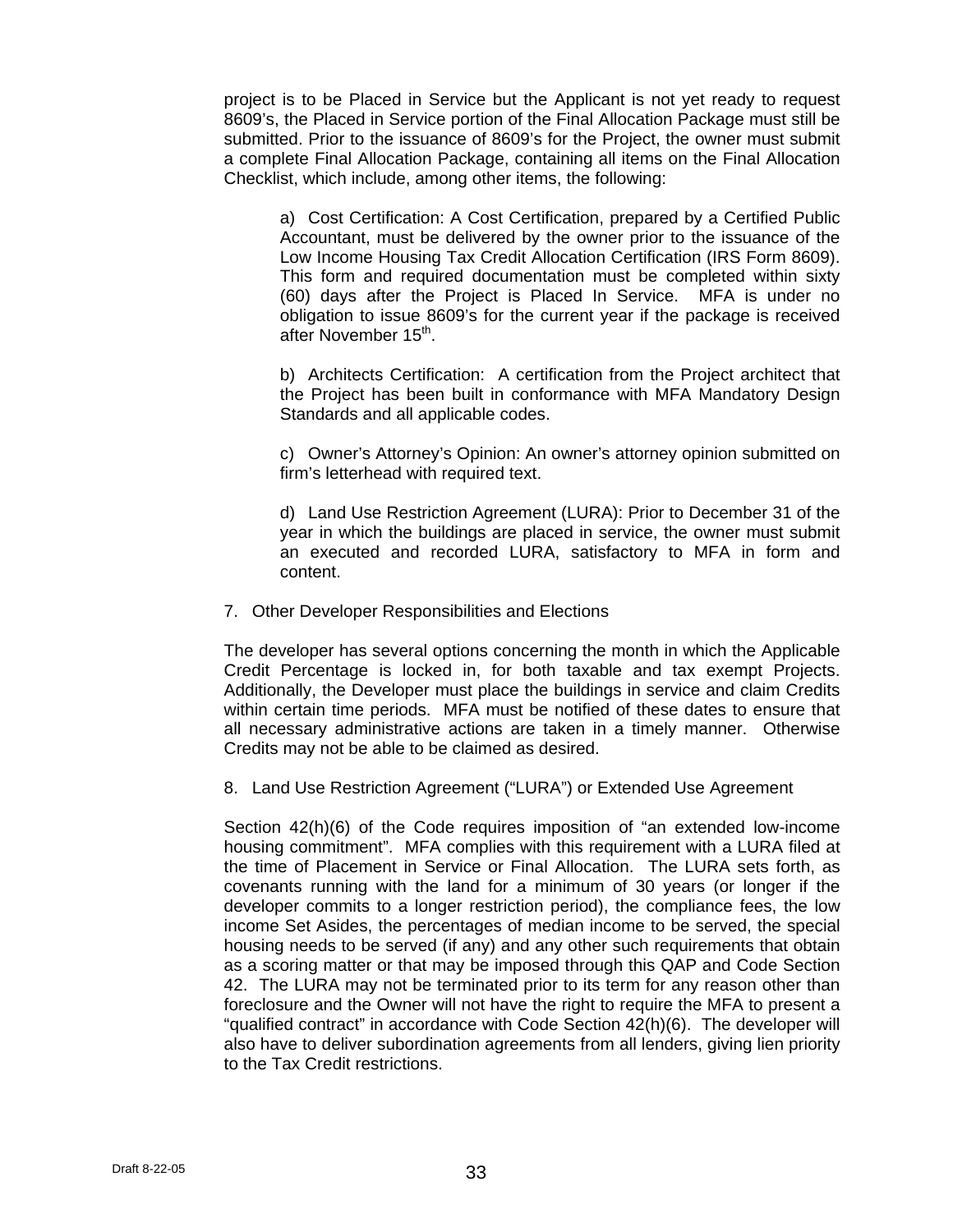# **H. Termination of Reservations or Rejection of Applications**

Any of the following events or actions on the part of the Applicant at any time subsequent to the Application Deadline may cause the Application to be rejected, or the Reservation to be terminated in MFA's sole discretion:

1. Loss of Site Control or Site Change;

2. Submission of any false or fraudulent information in the Application or in other submissions;

3. Failure to meet the conditions in Section C and G above or in the Reservation Letter;

4. Subsequent regulations issued by U.S. Treasury or the IRS pertaining to Section 42;

5. Failure to promptly notify MFA of any material or adverse changes in the facts of the original Application pursuant to Section I below.

6. Instances of non-compliance continuing beyond the specified cure period on Applicant's or Principals other projects.

7. Any other change which would alter the original scoring of the Application, or which was not approved in advance by MFA.

8. Debarment from HUD or other Federal programs, bankruptcy, criminal indictments or convictions, poor performance on prior MFA or HUD financed Projects (including but not limited to late payments within the 18 month period prior to the Application Deadline, misuse of reserves and/or other project funds, default, fair housing violations, non-compliance, failure to meet development deadlines, or documentation requirements) on the part of any development team member or owner or other Principal.

9. Change in the Federal Set Aside Election or other set aside proposed in the Initial Application, subsequent to the Application Deadline.

## **I. Notification to MFA of Changes to the Project**

It is the Applicant's responsibility to notify MFA immediately, in writing, of any changes to the Project subsequent to submission of an Application, including the changes listed below and any other material changes. If any proposed change results in adjustments to the Project's original scoring, regardless of the Project's ranking, or if the proposed changes would have prevented the project from achieving one or more of the original Minimum Project Threshold Requirements at Initial Application, MFA may reject the proposal and/or revoke the Reservation or Tax Credit Allocation. Failure to notify MFA may result in the rejection of an Application or loss of a Reservation or Tax Credit Allocation. Approval of such changes will be made in MFA's sole discretion, and the change may result in a change in the Tax Credit amount or other action by MFA. A \$500 fee payment is required at the time of the request.

1. Site control or rights of way are lost;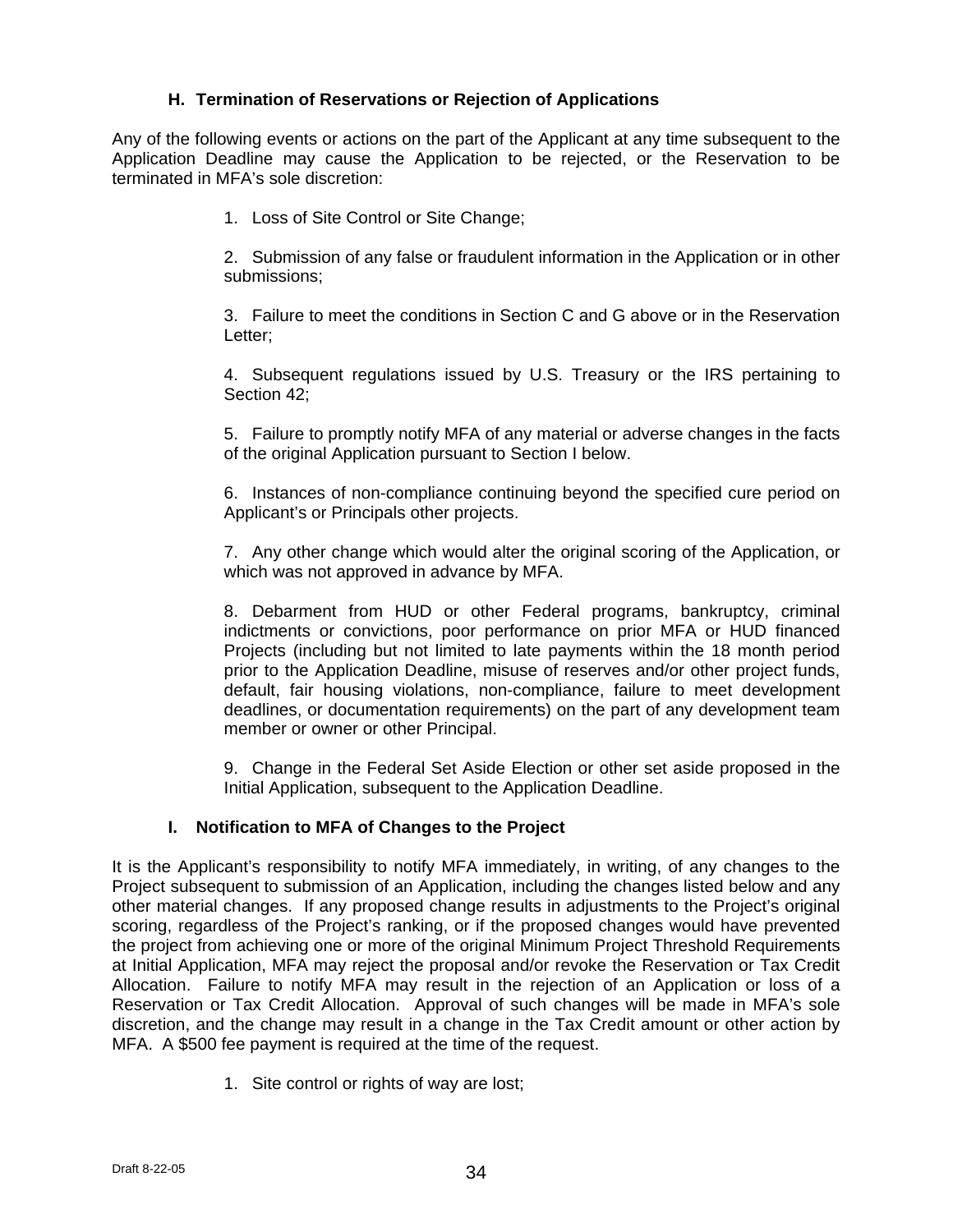2. Project costs change in excess of five percent (5%) of the Total Development Cost shown in the Initial Application;

3. Applicant obtains additional subsidies or financing other than those disclosed in the Application; loses subsidies or financing included in the Application; or the amount of any such financing or subsidy changes by 10% or more from the amount shown in the Application;

4. Development Cost Contributions made by a state, local or tribal government entity are reduced, increased, withdrawn or substituted with other types of contributions than the ones originally proposed in the Application;

5. The syndication payment timing and/or net proceeds change from those stated in the Application;

6. The parties (other than the Limited Partner(s)) involved in the ownership entity as represented in the Application change;

7. The unit design, square footage, unit mix, number of units, or number of buildings changes (fee will be waived when changes are required by local regulatory codes). Substantial changes of this sort may result in a requirement to produce a new Market Study;

8. The general contractor or other member of the original development team changes; and/or

9. Any other factor deemed material by MFA in its reasonable judgment.

## **J. Notice Provisions**

MFA will typically provide notice to Applicants through either certified mail or courier service, and facsimile or email transmission. Consequently street addresses, email addresses and fax numbers must be provided clearly in the Application Form**. Such notices will be provided only to the single contact person shown in the Application Form. MFA will not be liable if unable to give notice due to a change in contact person information that was not reported to MFA.** 

## **K. Applications are Public Records**

All information contained in Applications for Tax Credits are public records subject to inspection under state and federal open records laws. In addition, MFA may share information and details obtained from Applications with other public agencies.

## **V. COST CERTIFICATION**

## **A. Applicability of Cost Certification**

Prior to the issuance of a Carryover Allocation or a Low Income Housing Tax Credit Allocation Certification (IRS form 8609), MFA will require a Cost Certification, prepared by an independent Certified Public Accountant, which meets the MFA requirements for all Projects.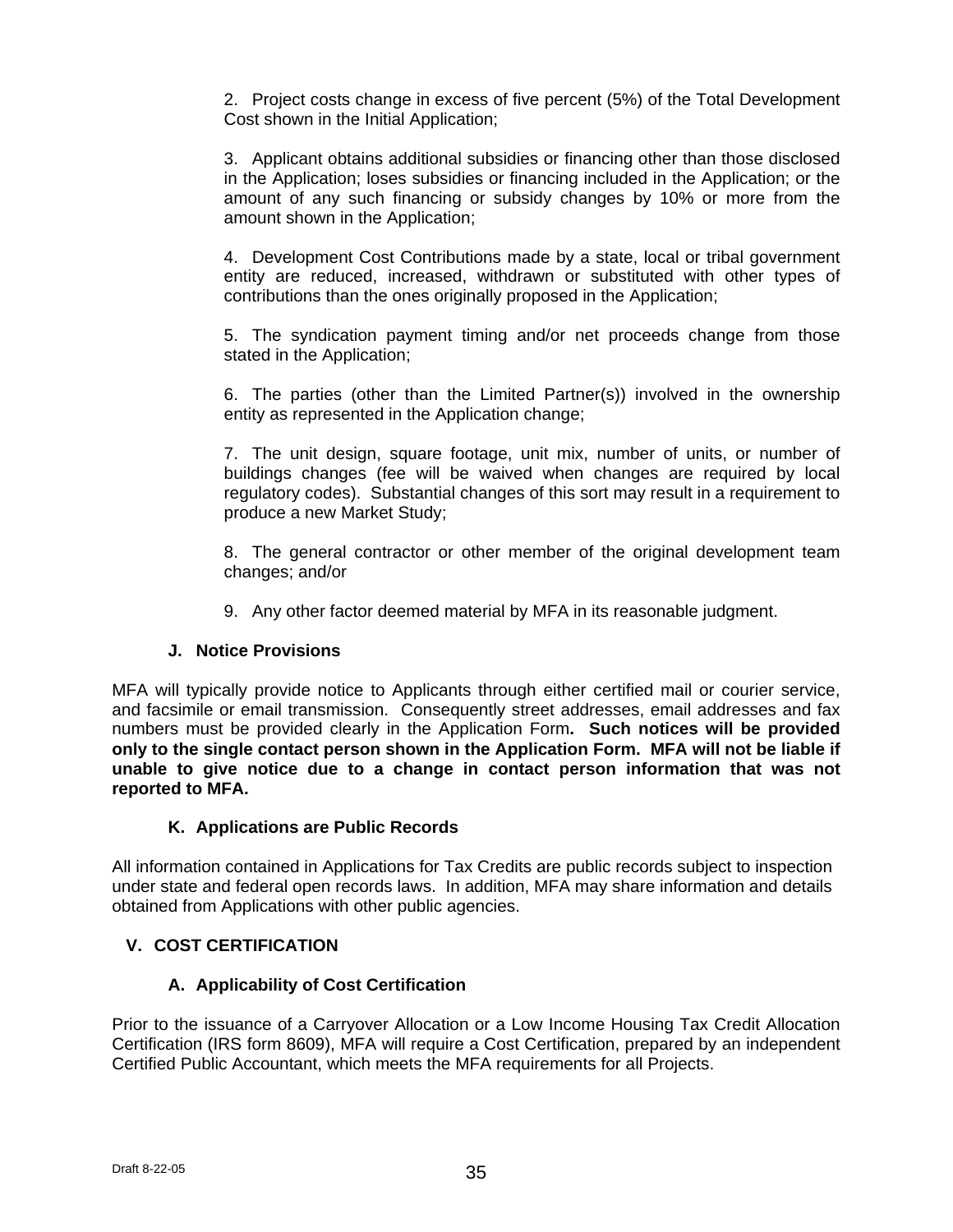# **B. Requirements**

The Cost Certification must meet the following requirements:

1. The accountant preparing the Cost Certification must certify that all costs are related to the development and do not include costs for organization, syndication, professional or consultant fees related to syndication.

2. All fees, including the developer fee, which are paid to the Developer or to an entity with an identity of interest with the Developer, must be clearly identified. If all or a portion of the developer fee is deferred, copies of the promissory note or other substantiation of the validity of the fee must be reviewed.

3. If the land is purchased from a related party, the owner must submit an appraisal to substantiate fair market value.

4. Legal fees related to land acquisition must be clearly identified.

5. Interest expense related to land must be clearly identified.

6. The sources of all funding including loans, Tax Credit proceeds, developer equity and all other sources must be certified.

# **C. Authority to Determine Maximum Qualified Basis**

MFA may challenge the costs provided in the certification, impose the limitations set forth in this Plan and at its sole discretion, determine the maximum Qualified Basis against which Credit is allocated.

# **VI. AUXILIARY FUNCTIONS**

As HCA, MFA conducts certain Tax Credit related functions which are separate from the regular allocation and monitoring process, including the following;

# **A. Subsidy Layering Review**

Pursuant to Section 911 of the Housing and Community Development Act of 1992, HUD is required to determine that Projects receiving both Tax Credits, and federal, state, or local assistance do not obtain subsidies in excess of that which is necessary to produce affordable housing. This responsibility has been delegated to MFA, and MFA's review process will follow the Administrative Guidelines issued December 15, 1994. An essential component of this review is an analysis of the reasonableness of fees paid to sponsors, developers, and builders. Consequently for purposes of Section 911 Reviews, fees used to calculate Tax Credit amounts will not exceed the limits stated in Section IV.D, "Developer and Other Fees", above. Some of these maximum fees allowed by MFA exceed the "Safe Harbor" fee amounts, which apply to Section 911 reviews. Special factors that justify these published higher fees (which do exceed "ceiling" amounts) include, but are not limited to: The relatively high cost of construction and land within the State of New Mexico; the lack of state or local funded soft second financing or operating subsidies; and the general inability of local governments to donate land and/or other services to worthy Projects due to the state's "Anti-Donation" clause.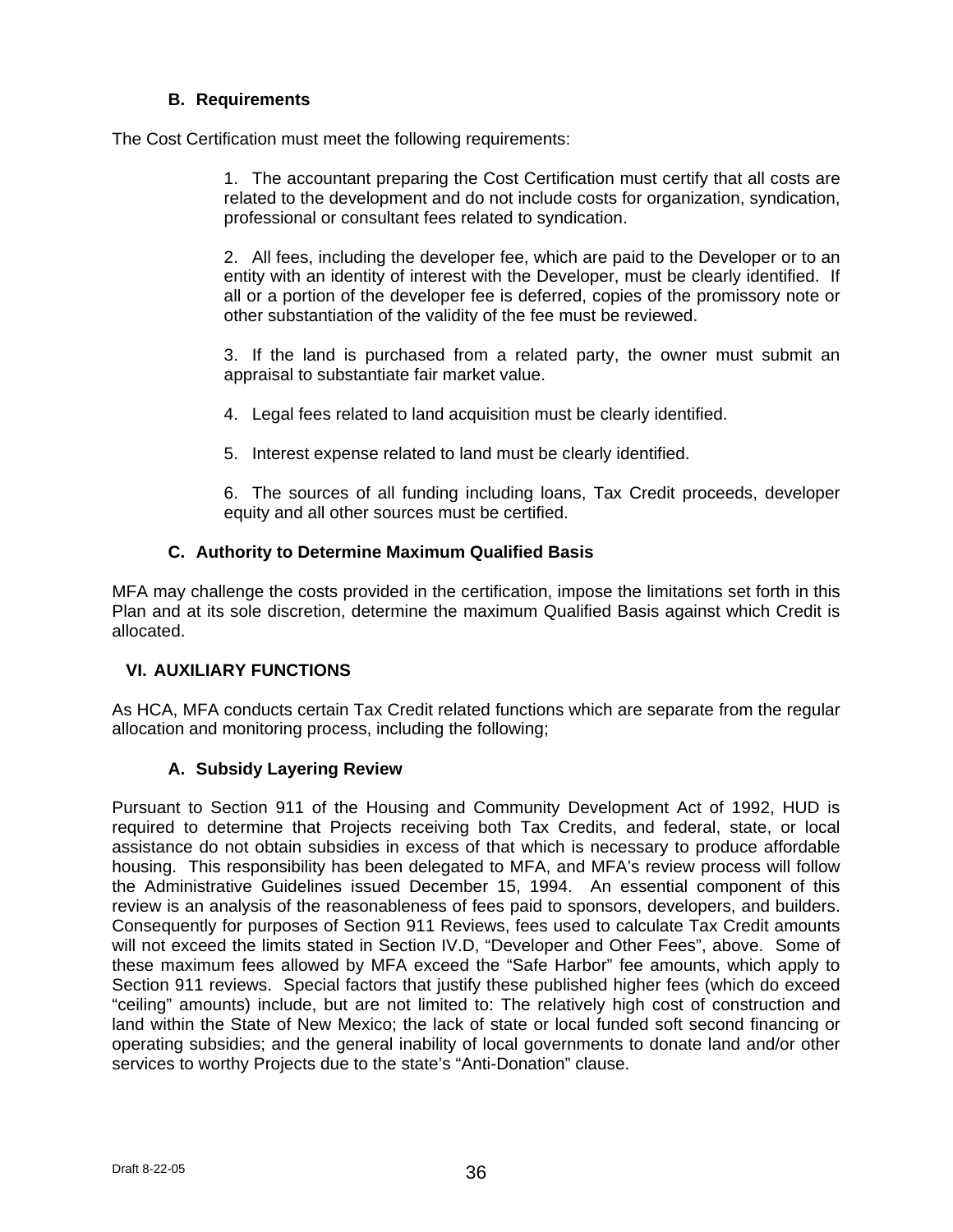The MFA reserves the right to include, or consider, other criteria to justify exceeding Safe Harbor limits for fees associated with projects requiring Subsidy Layering Reviews. The MFA also reserves the right to limit Projects to Safe Harbor limitations for any reason that it deems reasonable. This paragraph applies to all Projects that require Subsidy Layering Reviews.

Requests for Subsidy Layering Reviews may be made at any time by a developer/sponsor, and must include a \$500 review fee along with the full HTC Application Form as well as HUD Form 2880 (as applicable), among other materials. More detailed Application Packages may be obtained from MFA. Responses will be provided no later than thirty (30) business days subsequent to receipt of the request by MFA, unless the request is submitted less than ninety (90) days subsequent to an allocation round deadline.

# **B. Processing of Tax Exempt Bond Financed Projects**

Projects financed with Tax Exempt Bond volume cap allocated by the state may receive 4% Tax Credits without participating in the HTC allocation process described in this Plan. However, under IRS Code Section  $42(m)(1)(D)$ , such Projects must receive a determination that they "satisfy the requirements for allocation under the qualified Allocation Plan…" MFA's determination that a Project satisfies the requirements of the Qualified Allocation Plan will be based on the Project's meeting all Minimum Project Threshold Requirements, Staff Analysis, Application Processing, Feasibility Analysis, and Property Standards described in the Qualified Allocation Plan in effect when the determination is made, with one exception. That is, the Minimum Score for Tax Exempt Bond Financed Projects will be only 60% of the Minimum Score stated in Section III.E. MFA will also undertake an analysis to determine the Credit amount necessary for financial feasibility.

Requests for these determinations must be made by a Developer/Sponsor no more than 60 days after an award of bond volume cap is made by the State Board of Finance, and no less than 60 days prior to the anticipated bond issuance date. Requests must include a Review Fee as listed in Section IV.B, a \$4,500 deposit toward the cost of a market study to be ordered by MFA, and the Development Project Application Form with needed schedules, the Attachments Checklist, and any other material specified by MFA. For these PABVC financed projects only, MFA may accept the Applicant's market study and waive the \$4,500 deposit if the Applicant's study meets all of the requirements of MFA's studies, in MFA's determination, and is dated no more than 180 days prior to the date on which a complete Application is received by MFA. Prior to the release of the determination letter by MFA a processing fee in the amount of three and one half percent (3.5%) of the approved annual Credit amount will be due. Responses will be provided no later than sixty (60) business days subsequent to receipt of the complete request by MFA.

Tax Exempt Bond Financed Projects may receive Credits on the full amount of their Eligible Basis only if at least 50% of the development's "aggregate basis" is financed with Tax Exempt Bonds. Additionally, numerous bond-financing rules apply and many Tax Credit requirements are different for bond-financed projects. MFA recommends that developers undertaking these projects obtain advice from qualified tax professionals to ensure that such requirements are met.

To ensure that these Credits are used to leverage the greatest possible amount of resources, the following additional Minimum Project Threshold Requirements will apply:

1. Percent of Total Sources Limit: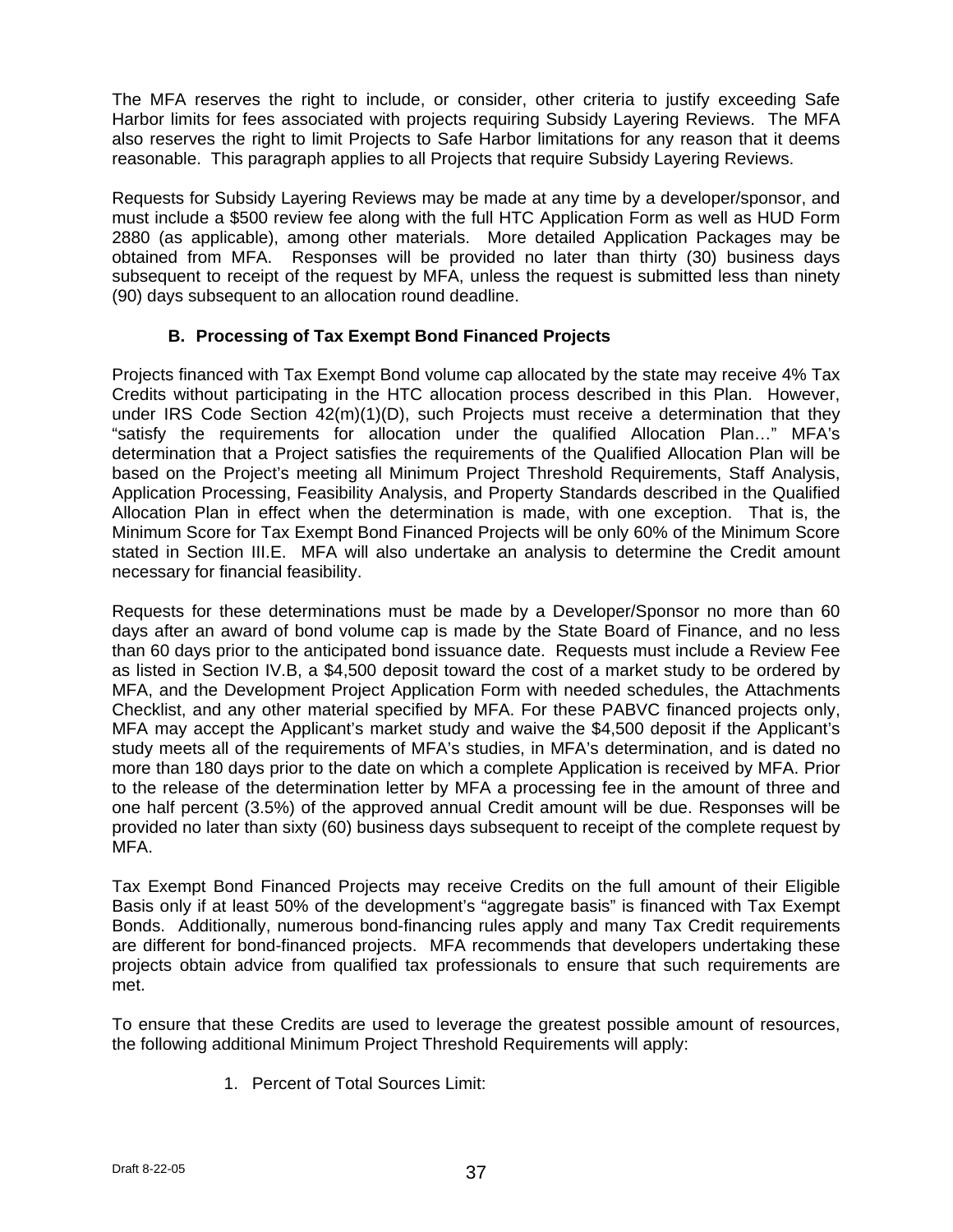The private activity bond volume cap allocation by the State Board of Finance must not exceed seventy percent (70%) of the Project's total permanent sources of funds; and

2. Dollar Limit:

The private activity bond volume cap allocation to the proposed Project must not exceed \$8 million; however, limited waivers will be considered when adequate availability of private activity bond volume cap exists, the Applicant has demonstrated the need for additional tax exempt debt for project feasibility, and is warranted based on project size; and

3. Costs of Issuance Limit:

Costs of issuance may not exceed five percent (5%) of the bond issue for projects with total financing sources of \$2,000,000 or more, and seven percent (7%) for projects with total financing sources of less than \$2,000,000.

# **VII. AMENDMENTS TO THE ALLOCATION PLAN AND WAIVERS OF PLAN PROVISIONS**

MFA reserves the right to modify this Qualified Allocation Plan, including its compliance and monitoring provisions, as required by the promulgation or amendment of IRS Code Section 42, from time to time, or for other reasons as determined by MFA. MFA will, however, make available to the general public a written explanation of any allocation of Housing Tax Credits that is not made in accordance with established priorities and selection criteria of the agency.

# **VIII. FUTURE YEAR'S BINDING COMMITMENTS**

MFA staff shall have the authority to advance allocate up to \$300,000 in future year's Tax Credits to Board-approved Eligible Projects. However, advance allocations are made solely at MFA's discretion and no advance allocation may be made to any project whose Credit amount is not at least 50% funded by the current year's Annual Credit Ceiling. Future year commitments in excess of \$300,000 in any given year must be approved by the Board.

## **IX. DISASTER RELIEF ALLOCATIONS**

The Board will retain the authority to allocate current or future year's Credits at any time and in any amount to Projects approved by the Board that are intended to alleviate housing shortages in communities affected by natural disasters.

# **X. MFA TAX CREDIT MONITORING AND COMPLIANCE PLAN SUMMARY**

# **A. General Requirements**

Federal Law requires MFA to develop and implement a compliance-monitoring program for completed Projects that have received Low Income Housing Tax Credits. A compliance plan contained in a manual has been developed and is available to the Project owners at MFA's website www.housingnm.org. Compliance monitoring is required for a minimum of 15 years after receipt of an allocation. Each owner has chosen to utilize Low Income Housing Tax Credits to take advantage of the tax benefits provided. In exchange for these tax benefits, certain requirements must be met so that the Project will benefit Low Income Tenants.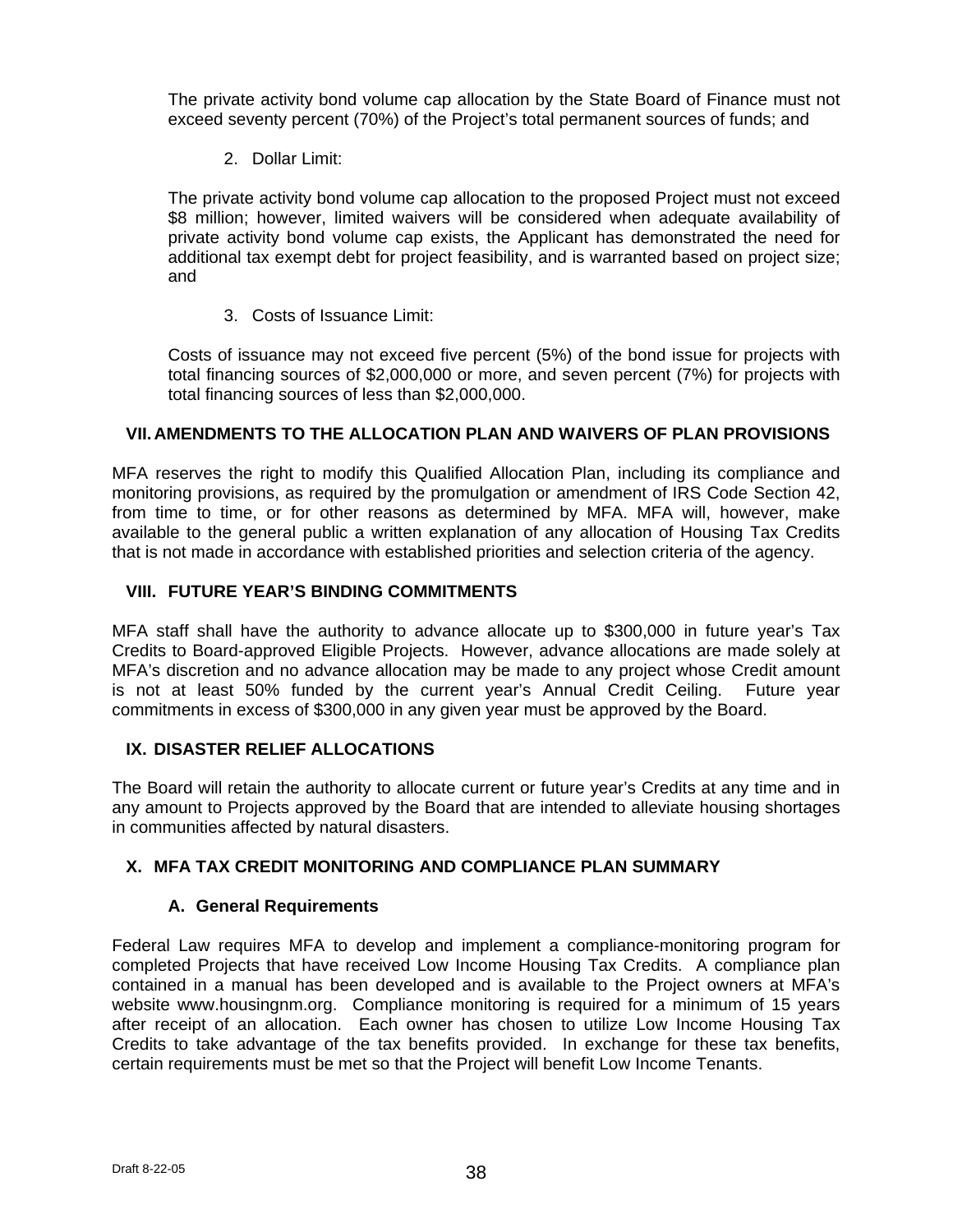Owners will be required to submit a quarterly report to MFA for each of the first four calendar quarters after a Project is Placed In Service. At that time, if the Project is determined to be in compliance with the Tax Reform Act, reports may be filed on an annual basis. Owners will be required to submit to MFA a copy of all federal form 8609's, including schedule A, filed with the IRS in the first year that credits are claimed, and at any subsequent time as requested by MFA.

### **B. Inspections**

MFA will conduct on-site inspections of at least thirty-three percent (33%) of the Projects under the MFA's jurisdiction. Each inspection will include a review of the Project's low income certifications, supporting income documentation, leases, rent records (including utility documentation) and unit inspections in at least twenty percent (20%) of the Project's Set Aside units and a physical inspection of the entire Project (interior and exterior). In mixed-use properties, one hundred percent (100%) of the units may be monitored. If Projects are determined to be in noncompliance, site visits may occur more often. MFA may conduct inspections upon thirty- (30) day's notice.

During the Compliance Period, MFA reserves the right, under the provisions of Section 42 of the Internal Revenue Code, to perform an audit of any Project that has received an allocation of Tax Credits. This audit will include an on-site inspection of all buildings, and a review of all tenant records and certifications and other documents supporting criteria for which the owner received points in the Application for an allocation of Credits.

# **C. Record Keeping and Record Retention**

Under the provisions of the Tax Credits, the owner of the project will be required to keep records as defined below for each building within a particular development. These records must be retained by the owner for a minimum of six (6) years beyond the owner's income tax filing date for that year. However, first year Project records must be maintained for six (6) years beyond the tax filing date of the final year of the Project's eligibility for Tax Credits. The owner must annually report to MFA, through MFA's *Compliance On-Line* system, and maintain records for each qualified Low Income building in the Project showing:

- 1. the total number of residential units in the building (including the number of bedrooms and size in square feet of each residential unit);
- 2. the percentage of residential units in the building that are Set Aside Units;
- 3. the rent charged on each residential unit in the building (including utility allowances);
- 4. the number of occupants in each residential unit in the building;
- 5. the low income unit vacancies in the building and documentation of when and to whom the "next available units" were rented;
- 6. the income certification of each Low Income Tenant;
- 7. the documentation to support each Low Income Tenant's income certification;
- 8. the Eligible Basis and Qualified Basis for each building; and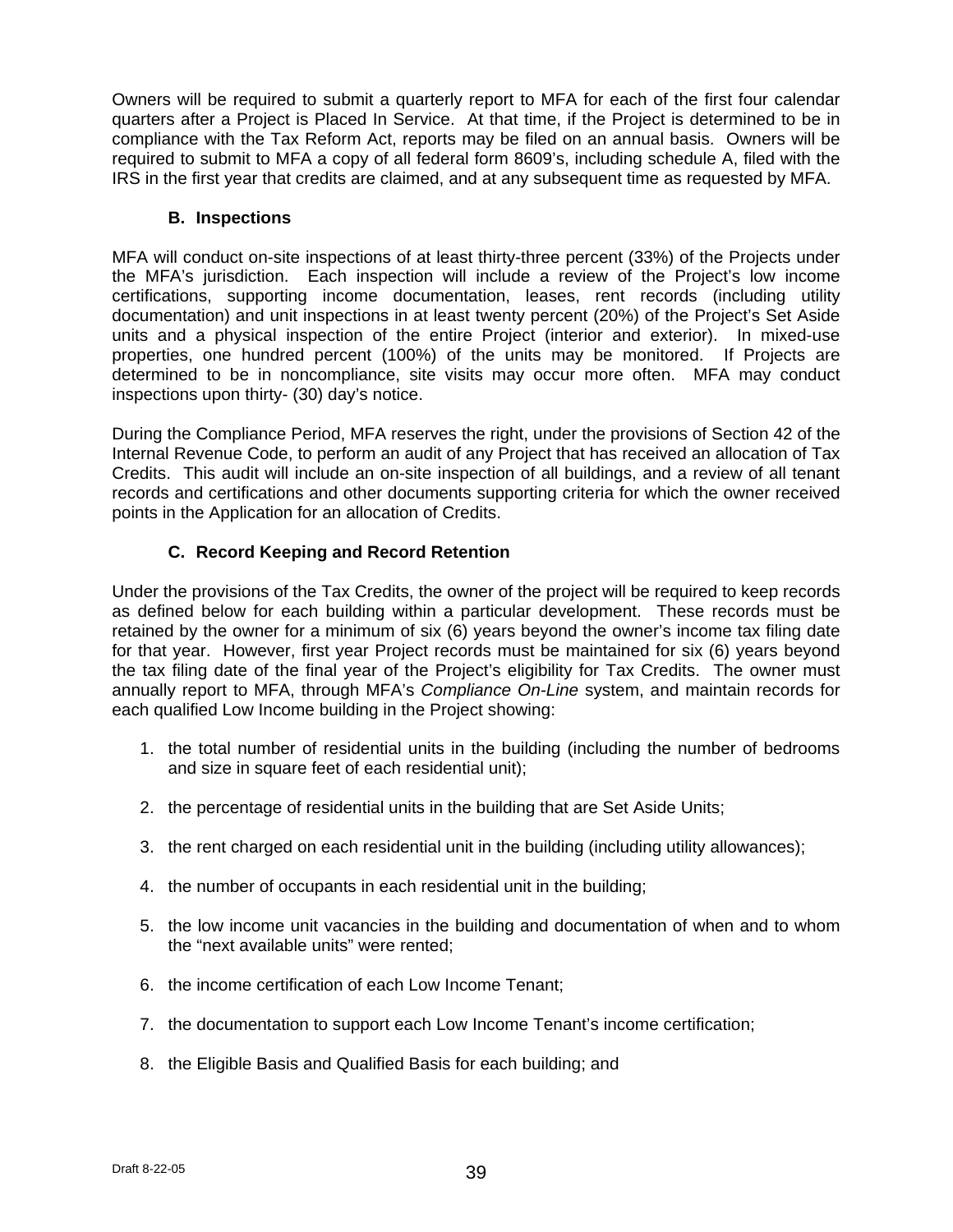9. the character and use of any nonresidential portion of the building included in the building's Eligible Basis (this includes separate facilities such as clubhouses or swimming pools whose Eligible Basis is allocated to each building).

Failure to annually report is deemed as noncompliance and is reportable to the IRS.

### **D. Annual Certification Review**

It is the responsibility of the Project owner to annually certify to MFA that the Project meets the requirements of Section 42 of the Internal Revenue Code, whichever Set Aside is applicable to the Project. Failure to certify is deemed as noncompliance and is reportable to the IRS. This annual certification requires the Project owner to certify that:

- 1. there has been no change in the applicable fraction;
- 2. an annual Low Income certification has been received from each Low Income Tenant and documentation is available to support that certification;
- 3. each Low Income Unit is rent restricted under Section 42 of the Internal Revenue Code;
- 4. subject to the income restrictions on the Project all units in the Project are for use by the general public and are used on a non-transient basis;
- 5. there has been no finding of discrimination under the Fair Housing Act;
- 6. each building within the Project is suitable for occupancy taking into account local health, safety, and building codes;
- 7. there has been no change in any building's Eligible Basis under Section 42 of the Internal Revenue Code, or if there has been a change, adequate explanation of the nature of the change has been given;
- 8. all tenant facilities included in the Eligible Basis of any building in the Project are provided on a comparable basis, without a separate fee, to all tenants in the building;
- 9. if a Low Income Unit in the Project becomes vacant during the year, reasonable attempts are made to rent that Unit to tenants having a qualifying income, and while the Unit is vacant no Units of comparable or smaller size are rented to tenants not having a qualifying income;
- 10. if the income of Low Income Tenants of Units increases above one hundred forty percent (140%) of the applicable income limit allowed in Section 42, the next available unit of comparable or smaller size will be leased to tenants having qualifying income.
- 11. owner has not refused to lease a Unit to an applicant based exclusively on their status as a holder of a Section 8 voucher and the Project otherwise meets the provisions outlined in the extended low-income housing commitment;
- 12. if the owner received its Tax Credit Allocation from the state ceiling set aside for projects involving "qualified non-profit organizations", the non-profit entity materially participated in the operation of the development;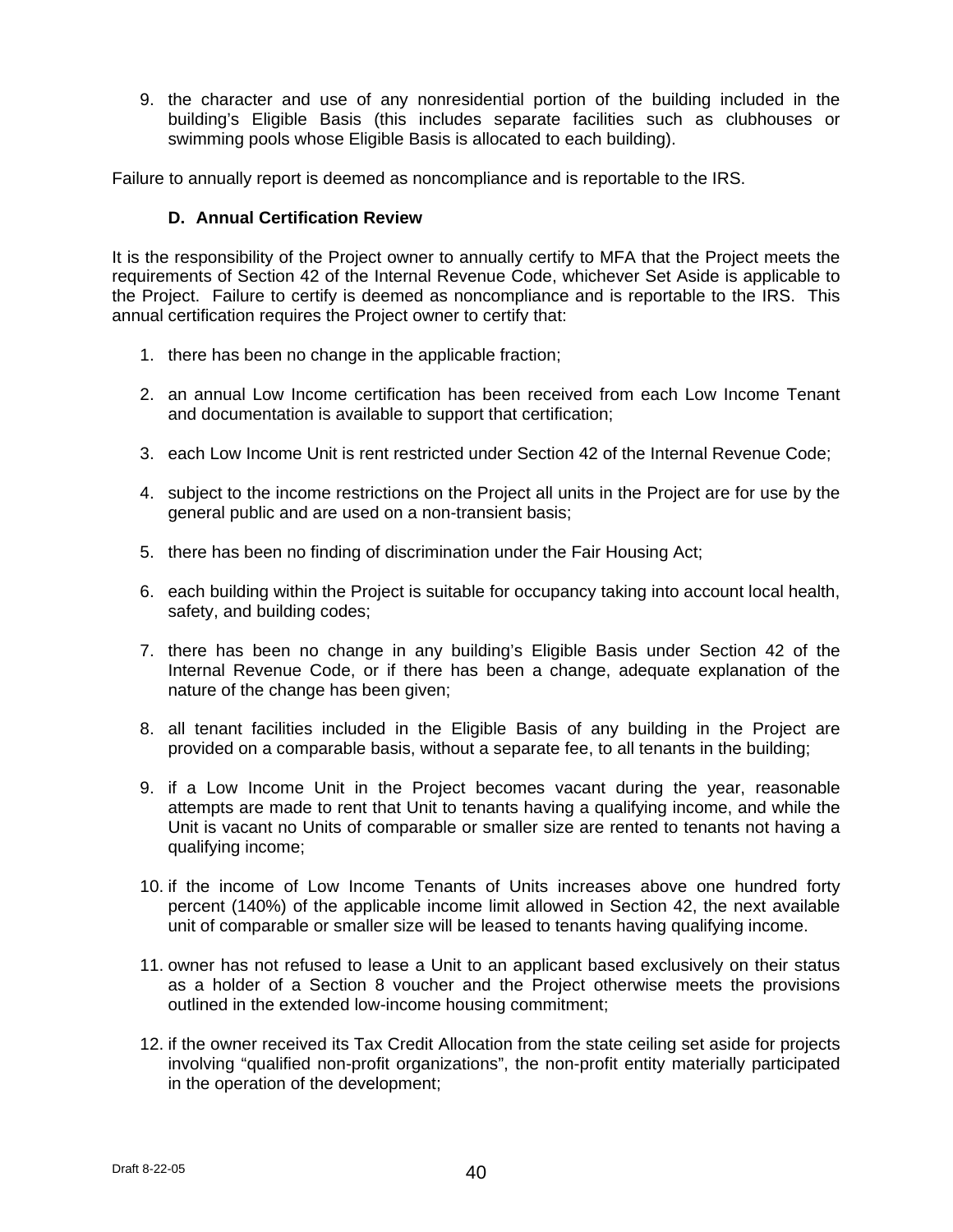13. there has been no change in ownership or management of the project.

As an exception, only for RD Projects, MFA may accept a certification from RD that income is based upon annual tenant certifications/re-certifications, and that third party verification has been obtained. This certification will be in a form that is acceptable to both RD and MFA. Owners must furnish RD certifications annually, verifying that Projects are in compliance with Section 42 of the Code.

Tax Exempt Bond Financed Projects in which fifty percent (50%) or more of the aggregate basis is funded with the proceeds of bond financing may also be exempt, in MFA's discretion, from many of the certification and review provisions outlined within this document. The monitoring and certification guidelines for these Projects will be in a form that will satisfy those agencies issuing the bonds and MFA. The monitoring procedures must, at a minimum, satisfy the compliance guidelines set forth by Section 42 of the Code.

The owner of any exempted Project must certify to MFA on an annual basis that the Project is in compliance with the requirements for RD assistance or the Tax Exempt Bond Financing guidelines, as applicable, and that all requirements of Section 42 are also being met. The owner must inform MFA of any noncompliance or if the owner is unable to make one or more of the required certifications.

## **E. Compliance Review**

MFA may elect to subcontract the monitoring procedure to other agents. In doing so, MFA would designate the subcontractor as the compliance-monitoring agent who would perform MFA's function.

In the event that any noncompliance with Section 42 is identified, a discrepancy letter entitled "Notice of Non-Compliance", detailing the noncompliance will be forwarded promptly to the owner and management company of the Project. The owner must then respond in writing to MFA within thirty (30) days after receipt of the discrepancy letter. The response must address all discrepancies individually and must indicate the manner in which corrections will be made. The owner will then have a cure period of thirty (30) days from the date of the discrepancy letter to correct the noncompliance detected and to provide MFA with any documentation or certification found to be missing during the annual management review. The cure period may be extended for periods of up to six (6) months. Extensions will be based on a determination by MFA that there is good cause for granting the extension.

MFA will notify the Internal Revenue Service within forty five (45) days after the expiration of the cure period of any non-compliance that has been detected. All corrections made by the owner within the cure period will be acknowledged within this notice. A copy of the owner's response to the noncompliance will accompany the notice to the IRS.

If potential noncompliance is discovered during a compliance monitoring review, the owner will be required to have his managing agent attend a compliance training session within two (2) months following the compliance monitoring review.

In order to offset the cost of monitoring procedures, an annual fee of \$35.00/Set-Aside Unit/Per Year will be assessed for each year of the Extended Use Restriction Period. Annual certifications and reports are due in the MFA office by January  $31<sup>st</sup>$  of each year (for the past reporting year). Annual Compliance Reports are due by January 31<sup>st</sup> of each year, through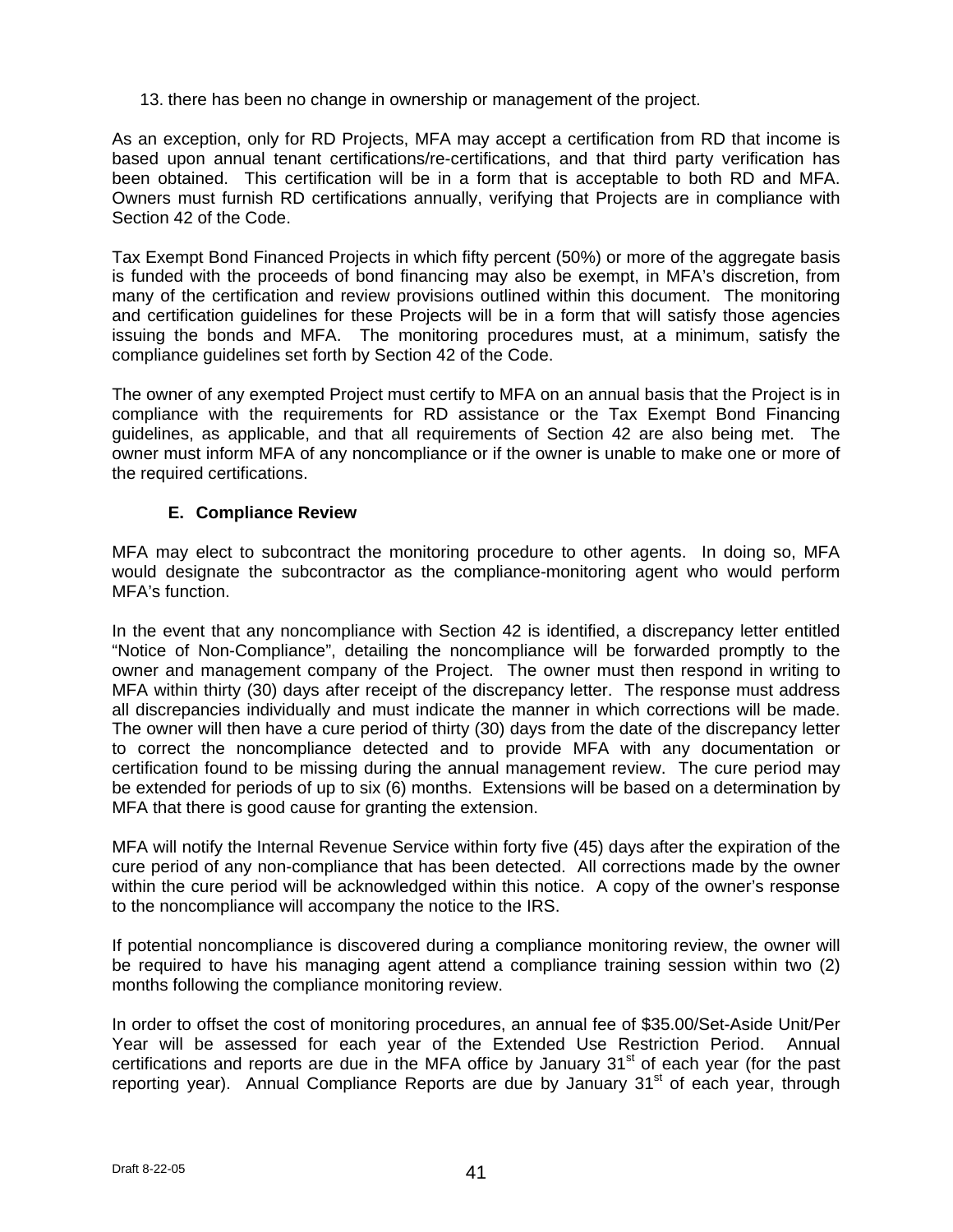MFA's *Compliance On-Line* System. A notice will be mailed to each property owner or a designated representative to remind them that the certification, reports and fees are due.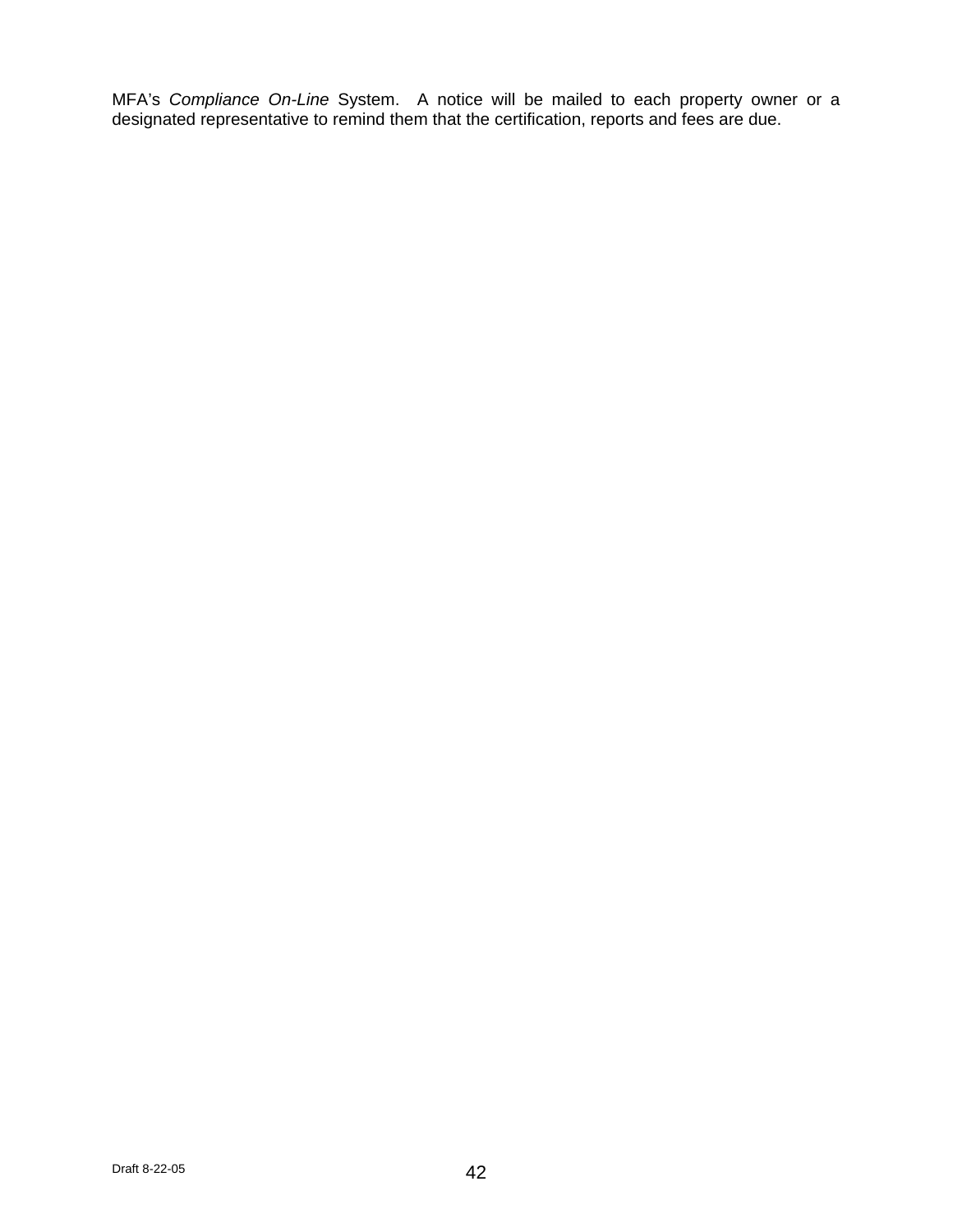### **XI. GLOSSARY**

**"Agency"** means New Mexico Mortgage Finance Authority (MFA).

**"Allocation Review Committee"** means a committee appointed by the Chairman of the MFA Board to review Projects' rating and ranking results, to determine if the proposed allocations have been made consistent with the Project Selection Criteria and the Qualified Allocation Plan, and to hear appeals and decide their outcome.

**"Allocation Set Asides"** means the federally mandated Tax Credit allocation set aside requirement for Projects involving Qualified Nonprofit Organizations, as well as other Tax Credit allocation Set Asides designated by MFA from time to time and incorporated into the Qualified Allocation Plan.

**"Annual Credit Ceiling"** means the total dollar volume of Tax Credits available for distribution by the Agency and authorized pursuant to Section 42 of the Code, in a given year. The Population-based Ceiling Amount is the amount of Tax Credits allocated to the state each year based on the state population.

**"Applicable Credit Percentage"** means the monthly interest rate issued by the Treasury Department and used to discount the present value of the 70% Tax Credit (approximately 9% yearly) and the 30% Tax Credit (approximately 4% yearly).

**"Applicable Fraction"** means the fraction, the numerator of which is the number of Tax Credit Units and the denominator of which is the total number of residential rental units less any unit exempted by Revenue Ruling 92-61; or the fraction, the numerator of which is the floor space of the Tax Credit Units and the denominator of which is the total floor space of the residential rental units less any unit exempted by Revenue Ruling 92-61, whichever is less. The Eligible Basis of a building is multiplied by the Applicable Fraction to determine the Qualified Basis of a building for Tax Credit purposes.

**"Applicant"** means any person or public entity; public or private, for-profit or not-for-profit, proposing to build or rehabilitate affordable rental housing with the use of the HTC program as defined in Section 42 of the Code.

**"Application"** means the completed forms, schedules, checklists, exhibits, computer disks and any additional documentation requested in the Initial Application Package, Carryover Allocation Package, and Final Allocation Package, as well as any supplemental materials requested by MFA. They must be submitted to MFA in accordance with the Qualified Allocation Plan in order to apply for the HTC Program.

**"Application Deadline"** means 5:00 p.m., Mountain Standard Time on the final day of the Application Period, except for Tax Exempt Bond Financed Projects, for which the submission date is specified in Section VI.B.

**"Application Package"** means the forms, schedules, checklists, exhibits, computer disks and instructions thereto obtained from the Agency, which shall be completed and submitted to the Agency in accordance with all regulations in order to apply for the HTC Program.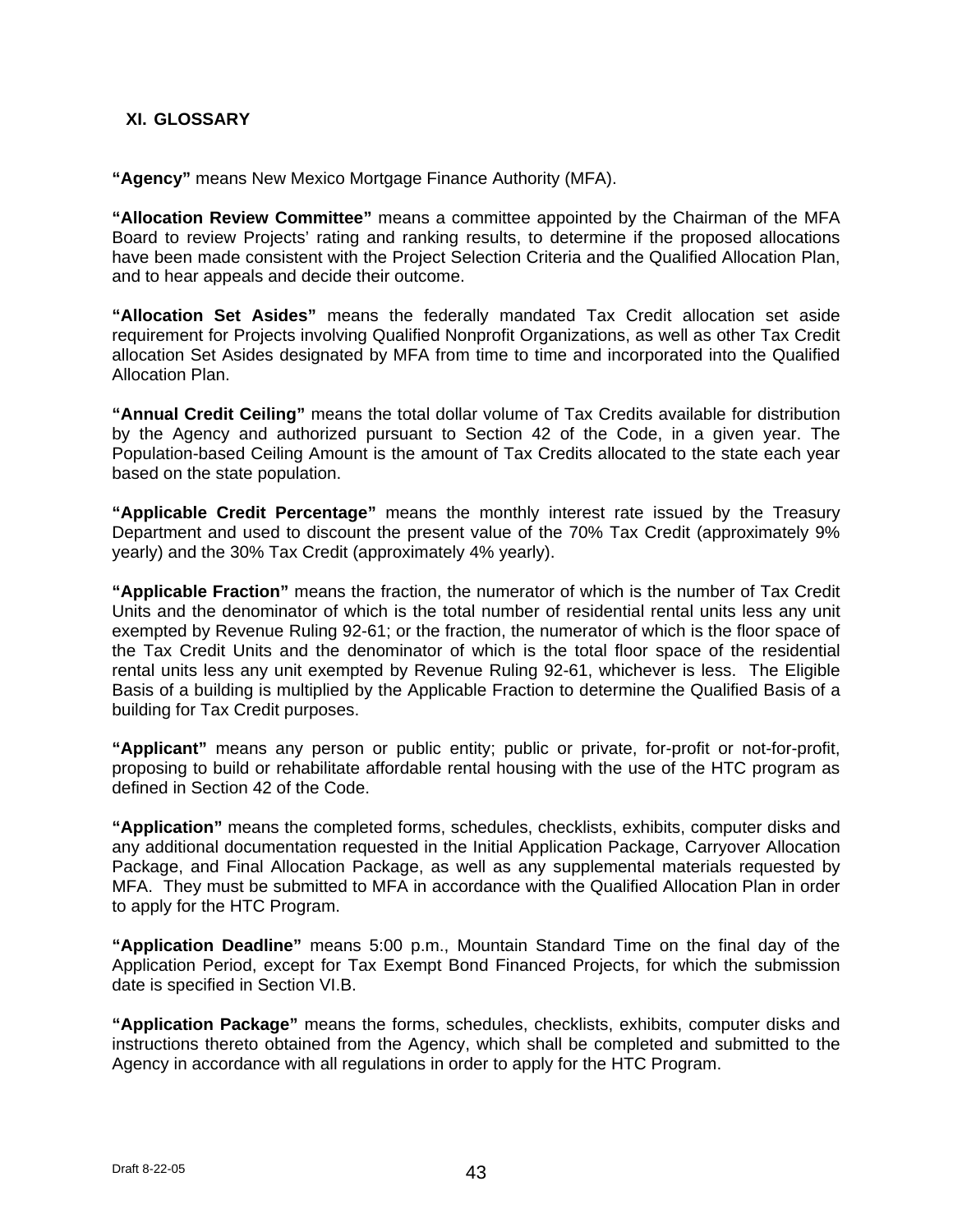**"Application Period"** means the period during which Applications will be accepted by MFA as described in the Qualified Allocation Plan.

**"Area Gross Median Income"** means the median income level, issued annually by HUD for each metropolitan area and for each county outside a metropolitan are, which is adjusted for family size and used to calculate maximum income of eligible persons and rents for rent restricted units.

**"Average Gross Median Income"** or **"AGMI"** means, for a Project, the average area gross median income level(s) at which units are set aside, weighted by the number of units set aside at each income level. AGMI calculations are rounded to the nearest whole number. Market Rate Units will be treated as if they were set aside at 100% of Area Gross Median Income.

An example of the calculation of AGMI in a 60-unit project with no management employee units is as follows:

- 50% of the units are set aside at 50% of Area Gross Median Income; and
- 25% of the units are set aside at 60% of Area Gross Median Income; and
- 25% of the units are Market Rate.

The AGMI calculation would be as follows:

| Percent of<br><b>Total Units</b> |   | Set Aside Income Level<br>(As a % of Median) | Weighted<br>Average |
|----------------------------------|---|----------------------------------------------|---------------------|
| 50%                              | х | 50%<br>$=$                                   | 25%                 |
| 25%                              | X | 60%<br>$=$                                   | 15%                 |
| 25%                              | x | $100\% =$                                    | 25%                 |
|                                  |   |                                              |                     |

#### **Total AGMI: AGMI for Scoring 65%**  65%

Units to be provided for management or maintenance staff should not be included in the calculation.

**"Binding Commitment"** means an agreement between MFA and an Applicant by which MFA allocates and the Applicant accepts Tax Credits in accordance with Section 42(h)(1)(C) of the Code. MFA's Carryover Allocation is its Binding Commitment.

**"Board of Directors"** or **"Board"** means the New Mexico Mortgage Finance Authority Board of Directors.

**"Capital Needs Assessment"** means a report prepared by a competent third party licensed architect or engineer that addresses the following:

- 1. Site visit and physical inspection of the interior and exterior of units and structures.
- 2. Interview with available on-site property management and maintenance personnel regarding past and pending repairs/improvements and physical deficiencies.
- 3. Identification of the presence of any visible environmental hazards on the site.
- 4. Opinion as to the adequacy of the proposed budget for recommended improvements.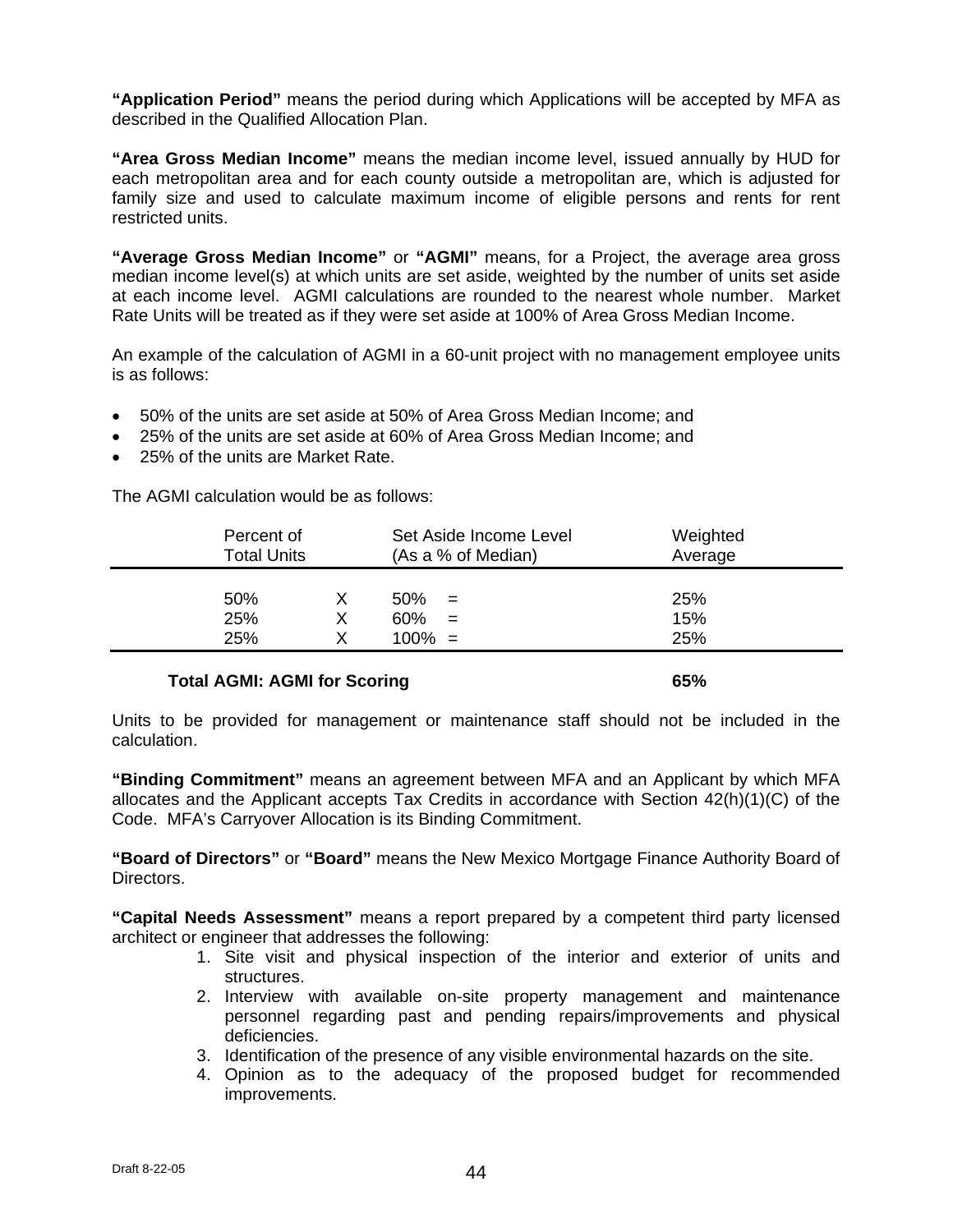- 5. Identification of critical building systems or components that have reached or exceeded their expected useful lives.
- 6. Projection of recurring probable expenditures for significant systems and components over 15 years.
- 7. Determination of the appropriate upfront and ongoing replacement reserve deposits.

**"Carryover Allocation"** means the provision under Section 42 of the Code which allows a Project, under certain conditions allowed by Section 42 of the Code, to receive a Tax Credit allocation in a given calendar year and to be Placed In Service within a period of two calendar years after the calendar year in which the Applicant qualifies for a Carryover Allocation. The Carryover Allocation is MFA's Binding Commitment for Tax Credits.

**"Code"** means the Internal Revenue Code of 1986, as in effect on the date of the Qualified Allocation Plan, together with corresponding and applicable final, temporary or proposed regulations and revenue rulings issued with respect thereto by the Treasury or the Internal Revenue Service of the United States.

**"Complete Application"** is an Initial Application meeting all of the requirements in "Content and Format" in Section IV.A.4.

**"Compliance Monitoring"** means the Agency's procedure, as required by Section 42 of the Code and detailed in MFA's Tax Credit Monitoring and Compliance Plan, of auditing and inspecting all completed Tax Credit Projects.

**"Compliance Period"** means, with respect to any building that is included in a Tax Credit Project, a minimum period of 15 years beginning on the first day of the first taxable year of the Tax Credit period with respect thereto in which a Tax Credit Project shall continue to maintain the Low Income Units as Low Income Units pursuant to the Applicant's Set Aside Election in the Application, pursuant to Section 42 of the Code.

**"Concerted Community Revitalization Plan"** means a written plan, prepared and enacted by a local, county or tribal government at least six months prior to the application deadline, which identifies various revitalization activities within an area having distinct geographic boundaries.

**"Consolidated Plan"** means the plan prepared in accordance with HUD Regulations, 24 C.F.R. 91 (1994), which describes needs, resources, priorities and proposed activities to be undertaken with respect to certain HUD programs.

**"Construction Costs"** means, for purposes of calculating builder profit, overhead and general requirements, the on-site and construction costs in the construction contract, before profit, overhead and general requirements, and at Initial Application and Carryover a reasonable construction contingency.

**"Contact Person"** means a person identified in the Initial Application with decision-making authority for the Applicant, Developer or the owner of the Project, with whom MFA will correspond concerning the Application and /or the Project.

**"Cost Certification"** A certification prepared by a Certified Public Accountant on forms provided by MFA, indicating the method of certification, all identities of interest, and certification that all Project costs included are related to the Project.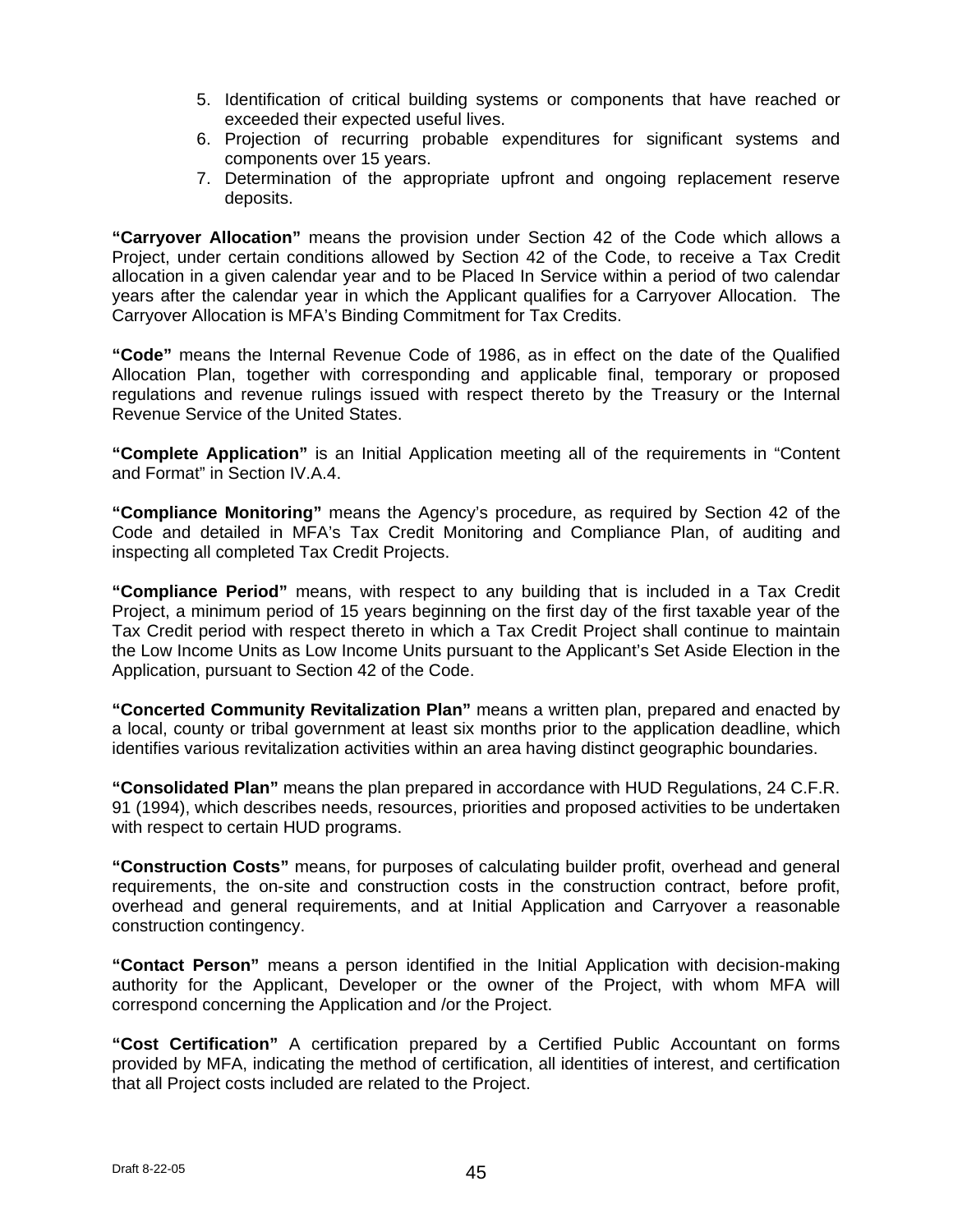**"Credit Period"** means with respect to any building that is included in a Tax Credit Project, the period of 10 years beginning with (i) the taxable year in which the building is Placed In Service, or (ii) at the election of the Developer, the succeeding taxable year.

**"Developer"** means any individual, association, corporation, joint venture, or partnership, which possesses the requisite skill, experience, and credit worthiness to successfully produce affordable multifamily housing.

**"Development Costs"** means the sum total of all costs incurred in the development of a Project all of which shall be subject to approval, and are approved by MFA as reasonable and necessary. Such costs may include, but are not limited to:

- (a) The cost of acquiring real property and any building thereon, including payment for options, deposits, or contracts to purchase properties.
- (b) The cost of site preparation, and development.
- (c) Any expenses relating to the issuance of Tax Exempt Bonds or taxable bonds by the Agency, if any, related to the Project.
- (d) Fees in connection with the planning, execution, and financing of the Project, such as those of architects, engineers, attorneys, accountants, and the Agency.
- (e) The cost of studies, surveys, plans, permits, insurance, interest, financing, tax and assessment costs, and other operating and carrying costs incurred during construction, rehabilitation, or reconstruction of the Project.
- (f) The cost of the construction, rehabilitation, and equipping of the Project.
- (g) The cost of land improvements, such as landscaping and off-site improvements related to the project, whether such costs are paid in cash, property, or services.
- (h) Expenses in connection with initial occupancy of the Project.
- (i) Allowances established by the Agency for working capital, contingency reserves, and reserves for any anticipated operating deficits during the first 2 years after completion of the Project.
- (j) The cost of such other items, including relocation cost, indemnity and surety bonds, premium on insurance, and fees and expenses of trustees, depositories, and paying agents for bonds.

**"Difficult Development Area"** means any area designated by the Secretary of Housing and Urban Development as having high construction, land, and utility costs relative to Area Gross Median Income in accordance with Section 42(d)(5) of the Code.

**"Elderly Households"** means households that include at least one person 62 years of age or older.

**"Elderly Housing"** means Projects specifically designed for exclusive use by elderly tenants. Elderly is defined as those persons 62 years of age or older.

**"Eligible Application" or "Eligible Project"** means an Application or Project which has met all Minimum Project Threshold Requirements.

**"Eligible Basis"** means the sum of the eligible cost elements that are subject to depreciation, such as expenditures for new construction, rehabilitation and building acquisition.

**"Eligible Persons"** or **"Eligible Households"** means one or more natural persons or a family, irrespective of race, creed, national origin or sex, determined by the Agency to be of low or very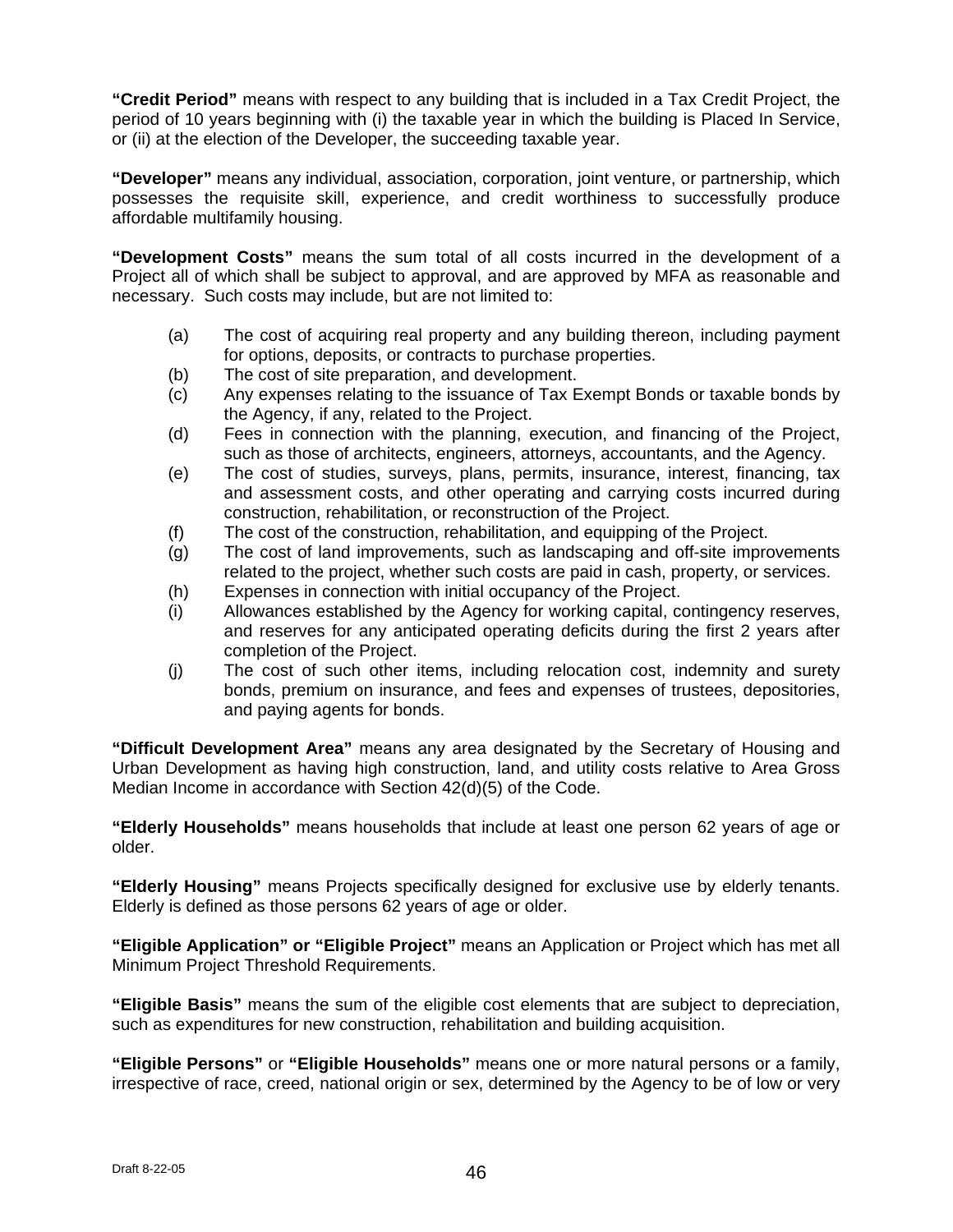low income. In determining the income standards of eligible persons for its various programs, the Agency shall take into account the following factors:

- (a) Requirements mandated by federal law;
- (b) Variations in circumstances in the different areas of the state;
- (c) Whether the determination is for rental housing; and
- (d) The need for family size adjustments.

**"Executive Director"** means the Executive Director of the New Mexico Mortgage Finance Authority.

**"Extended Use Period"** means, with respect to any building that is included in a Tax Credit Project, the period that begins on the first day of the Compliance Period and ends on the later of (i) the ending date of the term specified by the Applicant in the Initial Application Package and recorded in the Land Use Restriction Agreement or (ii) the date that is the fifteenth anniversary of the last day of the Compliance Period, unless earlier terminated as provided in Section 42(h)(6) of the Code or more stringent requirements of the HCA as reflected in the LURA.

**"Feasibility Analysis"** means a financial analysis based on rules established by the IRS and MFA to determine a Project's financial feasibility, which is completed to ascertain a Tax Credit amount, the adequacy of financing sources, the income required to support operation of the project, etc.

**"Federal Subsidy"** means other project funding to include federal grants and below market rate federal loans through programs such as those administered by HUD (excluding CDBG) and Rural Development, tax exempt financing and any other locally administered low interest loan or grants from federal sources.

**"Federally Assisted Units"** means any housing receiving project based rental assistance, operating subsidies, mortgage interest reduction payments or other forms of Federal Subsidy. The universe includes public housing, USDA financed properties, Section 235 and Section 221(d) interest reduction payments, and project based Section 8, rent supplement, or rental assistance payments contracts.

**"Final Allocation"** means a determination by MFA that a Project is complete and that a certain amount of Tax Credits is warranted. The Final Allocation must be requested by the owner, and culminates in delivery of IRS Form 8609 by MFA.

**"Financing Commitment"** means a commitment for permanent or construction financing which 1) is not subject to further approval by any loan committee or board of directors or other entity of the creditor making the commitment, 2) contains specific terms of funding and repayment, and 3) contains language stating that the loan will be subordinated to the LURA.

**"Government Entity"** means any agency or other government created entity of the State of New Mexico, the counties or municipalities of New Mexico, or the tribal governments of New Mexican tribes and pueblos.

**"Homeless"** means a) an individual or family which lacks a fixed, regular, and adequate nighttime residence; or b) an individual or family which has a primary nighttime residence that: 1) a supervised publicly or privately operated shelter designed to provide temporary living accommodations (including welfare hotels, congregate shelter, and transitional housing for persons with mental illness); 2) an institution that provides a temporary residence for individuals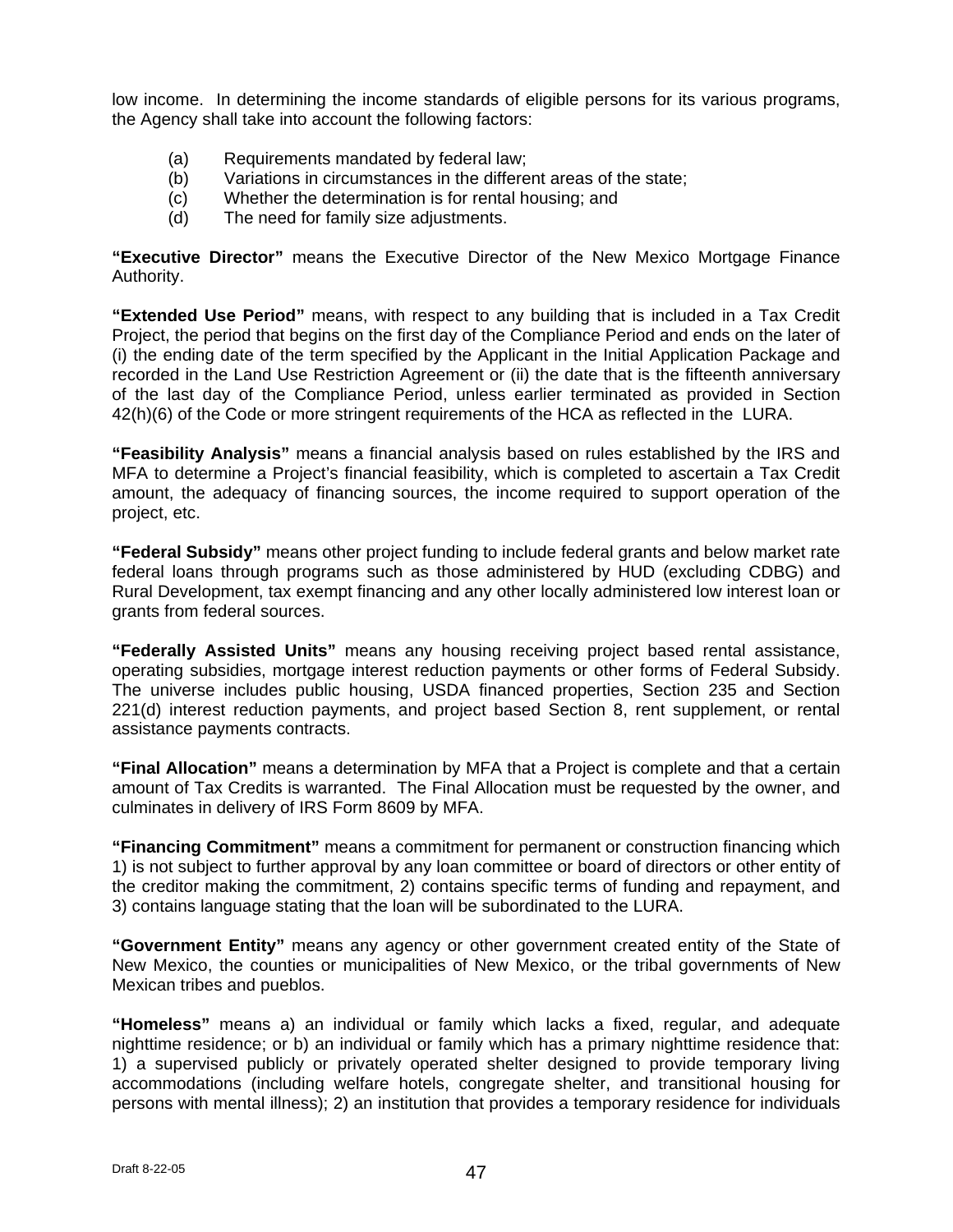intended to be institutionalized; or 3) a public or private place not designed for, or ordinarily used as, a regular sleeping accommodation for human beings. The term does not include any individual imprisoned or otherwise detained pursuant to an Act of the Congress or State law.

**"Households Comprised of Individuals With Children"** means households that include one or more persons under the age of 18 years.

**"HUD"** means the U.S. Department of Housing and Urban Development.

**"Initial Application"** means the Application first provided to MFA on or before an Application Deadline to request an allocation of Tax Credits.

**"Land Use Restriction Agreement"** or **"LURA"** means the agreement submitted to the Agency restricting the property to affordable housing use during the Compliance Period and Extended Use Period.

**"Local Government"** means any county, municipality, tribe or other general-purpose political subdivision in the State of New Mexico.

**"Local Notice"** means MFA's letter to the Chief Executive Office (or the equivalent) of the local jurisdiction within which the Project is located, which provides a thirty (30) day period to comment on the Project pursuant to Code Section 42(m)(1)(A)(ii).

"**Low Income Housing Tax Credit Program"** or **"HTC Program"** means the rental housing program administered by MFA pursuant to Section 42 of the Code and by the State of New Mexico Executive Order 97-01.

**"Low Income Tenants"** are households that occupy Set Aside Units.

**"Low Income Units"** or **"Set Aside Units"** shall mean units which are rent restricted and set aside for tenants whose income does not exceed 50%, 60% or some lower percentage, whichever is elected, of Area Gross Median Income.

**"Market Rate Units"** means residential rental Units that are not Low Income Units.

**"Minimum Score"** means the lowest score with which an Application will be considered to have passed the Minimum Project Threshold Requirement related to scoring.

**"Mortgage Revenue Bonds (MRB)"** or **"Tax Exempt Bonds"** means bonds issued by state designated issuers, including MFA, which may be used to finance HTC Projects subject to project allocations made by the State Board of Finance.

"November 15<sup>th</sup>" means November 15<sup>th</sup>, unless this date falls on a weekend or a holiday, in which case it means the first business day following November  $15<sup>th</sup>$ .

**"Ownership of Land"** means holding fee title or a qualified leasehold interest.

**"Participating Title Company"** means a New Mexico title company that maintains pooled, interest-bearing transaction account(s) pursuant to the Land Title Trust Fund Act of 1997.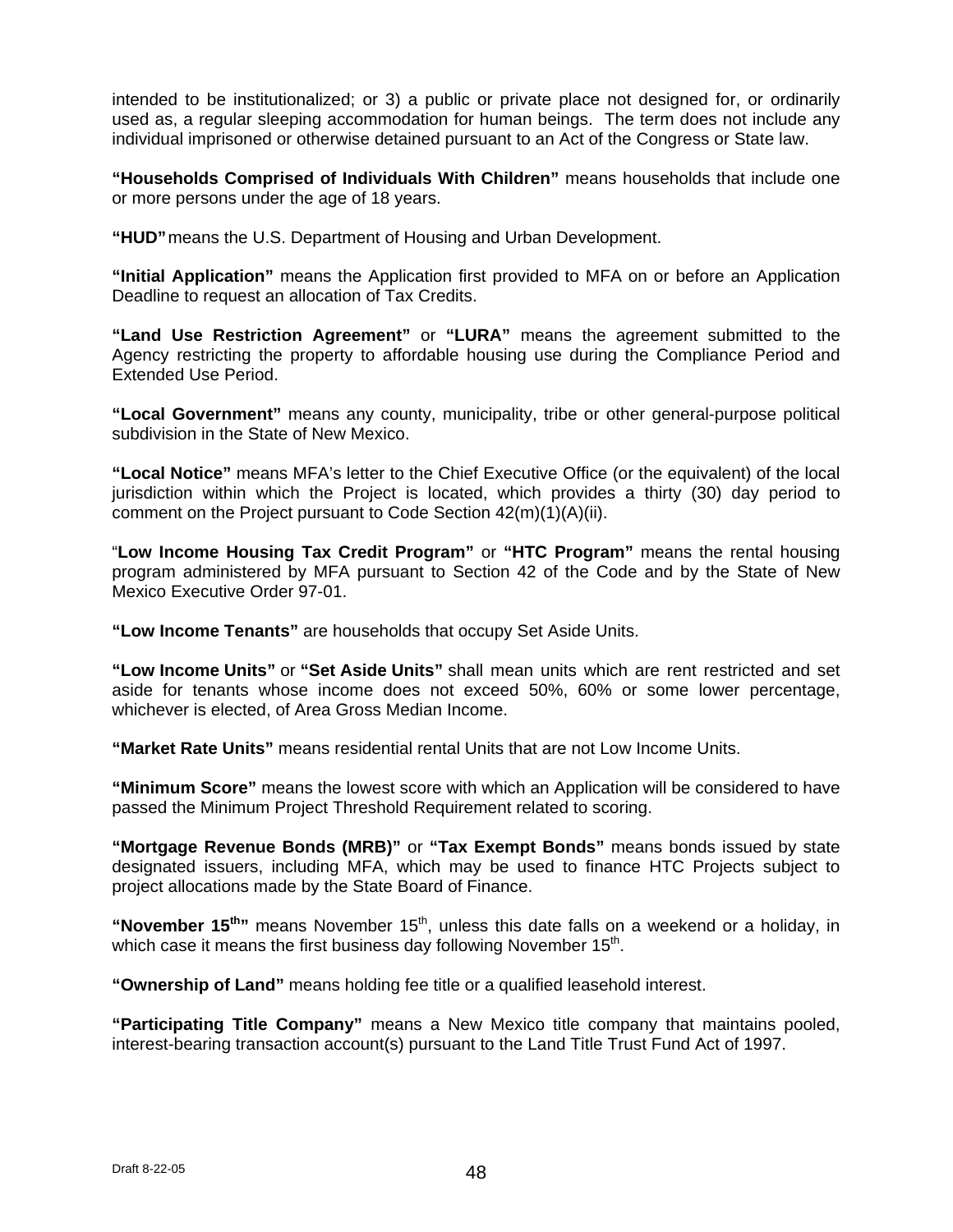**"Placed in Service"** means the date on which the first Unit of a new construction Project is certified or otherwise officially declared as available for occupancy. For acquisitions of existing Projects, it is the date of transfer to a new owner.

**"Principal"** means an Applicant, any general partner of an Applicant, and any officer, director, or any shareholder, general partner, managing member, or affiliate of an Applicant. It also includes any entity receiving any part of a developer fee for a project.

**"Program"** means the HTC Program as administered by MFA.

**"Project"** means any work or improvement located or to be located in the state, including real property, buildings, and any other real and personal property, designed and intended for the primary purpose of providing decent, safe, and sanitary residential housing for individuals, whether new construction, acquisition of existing residential housing, or the remodeling, improvement, rehabilitation, or reconstruction of existing housing, together with such related non-housing facilities as the Agency determines to be necessary, convenient, or desirable.

**"Project Expenses"** means usual and customary operating and financial costs. The term does not include extraordinary capital expenses, development fees and other non-operating expenses.

**"Project Selection Criteria"** means the criteria used to score a project for Tax Credit allocation purposes.

**"Qualified Allocation Plan"** or **"QAP"** means this Qualified Allocation Plan, which was adopted by Board Action on October \_\_, 2005 and made effective as of January 1, 2006, and which was approved by the Governor of the State of New Mexico pursuant to Section 42(m)(1)(B) of the Code and sets forth the Project Selection Criteria and the preferences for Projects which will receive Tax Credits.

**"Qualified Basis"** means the portion or percentage of the Eligible Basis that qualifies for the Tax Credit. It is calculated by multiplying the Eligible Basis by the Applicable Fraction.

**"Qualified Census Tract"** means any Census tract which is designated by the Secretary of Housing and Urban Development as having 50% or more of the households at an income level which is less than 60% of the Area Gross Median Income in accordance with Section 42(d)(5) of the Code.

**"Qualified Leasehold Interest"** means a leasehold interest running at least as long as the Extended Use Period.

**"Qualified Nonprofit Organization"** means a nonprofit entity as defined for the purposes of the federal nonprofit Set Aside in Code Section 42(h)(5)(c). The organization must meet the requirements of Code Section  $501(c)(3)$  or  $501(c)(4)$ , and have the fostering of low income housing as one of its purposes. Additional requirements, including delivery of an IRS designation letter, must be met for scoring purposes.

**"Rehabilitation Costs"** means, as stated in Code Section 42(e)(2), the amounts chargeable to capital accounts and incurred for property in connection with the rehabilitation of a building. For the purposes of the calculation in scoring Criterion #4, only rehabilitation "hard" costs will be considered, which are those costs that would be included in a construction contract.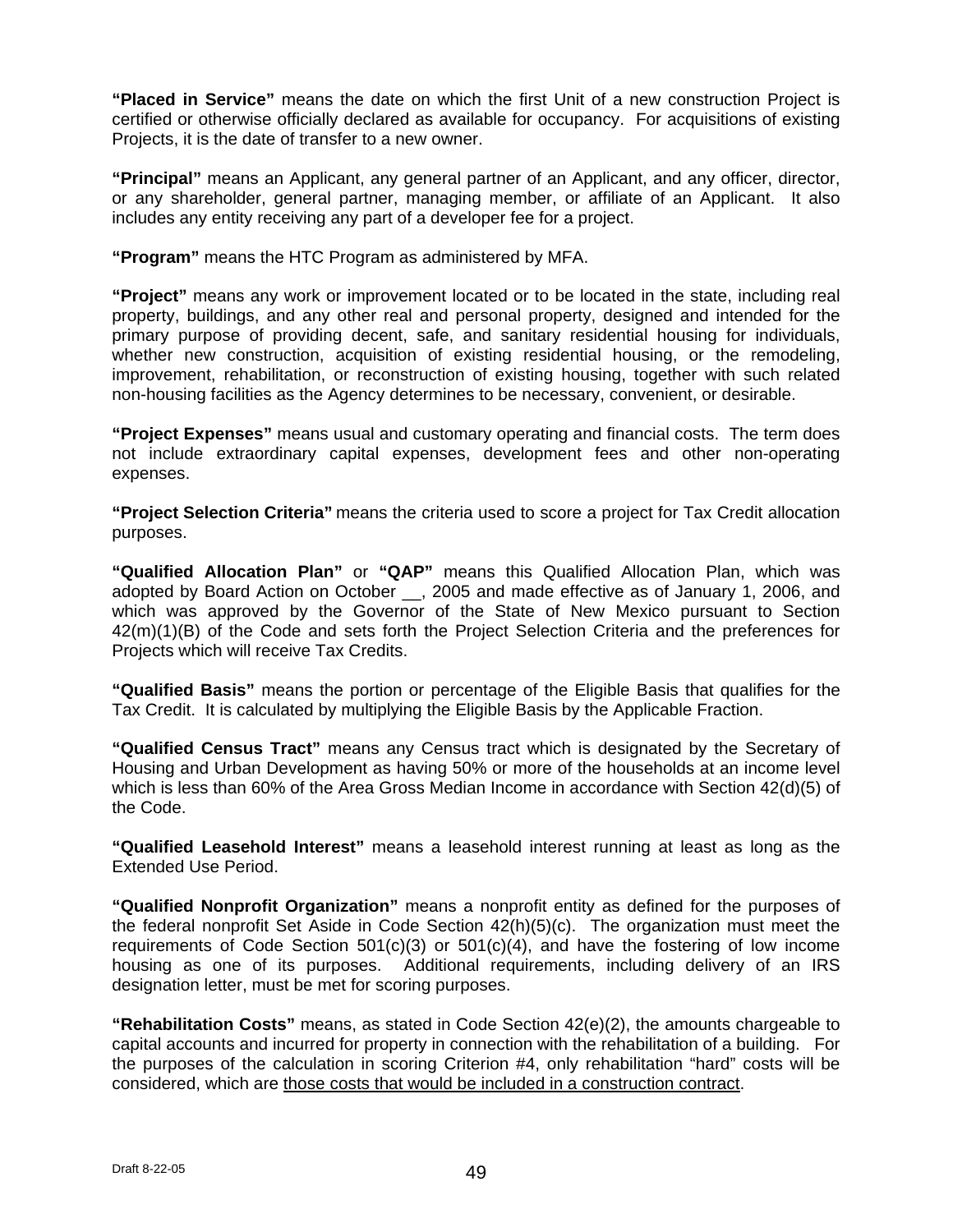**"Rent Restricted Unit"** means, with respect to a Tax Credit Project, a unit for which the gross rent does not exceed 30% of the imputed Area Gross Median Income limitation applicable to such unit as chosen by the Applicant in the Application and in accordance with the Code. Gross rent must be determined from the rent charts included in the Application Package and must correspond to the percentage of Area Gross Median Income selected by the Applicant in the Application. It includes the cost of utilities, and must be reduced by the amount of tenant-paid utilities. Gross rent includes all income for the unit, including tenant and any subsidy payments. See also "Unit".

**"Reservation" or "Reservation Contract"** means the contract executed by MFA and the Applicant with respect to an allocation of Tax Credits, which states the conditions to be met by the Applicant prior to issuance of a Carryover Allocation.

**"Reservation Letter"** or **"Reservation"** means a document issued by MFA which describes the amount of Credits provisionally awarded to a Project and the conditions which the owner must meet in order to obtain a Binding Commitment for Tax Credits.

**"Reserved"** means that the units may not be rented to other categories of households unless the owner demonstrates a subsequent change in the level of demand for such units and a good faith effort to obtain the originally targeted tenant category. Any such change in tenant characteristics must be approved in advance by MFA.

**"Rural Development"** or **"RD"** or **"USDA"** (previously called "Farmer's Home Administration" or "FmHA" of the United States Department of Agriculture) means Rural Development or other agency or instrumentality created or chartered by the United States to which the powers of the RD have been transferred.

 **"Set Aside"** means all or a portion of a Project's Units that are Rent Restricted and/or limited to use by a specified tenant income category, or a particular special needs tenant group. Set Asides will be described in the LURA.

**"Set Aside Election"** means the federally imposed minimum proportion of total Project Units set aside as Low Income Units at one or more Area Gross Median Income level(s). This election is made by the Applicant, and meets the minimum requirements of Code Section 42: larger proportions of units are generally set aside by the Applicant and restricted in the LURA.

**"Set Aside Units"** means "Low Income Units".

**"Single Room Occupancy"** (SRO) means housing consisting of single room dwelling units. The unit must contain either food preparation and/or sanitary facilities.

**"Social Services Plan"** means a plan prepared for the provision of social and other services to Special Needs Households and Elderly Housing Tenants. This plan 1) identifies all services to be provided to tenants, 2) specifies annual costs of all services, 3) identifies all entities providing such services, and 4) identifies sources of payments for such services and isolates all expenditures planned from Project cash flow. All service providers sign this plan. Services included must be long-term, significant and meaningful as determined by MFA, and they must be appropriate to the specific needs of the given tenant population. The delivery of social services to the residents of the Project will be enforced through a provision in the Land Use Restriction Agreement.